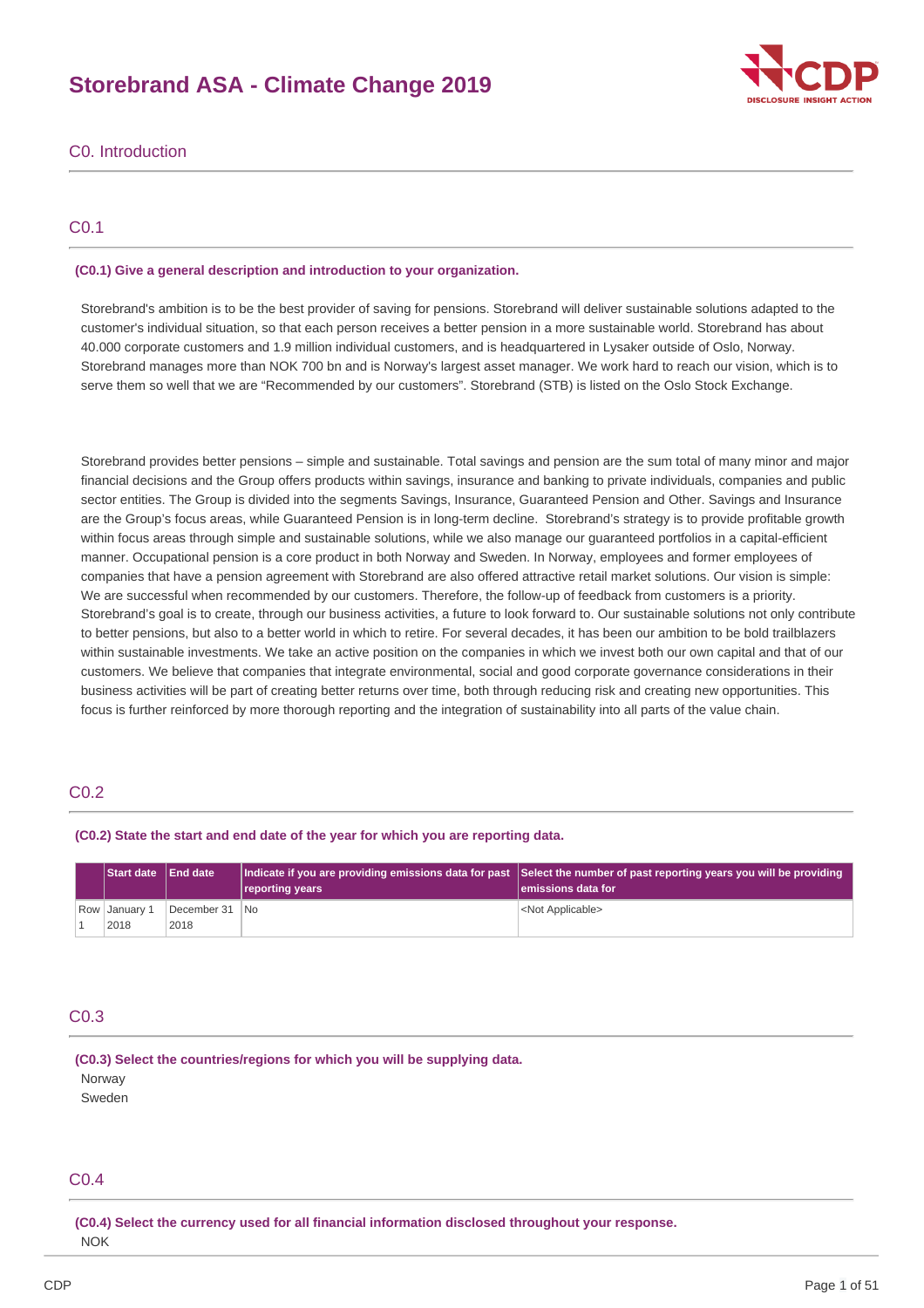## C0.5

(C0.5) Select the option that describes the reporting boundary for which climate-related impacts on your business are being reported. Note that this option should align with your consolidation approach to your Scope 1 and Scope 2 greenhouse gas **inventory.**

Operational control

## C1. Governance

## C1.1

**(C1.1) Is there board-level oversight of climate-related issues within your organization?** Yes

## C1.1a

(C1.1a) Identify the position(s) (do not include any names) of the individual(s) on the board with responsibility for climate**related issues.**

| Position of<br>$ $ individual(s) $ $ | Please explain                                                                                                                                                                                                                                                                                                                                                                                                                                                                                                                                                                                                                                                                                                                                                                                                                                                                                                                                                                                                                                |
|--------------------------------------|-----------------------------------------------------------------------------------------------------------------------------------------------------------------------------------------------------------------------------------------------------------------------------------------------------------------------------------------------------------------------------------------------------------------------------------------------------------------------------------------------------------------------------------------------------------------------------------------------------------------------------------------------------------------------------------------------------------------------------------------------------------------------------------------------------------------------------------------------------------------------------------------------------------------------------------------------------------------------------------------------------------------------------------------------|
| Board-level<br>committee             | The Board of Storebrand ASA has as well established a Risk Committee consisting of 3-4 Board members, which has the overall responsibility for<br>managing, limiting and following up the interdisciplinary risks associated with the activities. Here, the climate-related issues are included. The main<br>task of the Risk Committee is to prepare matters to be considered by the Board in the area of risk, with a special focus on the Group's appetite for<br>risk, risk strategy and investment strategy. The reason why the board has this responsibility, is that the Board sets annual limits and quidelines for<br>issues including risk-taking in the company, receive reports on the actual risk levels, and perform a forward-looking assessment of the risk situation.<br>The Board-level Risk Committee meets monthly and contributes forward-looking decision-making support related to the Board's discussion of risk<br>taking, financial forecasts and the treatment of risk reporting, including climate-related risks. |

## C1.1b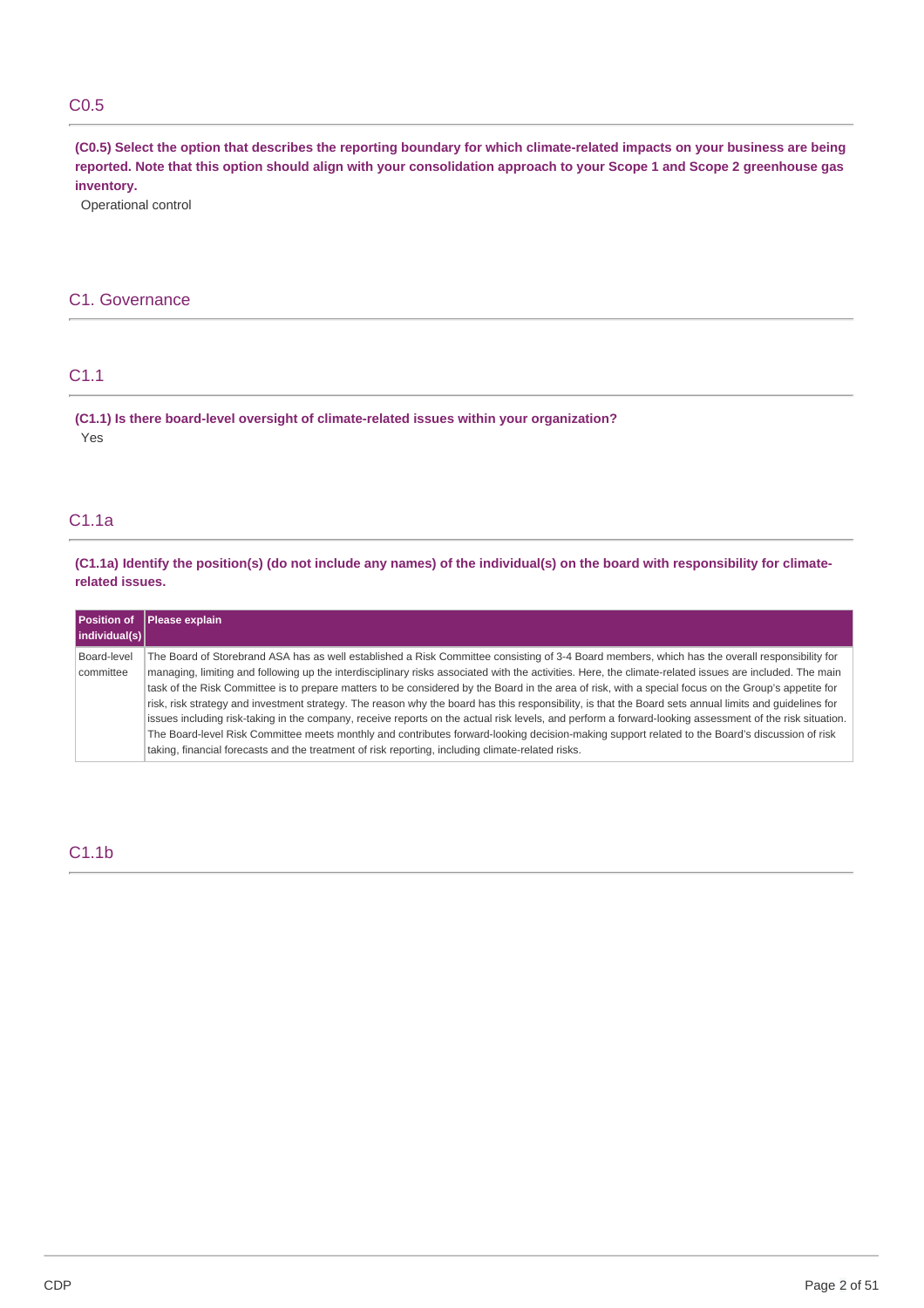## **(C1.1b) Provide further details on the board's oversight of climate-related issues.**

| <b>Frequency</b><br>with which<br>climate-<br>related<br>issues are a related<br>scheduled<br>agenda item   integrated | <b>Governance</b><br>mechanisms<br>into which<br>climate-<br><b>issues</b> are                                                                                                                                                                      | Please explain                                                                                                                                                                                                                                                                                                                                                                                                                                                                                                                                                                                                                                                                                                                                                        |
|------------------------------------------------------------------------------------------------------------------------|-----------------------------------------------------------------------------------------------------------------------------------------------------------------------------------------------------------------------------------------------------|-----------------------------------------------------------------------------------------------------------------------------------------------------------------------------------------------------------------------------------------------------------------------------------------------------------------------------------------------------------------------------------------------------------------------------------------------------------------------------------------------------------------------------------------------------------------------------------------------------------------------------------------------------------------------------------------------------------------------------------------------------------------------|
| Scheduled-<br>all meetings                                                                                             | Reviewing<br>and guiding<br>risk<br>management<br>policies<br>Reviewing<br>and guiding<br>annual<br>budgets<br>Reviewing<br>and quiding<br>business<br>plans<br>Overseeing<br>major capital<br>expenditures,<br>acquisitions<br>and<br>divestitures | Climate-related issues are part of our interdisciplinary risk management process and CSR strategy, and therefore both directly and<br>indirectly included in all scheduled Board meetings. Risk management is a key part of the Storebrand's business model, particularly in<br>relation to manage Insurance risk and financial market risk. The risk management process contributes to the boards oversight of<br>climate issues through different governance mechanisms, including reviewing and guiding policies, budgets and future business<br>plans. The board maintains oversight over the major company investments in reducing our greenhouse gas emissions and how much<br>the company both invests in and saves from the various climate-related projects. |

# C1.2

## **(C1.2) Provide the highest management-level position(s) or committee(s) with responsibility for climate-related issues.**

| Name of the position(s) and/or committee(s)                                                                             | <b>Responsibility</b>                                                   | Frequency of reporting to the board on<br><b>climate-related issues</b> |
|-------------------------------------------------------------------------------------------------------------------------|-------------------------------------------------------------------------|-------------------------------------------------------------------------|
| Chief Risks Officer (CRO)                                                                                               | Both assessing and managing climate-<br>related risks and opportunities | More frequently than quarterly                                          |
| Other C-Suite Officer, please specify (Executive Vice President:<br>Communication, Sustainability, and Industry Policy) | Both assessing and managing climate-<br>related risks and opportunities | More frequently than quarterly                                          |

## C1.2a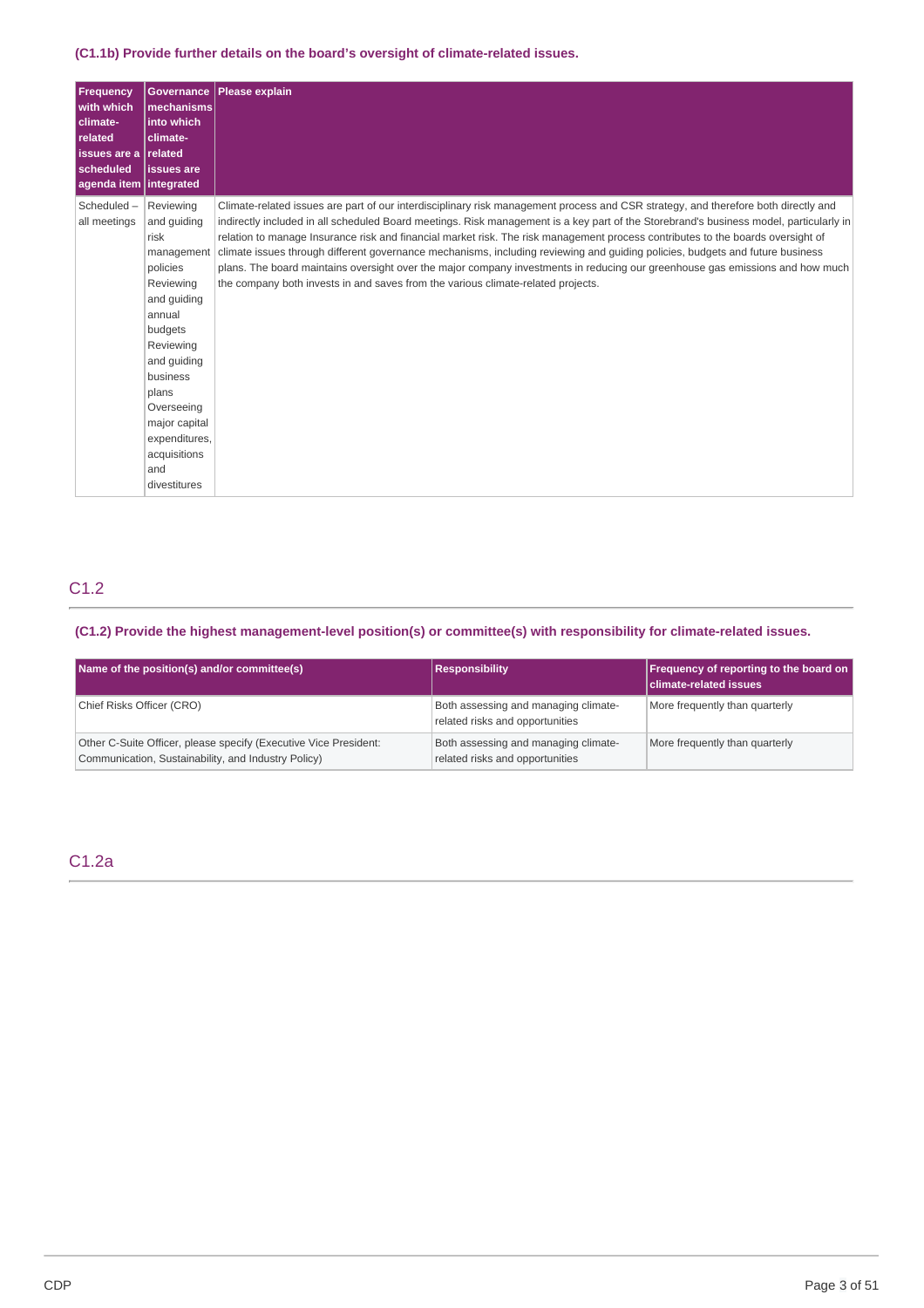## (C1.2a) Describe where in the organizational structure this/these position(s) and/or committees lie, what their associated **responsibilities are, and how climate-related issues are monitored (do not include the names of individuals).**

Climate related issues are continuously monitored in Storebrand. One of the highest management-level positions with responsibility for climate-related issues, is an independent control functions which have been established for risk management for the business (Risk Management Function / CRO), for compliance with the regulations (Compliance Function), for ensuring the insurance liabilities are calculated correctly (Actuary Function) and for the bank's lending. The independent control functions are organised directly under the companies' managing director and report to the board. The relevant independent control functions are affiliated with the CRO, who answers directly to the CEO and reports to the board. The CRO shall ensure that all significant risks are identified, measured and appropriately reported to the CEO and the Board. The CRO shall be actively involved in the development of the Group's risk strategy and maintain a holistic view of the company's risk exposure. This includes responsibility for ensuring compliance with the relevant regulations for risk management and the consolidated companies' operations. The reason why the CRO has the responsibility is that internal audit function is organised directly under the Board and shall provide the boards of the relevant consolidated companies with confirmation concerning the appropriateness and effectiveness of the company's risk management, including how well the various lines of defence are working.

Storebrand's Executive Vice President (EVP), Communication, Sustainability, and Industry Policy is also involved in monitoring climate-related issues relevant to the company. The EVP leads a team working on sustainability and climate issues and reports the team's progress to the Board. The EVP has overall responsibility for developing and implementing the company's sustainability action plans (as decided by the Board), monitoring key performance indicators, ensuring effective communication with customers on the topic of Storebrand's sustainability and climate work, and cooperating with relevant partners, organizations, and authorities. Storebrand has decided to place responsibility for monitoring sustainability and climate issues (as well as executing climate-related action plans and strategies) in a high-level position in order to promote sustainability and climate change as core values and priorities for Storebrand's business operations.

Storebrand is a driving force for recommendations to The Task Force on Climate-related Financial Disclosures (TCFD), and our goal is to report comprehensively in accordance with this framework by 2020. Storebrand has also participated in TCFD pilot projects through UNEP FI within asset management, portfolio and property & casualty insurance.

## C1.3

(C1.3) Do you provide incentives for the management of climate-related issues, including the attainment of targets? Yes

## C1.3a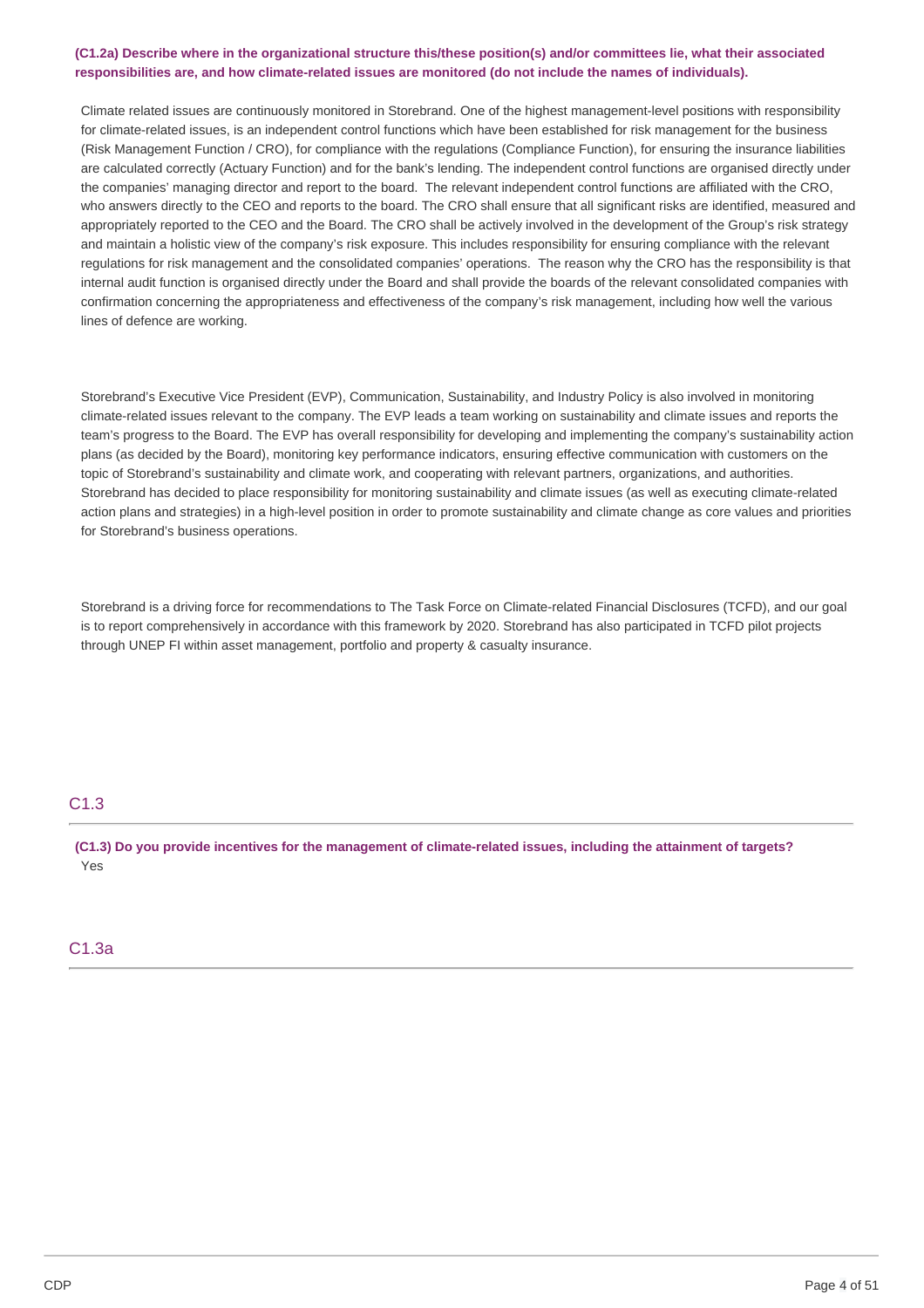(C1.3a) Provide further details on the incentives provided for the management of climate-related issues (do not include the **names of individuals).**

**Who is entitled to benefit from these incentives?** Corporate executive team

**Types of incentives**

Other non-monetary reward

**Activity incentivized** Energy reduction target

### **Comment**

To ensure that the Group's executive management team has incentive schemes that accord with the long-term interests of the owners, a proportion of the fixed salary will be linked to the purchase of physical Storebrand shares with a lock-in period of three years. The CEO can decide that a limited group of employees shall be covered by an equivalent scheme. The purchase of shares will take place once a year. Like other employees in Storebrand, executive employees have an opportunity to purchase a limited number of shares in Storebrand ASA at a discount in accordance with the share programme for employees. In the opinion of the Board of Directors, this has a positive effect on the company and the shareholders, given the structure of the scheme and the size of each executive vice president's portfolio of shares in Storebrand ASA.

**Who is entitled to benefit from these incentives?** Chief Executive Officer (CEO)

**Types of incentives** Other non-monetary reward

**Activity incentivized** Energy reduction target

**Comment**

## C2. Risks and opportunities

## C2.1

**(C2.1) Describe what your organization considers to be short-, medium- and long-term horizons.**

|                 | <b>From</b> | To      | Comment                                                                                                                |
|-----------------|-------------|---------|------------------------------------------------------------------------------------------------------------------------|
|                 | (years)     | (years) |                                                                                                                        |
| Short-term      | 0           |         | Short term risks are risks Associated with financial budgeting each year.                                              |
| Medium-<br>term |             | 5       | Medium term risks are risks associated with financial planning 2-5 years ahead in time.                                |
| Long-term       |             | 30      | Our Science Based Target goes beyond 2050, and the lifetime of buildings has a lifetime expectancy of minimum 60 years |

## C2.2

(C2.2) Select the option that best describes how your organization's processes for identifying, assessing, and managing **climate-related issues are integrated into your overall risk management.**

Integrated into multi-disciplinary company-wide risk identification, assessment, and management processes

## C2.2a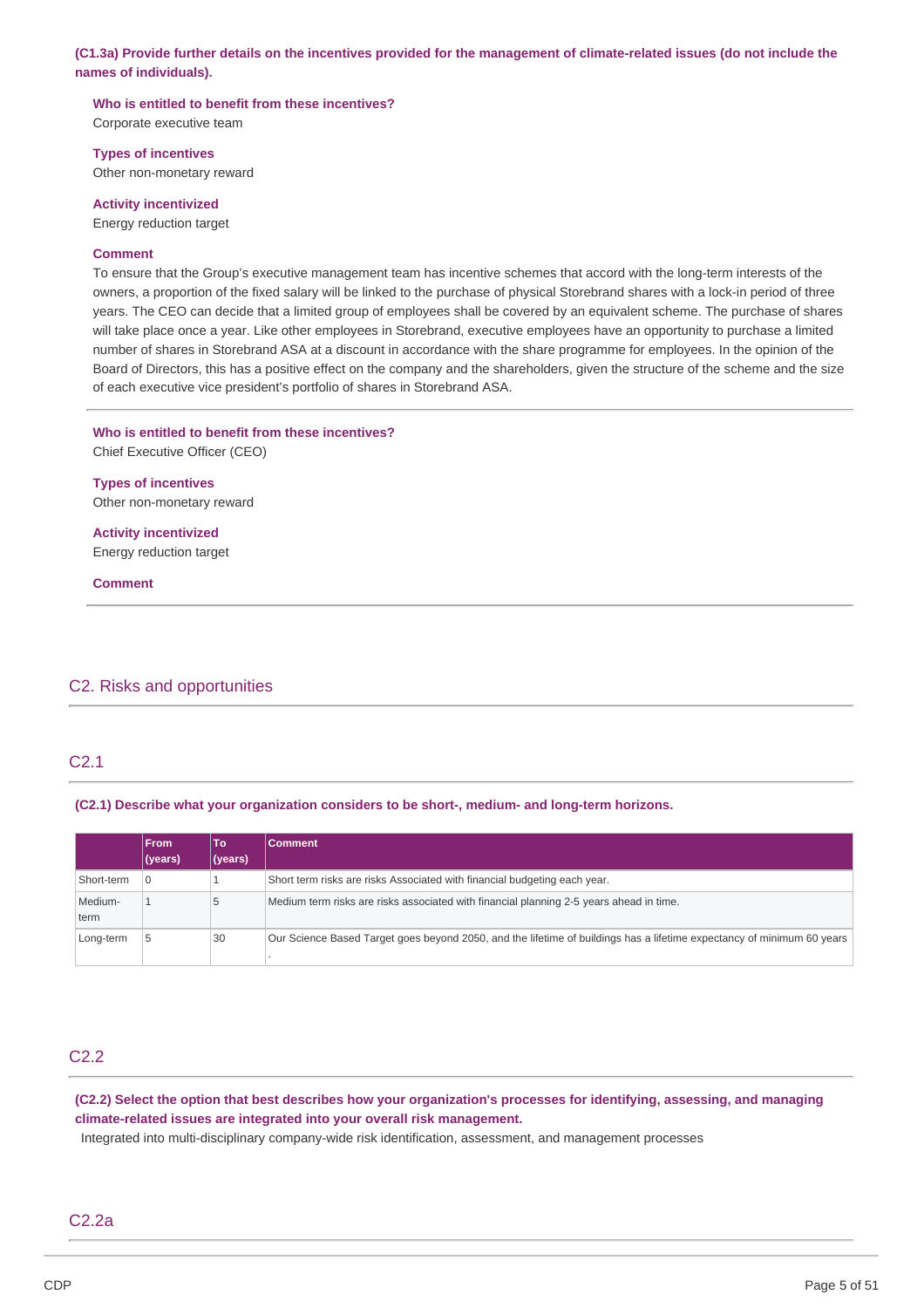(C2.2a) Select the options that best describe your organization's frequency and time horizon for identifying and assessing **climate-related risks.**

|       | <b> Frequency of monitoring</b> | How far into the future are risks considered? |  |
|-------|---------------------------------|-----------------------------------------------|--|
| Row 1 | Six-monthly or more frequently  | >6 years                                      |  |

## C2.2b

#### **(C2.2b) Provide further details on your organization's process(es) for identifying and assessing climate-related risks.**

Climate-related issues are integrated into multi-disciplinary company-wide risk identification, assessment and management processes, which is continuously monitored by the board, management and through each of our departments in Storebrand.

#### Process for identifying and assessing climate-related risks

Our risk mapping system is based on the management teams in each division/business unit and in corporate functions, reviewing identified and potential risk factors, including corrective actions quarterly. An aggregated Group risk report, including a corrective action plan related to each risk, is presented to Management and the Board. The data is used to plan and implement contingency plans and action programs. The Executive management group has regular meetings where megatrends and future risks; including climate changes, are discussed. The strategic discussions include actions on how the company should respond to the climate challenges and which actions to be made. We are involved in different research programmes where future risk-exposure is a key element. The executive management team is working with scenarios together with internal and external project leaders. An internal innovation department examines different trends, like environment and ethics, and evaluates the impact on Storebrand. We have an ongoing Product developing process in the asset management field with a focus on future environmental and social risks. Product portfolio review with focus on climate related risks are done at executive management level. The risks (including climate change) identified in our risk-mapping system "Easy Risk Manager" (ERM) are evaluated both on consequences and probability **in shortterm, medium term and long term**, both before and after corrective actions. The risks are based on the evaluation marked as "red, yellow or green", both before and after corrective actions. All red risks within each division/business unit are aggregated to the next organisational level. This implies that every management level is aware of its own risks and the risks registered by lower business levels in their organisation, to ensure visibility and priority.

The Risk Management software (including legacy EasyRisk functionality) supports you in the overall process of identifying, qualifying and mitigating risks in an interactive and transparent process. The Risk Management system supports all stages of decision-making, from the front-end users to back office or mobile resources – all in a flexible package covering everything from offline forms to online real-time dashboards.

- · Identification, management and control of risk in real time
- · Best practice risk management principles in accordance with ISO 31000, COSO, ISO 27000 etc.
- · Software based on DNV GL's extensive experience in risk management, including oil and gas risk management

**Definition of 'substantive financial or strategic impact**' when identifying or assessing climate-related risks: Any impact that alters our strategic focus on long-term value creation. This is identified through a materiality analysis conducted to prioritise our most important input factors and most important drivers for creating value from these input factors. The guidelines for International Integrated Reporting Council (IIRC) are used as a starting point for the materiality analysis for long-term value creation. This model is based on identifying input factors for ensuring overall value creation and also includes risks.

## C2.2c

**(C2.2c) Which of the following risk types are considered in your organization's climate-related risk assessments?**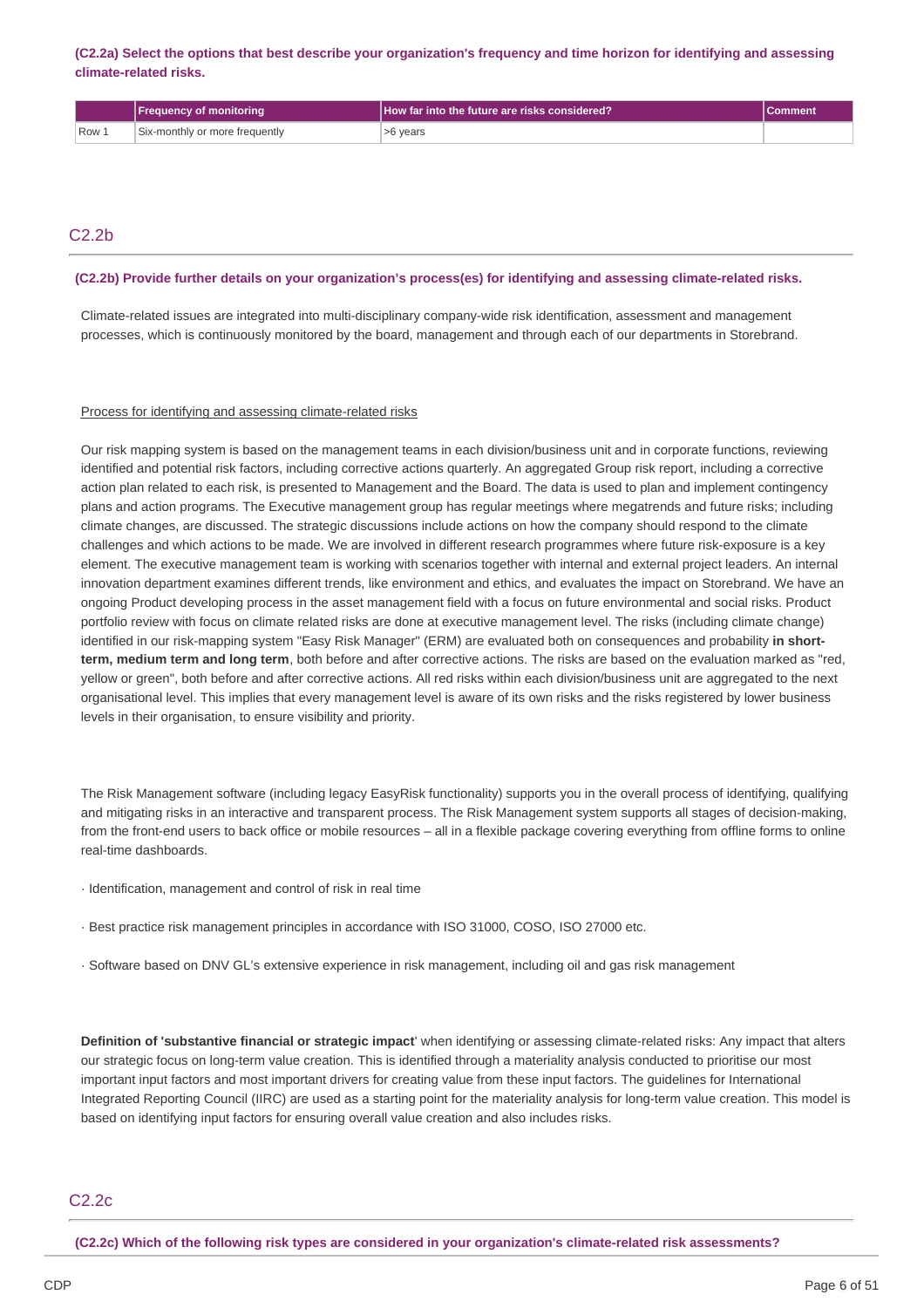|                        |                                                                                                                                                                                                                                                                                                                                                                                                                                                                                                                                | <b>Relevance   Please explain</b>                                                                                                                                                                                                                                                                                                                                                                                                                                                                                                                                                                                                                                                                                                                                                                                                                                                                                                                                                                                                                                                                                                                                                                                                                                                                                                                                                                                                                                                                                                                                                                                                                                                                                                                                                                                                                                                                                                                                                                                                                                         |  |
|------------------------|--------------------------------------------------------------------------------------------------------------------------------------------------------------------------------------------------------------------------------------------------------------------------------------------------------------------------------------------------------------------------------------------------------------------------------------------------------------------------------------------------------------------------------|---------------------------------------------------------------------------------------------------------------------------------------------------------------------------------------------------------------------------------------------------------------------------------------------------------------------------------------------------------------------------------------------------------------------------------------------------------------------------------------------------------------------------------------------------------------------------------------------------------------------------------------------------------------------------------------------------------------------------------------------------------------------------------------------------------------------------------------------------------------------------------------------------------------------------------------------------------------------------------------------------------------------------------------------------------------------------------------------------------------------------------------------------------------------------------------------------------------------------------------------------------------------------------------------------------------------------------------------------------------------------------------------------------------------------------------------------------------------------------------------------------------------------------------------------------------------------------------------------------------------------------------------------------------------------------------------------------------------------------------------------------------------------------------------------------------------------------------------------------------------------------------------------------------------------------------------------------------------------------------------------------------------------------------------------------------------------|--|
|                        | &<br>inclusion                                                                                                                                                                                                                                                                                                                                                                                                                                                                                                                 |                                                                                                                                                                                                                                                                                                                                                                                                                                                                                                                                                                                                                                                                                                                                                                                                                                                                                                                                                                                                                                                                                                                                                                                                                                                                                                                                                                                                                                                                                                                                                                                                                                                                                                                                                                                                                                                                                                                                                                                                                                                                           |  |
| Current<br>regulation  | Relevant,<br>always<br>included                                                                                                                                                                                                                                                                                                                                                                                                                                                                                                | The current regulations are included as a part of our interdisciplinary risk process by being continuously monitored as part of our company<br>wide risk identification and assessment process. Example: For Storebrand Real estate all buildings owned, managed or controlled is<br>renovated in accordance with the regulations in the country it is located in, when it comes to climate-related issues this is particularly<br>important when it comes to building efficiency and reducing fossil fuel for energy related purposes. Another example is the new EU-<br>regulation linked to the handling and reporting of climate risk. The result of the EU taxonomy will affect how we can label and market our<br>investment products. It can be a reputational risk if our investments are not "green enough".                                                                                                                                                                                                                                                                                                                                                                                                                                                                                                                                                                                                                                                                                                                                                                                                                                                                                                                                                                                                                                                                                                                                                                                                                                                     |  |
| Emerging<br>regulation | Relevant,<br>always<br>included                                                                                                                                                                                                                                                                                                                                                                                                                                                                                                | Changes in regulatory requirements are assessed as a risk if regulation involves increasing demand on solvency when seen in<br>conjunction with climate change. Storebrand includes the risks from emerging regulation as a part of our interdisciplinary risk process,<br>and they are being continuously monitored as part of all legal risks. For example, a tax on carbon will have a significant impact. The<br>Board considers the company to be fully in compliance with the applicable regulations and well-prepared for impending changes.<br>Example: Regulations in our investment portfolio might emerge from the latest emission reduction target set by Finance Norway which is<br>to reduce emissions from investments in Norway by 50 % in 2030. We are a member of Finance Norway as well as other engagements<br>on reducing emissions in both Norway and Sweden. Measuring emissions from investments is carried out for Storebrand, which is a way<br>of dealing with potential regulations on this in the future.                                                                                                                                                                                                                                                                                                                                                                                                                                                                                                                                                                                                                                                                                                                                                                                                                                                                                                                                                                                                                                    |  |
| Technology             | Relevant,<br>sometimes<br>included                                                                                                                                                                                                                                                                                                                                                                                                                                                                                             | Technology is relevant and sometimes included in our risk management by being monitored as part of our investments, such as in R&D<br>led by a devoted group of people in our risk management. In addition, we include these climate-related risks by having an increased<br>focus on companies which address the challenges of the future especially concerning climate-related risks through funding. Example:<br>One of the measures used for funding such investments is to identify solution-oriented companies with a business model that promotes<br>sustainable development. We refer to these companies as "solution companies" because they develop good solutions to important<br>societal challenges. The total sum of good solutions in key sectors and the interaction between different technologies will pave the way<br>for sustainable development in society. By systematically investing in solution-oriented companies, the capital flows can reduce capital<br>expenditure for the companies that have the greatest ability to adapt. For example, solution companies can contribute by producing new<br>technology within renewable energy, energy efficiency improvements, recycling and green transport. The winners of tomorrow will adapt<br>current business models or adopt new business models that use resources more efficiently. Optimizing the use of resources and applied<br>technology are both financially profitable, but also a long-term investment for value creation to continue overtime. The digital transition<br>has also meant major changes in how Storebrand meets customers and places an increased focus on digital customers. This also<br>requires a high level of digital expertise internally, i.e. knowledge of the solutions our customers prefer to use and where the market is<br>moving at any given time.                                                                                                                                                                                                   |  |
| Legal                  | The climate-related legal risks are relevant and always included as a part of our interdisciplinary risk process. The legal risks are<br>Relevant,<br>assessed by being continuously monitored by the legal department. Example: The disclosure/non-disclosure may cause legal risks for<br>always<br>included<br>Storebrand. One solution to reduce this is that we provide our customers with relevant information of our investment products which is<br>included in the insurance certificate and explanation of coverage. |                                                                                                                                                                                                                                                                                                                                                                                                                                                                                                                                                                                                                                                                                                                                                                                                                                                                                                                                                                                                                                                                                                                                                                                                                                                                                                                                                                                                                                                                                                                                                                                                                                                                                                                                                                                                                                                                                                                                                                                                                                                                           |  |
| Market                 | Relevant,<br>always<br>included                                                                                                                                                                                                                                                                                                                                                                                                                                                                                                | Climate-related market risks are relevant for Storebrand and are always included in our risk assessment process. This is done by<br>continuously monitoring the climate-related market risks as part of our market and procurement risks. Example: The marked expectations<br>may be a high risk related to the investment strategies for the ESG funds and other low-carbon funds which Storebrand is investing in.<br>An other example of how we manage this risk is that Storebrand is developing knowledge through educating our risk employees in<br>monitoring market signals, market changes or uncertainties in regards to climate risk, here we have the Nordic region's largest<br>competence environment for sustainable investments. Our analysts are specialists in everything from resource economics and<br>consumption, to innovation and political regulation.                                                                                                                                                                                                                                                                                                                                                                                                                                                                                                                                                                                                                                                                                                                                                                                                                                                                                                                                                                                                                                                                                                                                                                                           |  |
| Reputation             | Relevant,<br>always<br>included                                                                                                                                                                                                                                                                                                                                                                                                                                                                                                | Reputational risks are always included in our climate-related risk assessment by being continuously monitored by our communication<br>department and reported to the Board. Storebrand shall have an incentive model that supports the Group's strategy, with emphasis on<br>the customer's interests and long-term perspective, an ambitious model of cooperation, as well as transparency that enhances the<br>Storebrand's reputation. Storebrand assess climate-related reputational risk by for example developing low carbon Investments Products<br>to customers for pension savings. Our main purpose is to develop Products that consider the need for transition into a low carbon<br>economy, Storebrand secures a good reputation, by participating in activities and Investments that help shape a sustainable future.<br>Example: Storebrand can face reputational risks in the context of climate change, specifically around NGOs critizing Nordic investors,<br>including Storebrand to be invested in Asian banks financing the palm oil industry. To assess such risks, Storebrand monitors reputation<br>and feedback from customers and other shareholders to understand their perception of how sustainable Storebrand is in regards to<br>climate change as a part of our overall sustainability strategy. An other example is that Storebrand Insurance work to make the claims<br>process as transparent as possible for the customer. We have for example a "track my case"-solution for construction cases where the<br>customer can follow his/her case (which partners are involved and how what the status of the case is etc.). During the summer 2019, we<br>will develop a solution for "Follow my case" for other products as well. We have also established a chatbot solution on our websites. This<br>is a step towards better self-service solutions and the development of our web platforms, which enable all "simple" inquiries to be<br>managed digitally. More complex inquiries are in the safe hands of our expert advisors. |  |
| Acute<br>physical      | Relevant,<br>always<br>included                                                                                                                                                                                                                                                                                                                                                                                                                                                                                                | Acute physical climate risk related to Extreme weather are covered by the natural perils fund for Insurance Companies, including<br>Storebrand. Geographical areas with repeated flooding, which is the case for some areas in the Nordic region where owned buildings are<br>located, are assessed an identified as risk areas such that the insurance premiums reflect a higher price in that area. One example to<br>manage this risk is that technical economical due- diligence is done when purchasing new property for leasing. For standing real estate<br>Investments, risk analysis is done through analysis and monitoring of available climate emissions data. For example, we avoid including<br>buildings on flood plains or in harm of sea level rise in our portfolio of real estate. We also collaborate with Finance Norway, committing<br>us to share our damage data, and compare it to the municipalities' injury data. This helps determine how the municipalities should<br>prioritize infrastructure improvements.                                                                                                                                                                                                                                                                                                                                                                                                                                                                                                                                                                                                                                                                                                                                                                                                                                                                                                                                                                                                                                |  |
| Chronic<br>physical    | Relevant,<br>always<br>included                                                                                                                                                                                                                                                                                                                                                                                                                                                                                                | Chronic physical risks are always included as a part of our interdisciplinary climate-related risk process and are continuously monitored in<br>our operational risks. Example: Extreme chronically changes in temperatures or weather may affect our own properties and buildings, as<br>well as our clients' houses, cars or other physical belongings. One example to manage this risk is through technical economical due<br>diligence when purchasing new property for leasing, and for standing real estate Investments, risk analysis is done through analysis and<br>monitoring of available climate emissions data. For example, we avoid including buildings on flood plains or in harm of sea level rise in<br>our portfolio of real estate.                                                                                                                                                                                                                                                                                                                                                                                                                                                                                                                                                                                                                                                                                                                                                                                                                                                                                                                                                                                                                                                                                                                                                                                                                                                                                                                   |  |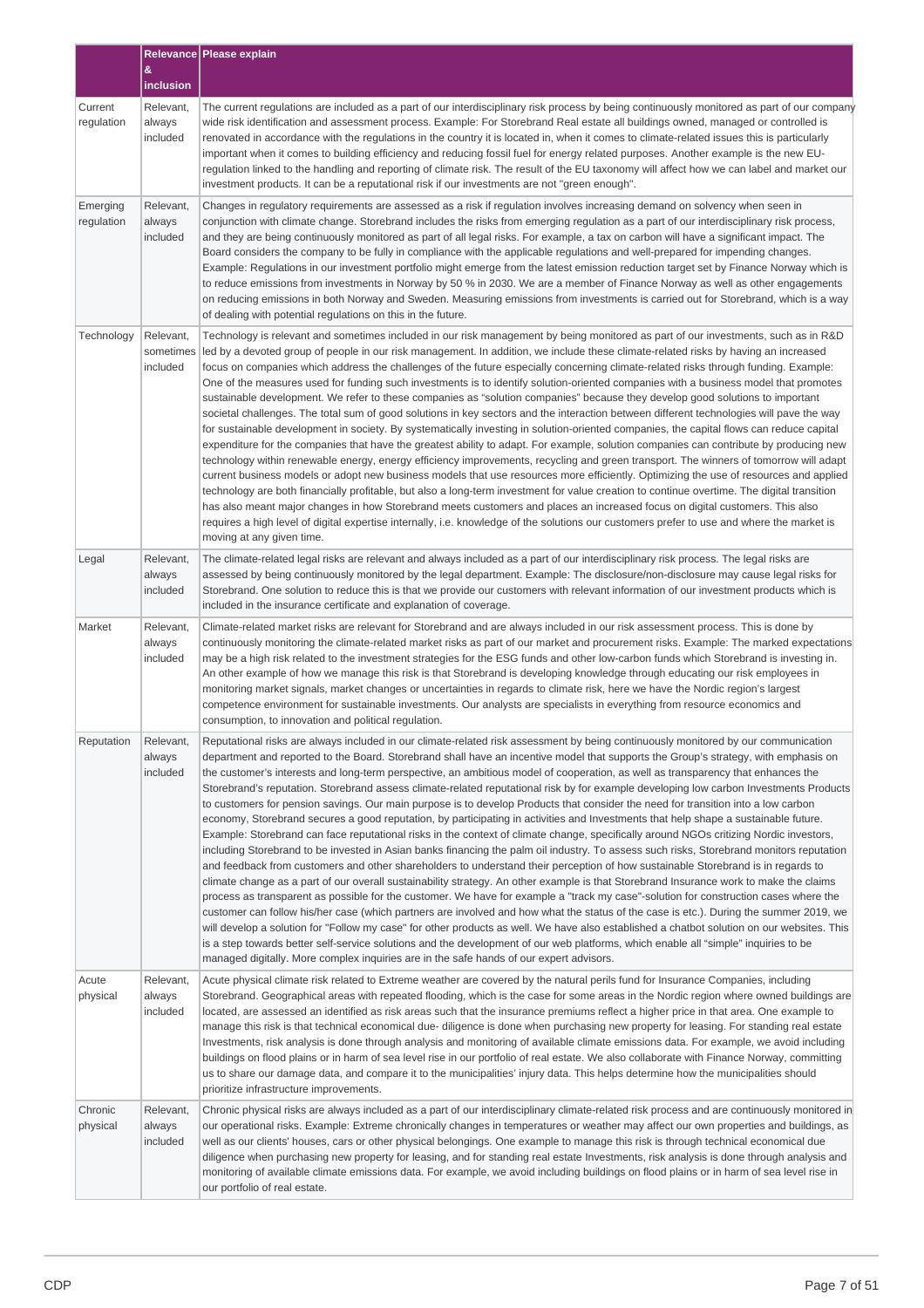|                      | &<br>inclusion        | Relevance Please explain                                                                                                                                                                                                                                                                                                                                                                                                                                                                                                                                                                                                                                                                                                                                                                                                                                                                                                                                                                                                                                                                                                                                                                                                                                                                                                                                                                                                                                                                                                                                                                                                                                                                                                                                                                                                                                                                                                                                                                                                                                                                                                                                                                                                                                                                                                                                     |
|----------------------|-----------------------|--------------------------------------------------------------------------------------------------------------------------------------------------------------------------------------------------------------------------------------------------------------------------------------------------------------------------------------------------------------------------------------------------------------------------------------------------------------------------------------------------------------------------------------------------------------------------------------------------------------------------------------------------------------------------------------------------------------------------------------------------------------------------------------------------------------------------------------------------------------------------------------------------------------------------------------------------------------------------------------------------------------------------------------------------------------------------------------------------------------------------------------------------------------------------------------------------------------------------------------------------------------------------------------------------------------------------------------------------------------------------------------------------------------------------------------------------------------------------------------------------------------------------------------------------------------------------------------------------------------------------------------------------------------------------------------------------------------------------------------------------------------------------------------------------------------------------------------------------------------------------------------------------------------------------------------------------------------------------------------------------------------------------------------------------------------------------------------------------------------------------------------------------------------------------------------------------------------------------------------------------------------------------------------------------------------------------------------------------------------|
| Upstream             | Relevant,<br>included | Upstream risks are included as a part of our interdisciplinary risk process by being monitored in our climate-related risk assessment.<br>sometimes Example: If not all suppliers and sub-contractors of goods and services to companies in the Storebrand Group comply with our principles<br>in the UN Global Compact, or minimum standards concerning human rights, personnel and anti-corruption work, it may cause a risk for<br>Storebrand upstream activities. To the extent possible, the suppliers must be able to document the products' lifecycle costs and<br>environmental characteristics. In addition to following the internal procurement policies, all purchases shall be carried out in such a way<br>that they contribute to reducing the environmental and climatic impact from goods and services that are purchased and support<br>Storebrand's commitment to the environment and corporate social responsibility. This is done by establishing environmental<br>requirements through Storebrand's own quidelines for suppliers of goods and services that have an impact on the environment aspects<br>of the business activities, for example, waste, packaging, energy, emissions and transport. In addition, Storebrand's position as a role<br>model to the rest of the world must always be considered. This specifically entails that the supplier should have systems and guidelines<br>for safeguarding environmental aspects in its business activities, including a corporate social responsibility profile in its products and<br>services. Using the same criteria, Storebrand prioritises suppliers that are certified in accordance with one or more of the following<br>standards: ISO14001, EMAS, Eco-Lighthouse, the Swan ecolabel and Green Dot. Storebrand ASA is a member of the UN Global<br>Compact. The supplier shall generally have good internal guidelines for ethics and should, for example, follow the Initiative for Ethical<br>Trade's quidelines or the standard for social accountability/corporate social responsibility (SA 8000). There must be no purchases from<br>companies that have been excluded under Storebrand's minimum standards for sustainable investments. The analysis is conducted by<br>the department for sustainable investments and Sourcing is responsible for compliance. |
| Downstream Relevant, | included              | Downstream risks are included as a part of our interdisciplinary risk process and is monitored in our climate-related risk assessment.<br>sometimes Example: Shifts in consumer preferences related to ESG or low-carbon funds can be a downstream risk for Storebrand if not meeting the<br>expectations. 100 % of Storebrand's investments are assessed by sustainability criteria including climate change. As an investor,<br>Storebrand can first and foremost contribute to achieving the sustainable development goals through conscious investments of capital<br>and through active ownership. In this way, investors can influence private business and industry that play an important role in financial<br>and social development.                                                                                                                                                                                                                                                                                                                                                                                                                                                                                                                                                                                                                                                                                                                                                                                                                                                                                                                                                                                                                                                                                                                                                                                                                                                                                                                                                                                                                                                                                                                                                                                                               |

C2.2d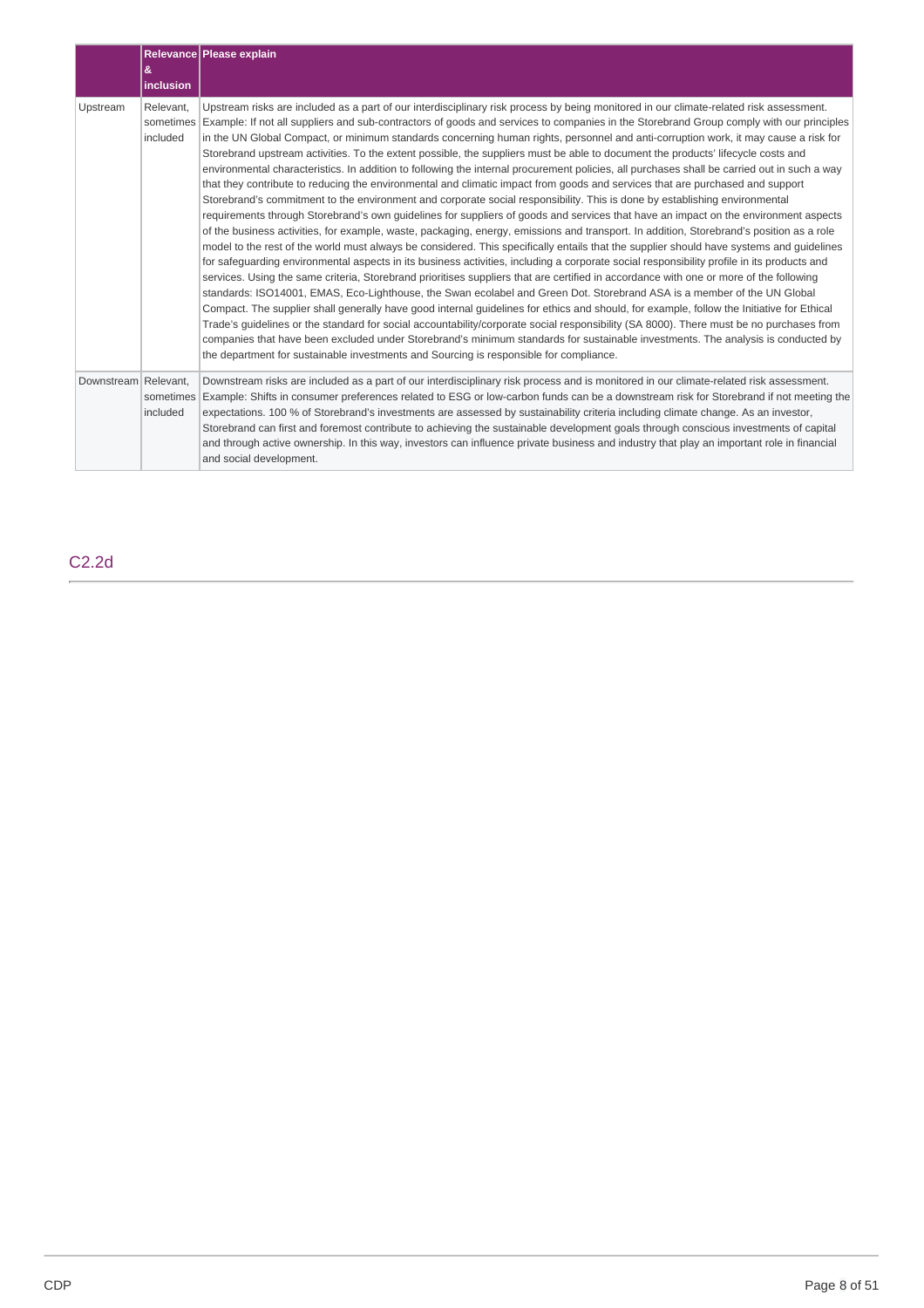#### **(C2.2d) Describe your process(es) for managing climate-related risks and opportunities.**

**Risk management** in Storebrand is a multi-disciplinary process that involves managing risks that have been identified and assessed as potentially hampering the company's ability to achieve its goals. The company manages these risks as part of a bi-annual monitoring process that includes shareholder engagement and internal dialogues across company units and managerial levels. Based on the mapping that occurs in the "Easy Risk Manager" system, the Group CRO reports an overview of the risks directly to the CEO. An aggregated Group risk report, including a corrective action plan related to each risk, is presented to Management and the Board. The data is used to plan and implement contingency plans and action programs, usually spanning up to six years into the future, which will depend on the type of risk, severity, and potential impact. The CRO is responsible for supporting the Board and group management team with respect to the establishment of a risk strategy and operationalisation of action plans, the setting of limits, and monitoring of risk across Storebrand's business areas. Good risk management requires targeted work on objectives, strategies and action plans, identification and assessment of risks, documentation of processes and routines, prioritisation and implementation of improvement measures, and good communication, information and reporting.

**Opportunities are managed** and monitored the same way as risks; through shareholder engagement and internal dialogue from monitoring market trends. In the future, the ability to manage rapid changes with the assistance of good processes and the right technology will apply. Therefore, at Storebrand we will strive to work according to agile work methods in everything we do (Build, Measure, Learn) – what we call "agile and smart", and where we test, try and fail, provide feedback and then retest again and continue to build on this. This work method has already been adopted by large parts of the organisation and will be applicable for more of them in the future. Storebrand therefore considers it to be of great benefit to enter into partnerships in order to promote personal development and continual improvement of our products. Being able to derive benefits from the experiences, technology, customer insights and routines of others ensures flexibility, agility and prompt delivery when dealing with customers. The Storebrand Academy shall be further developed and adapted to an agile organisation.

**Example process for managing transition risks:** The primary strategy in sustainable investments is the integration of ESG factors across all investment products, to manage risk from market shifts and decreased demand for products from companies we invest in. Integration activities include - but are not limited to: analyses of environmental and social impacts across asset classes/ sectors/companies/projects, adjustment of indices in order to reduce risks, identification and benchmarking of ESG drivers/opportunities/risks, quant modelling for increased ESG quality, active ownership and screening/exclusion of high risk activities and ESG requirements for external fund managers. Although integration is our main strategy,

**Example process for managing physical risks:** to manage risk for chronic shifts in climate, for example from more flooding, we do not include buildings in areas which are in harm of flooding in Storebrand's real-estate portfolio, and all locations are considered and monitored for such changes.

**Example process for managing transitional opportunity:** Storebrand also manages its climate-related opportunities from reputation and customer demands by offer niche funds in order to meet the demand for sustainable/green/ethically labelled products, such as the Solutions funds ("winners of tomorrow"), fossil free funds, and Green Bond funds. Strategies for enabling a green economy include, but are not limited to: - creating a demand for TCFD reporting from listed companies (through Storebrand's own reporting and development project with UNPRI) - conducting impact analysis, benchmarking, active ownership and screening of listed companies (equities, bonds, real estate, PE) - educating clients in sustainable investments/ pension/insurance.

**Example process for managing physical opportunity:** Storebrand's real estate employees are educated and experienced in future building trends and technology. Here, standard specifications and certifications of buildings are arising from changes in physical climate. Central processing systems from regulating ventilation, cooling and heating are one part of this work. Additionally, we see a shift towards commuting without a car, especially in the warmer months in the Nordic region, where people want to live close to the easiest public means of transportation, which is also an opportunity for us when it comes to how our buildings are located.

#### C2.3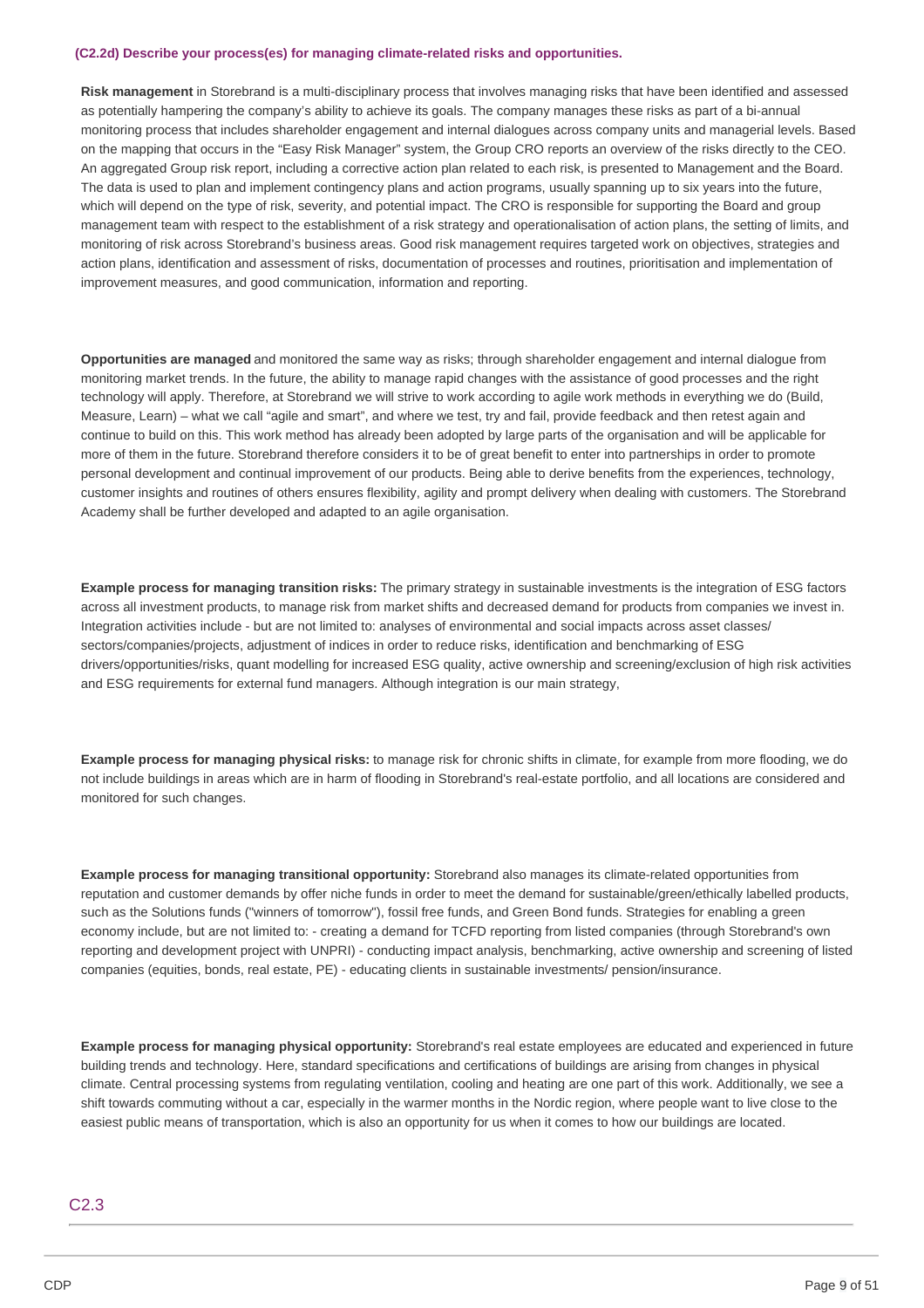Yes

## C2.3a

(C2.3a) Provide details of risks identified with the potential to have a substantive financial or strategic impact on your **business.**

#### **Identifier**

Risk 1

### **Where in the value chain does the risk driver occur?**

Customer

**Risk type** Physical risk

### **Primary climate-related risk driver**

Acute: Increased severity of extreme weather events such as cyclones and floods

### **Type of financial impact**

Other, please specify (Increased insurance pay-out)

### **Company- specific description**

As an insurance provider Storebrand is exposed to physical risks through insurance in the Norwegian retail market (insuring our clients' real estate, cars, etc.). The physical risks from climate changes are linked to the risks that natural disasters/cyclone storms and other severe weather conditions affect our clients' houses, cars or other physical belongings. Risk management also plays a crucial role when deciding the premium the customer has to pay for each of Storebrand insurance products. We use climate changes data in our risk from each region we insure in and premium analysis which defines the premium rating for each location. The insurance risk in Norway is largely standardised between the contracts in the same industry as a result of detailed regulation from the authorities. In Sweden, the framework conditions for insurance contracts entail major differences between the contracts within the same industry.

## **Time horizon**

Short-term

**Likelihood** Very likely

#### **Magnitude of impact**

Medium

**Are you able to provide a potential financial impact figure?** Yes, a single figure estimate

### **Potential financial impact figure (currency)** 5000000

**Potential financial impact figure – minimum (currency)** <Not Applicable>

# **Potential financial impact figure – maximum (currency)**

<Not Applicable>

### **Explanation of financial impact figure**

To reduce the risk for our customers, Storebrand sets aside funds yearly to a national collective pool of funds (mandatory) that cover damages from natural disasters. Storebrand covers about 1,5 % of the insurance payments related to natural disasters in Norway. Storebrand consider future physical risks to be within the magnitude of 5 million NOK. Claim events over 5 million NOK are covered by reinsurance contracts.

#### **Management method**

Insurance risk for Storebrand's products are monitored separately for every line of insurance in the current insurance portfolio. The development of the risk results is followed continuously. In the case of each risk type, the ordinary risk result for a period represents the difference between the risk premiums that the company, client or customer has collected for the period and the sum of provisions and payments that must be made for insured events which occur in the period. The risk result takes into account insured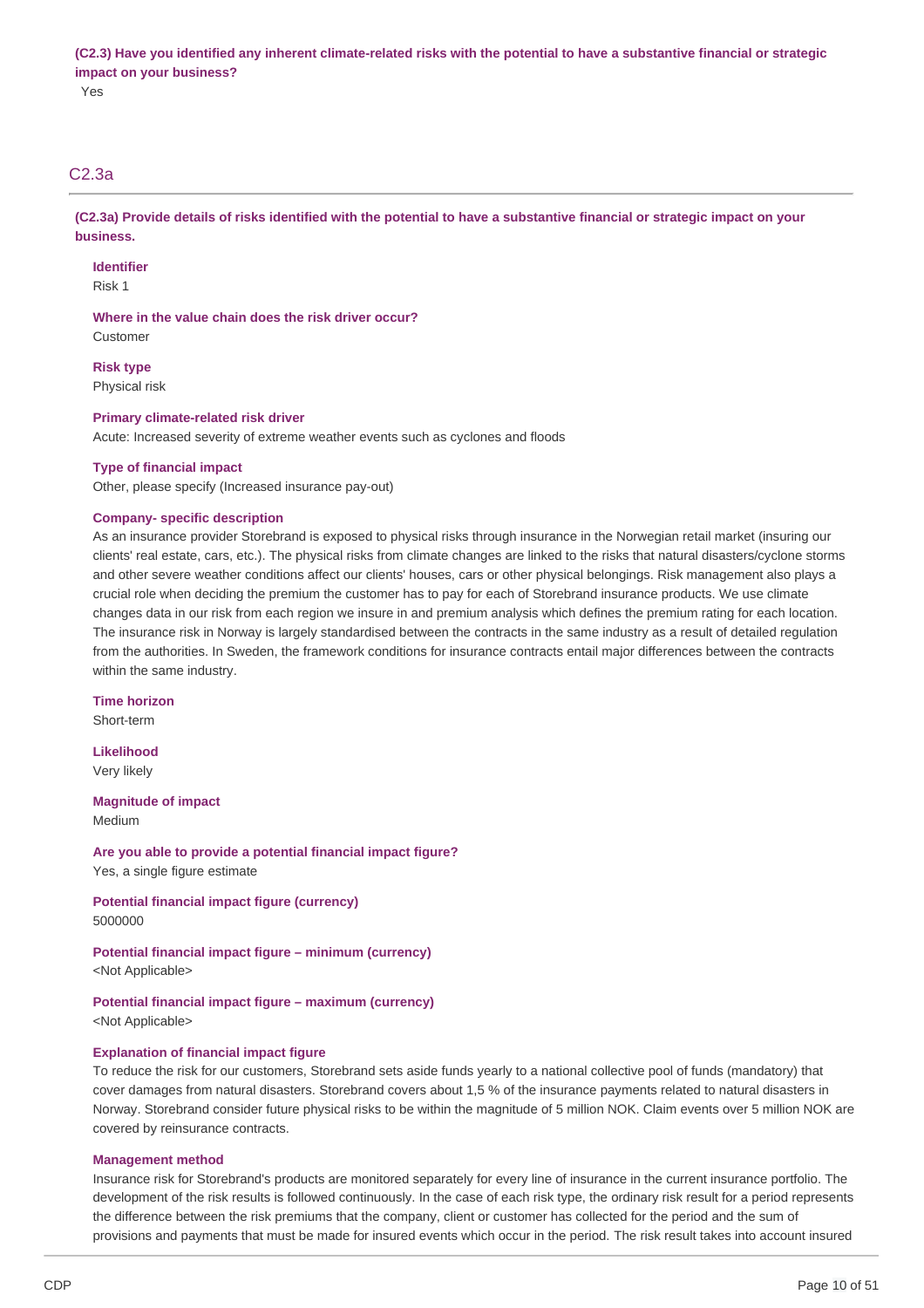events which have not yet been reported, but which the client assumes have occurred. A management method which is implemented to manage this risk, is that we do not give insurance for a customer's house if it is in a flood-plain area or in an area with risk of being flooded. These locations are monitored by the government who give us the information on how to manage each location for our clients. To reduce the risk for our customers, Storebrand sets aside funds yearly to a national collective pool of funds (mandatory) that cover damages from natural disasters. Storebrand normally covers about 1,5 % of the insurance payments related to natural disasters in Norway. The associated cost of management is approximately 2 FTE's in addition to other related supporting position on an irregular basis (calculation:  $2$  FTE\*500 000 = 1 mill NOK).

#### **Cost of management**

1000000

#### **Comment**

We set aside funds to be able to pay any future climate-related claims that may arise. Storebrand is a partner of The Norwegian National Fund for Natural Damage Assistance. This Fund was established with the aim to compensate damage caused by natural perils and to contribute to protective measures against such perils. Storebrand must, according to the rules of the Pool, collect a premium of 0.09% for each insurance covered in Norway. It is difficult to estimate total costs for these actions.

### **Identifier**

#### Risk 2

**Where in the value chain does the risk driver occur?** Customer

**Risk type**

Transition risk

**Primary climate-related risk driver**

Reputation: Increased stakeholder concern or negative stakeholder feedback

#### **Type of financial impact**

Reduced revenue from decreased demand for goods/services

### **Company- specific description**

Sustainability has been an integral part of Storebrand's services for many years and reputation is one of our most valuable assets and key to success. Our standard for sustainable investments is based on the assumption that the companies which contribute to solving societal problems in a sustainable way, will also be the most profitable in the long term. The Storebrand Standard for sustainable investments shall therefore help to ensure our clients' future returns. We conduct extensive sustainability analyses of the companies we consider investing in and our approach is also guided by our understanding of the expectations and concerns of our diverse stakeholders. Climate change involves certain reputation risks if not properly addressed, including through negative stakeholder perceptions of Storebrand. Clients increasingly ask Storebrand for products and services which protect them from climate-related risks. If Storebrand does not provide such solutions, we run the risk of losing such business. In 2018, Storebrand continued to face reputational risks, in the context of climate change, specifically around NGOs criticizing Nordic investors, including Storebrand to be invested in Asian banks financing the palm oil industry. At the same time, Storebrand's climate action created positive reputational rewards, and been listed in several indices and awards related to ESG topics (rated as the secondbest investor in Ethical Bank Guide, top three in the green tech awards etc).

#### **Time horizon**

Short-term

**Likelihood** More likely than not

**Magnitude of impact** Low

**Are you able to provide a potential financial impact figure?** Yes, a single figure estimate

**Potential financial impact figure (currency)** 36450000000

**Potential financial impact figure – minimum (currency)** <Not Applicable>

**Potential financial impact figure – maximum (currency)** <Not Applicable>

**Explanation of financial impact figure**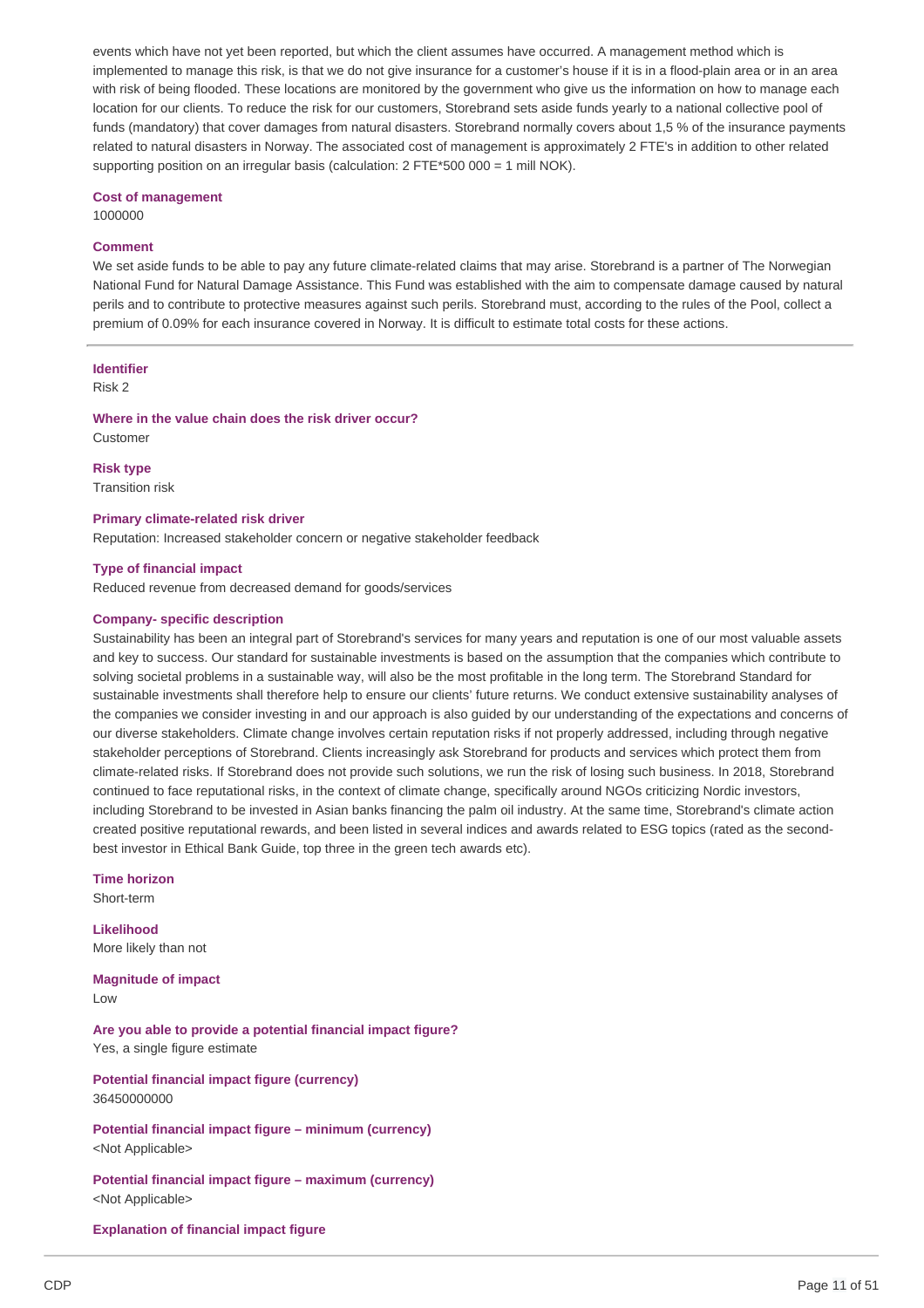Reputational risks could lead to loss of business. As of July 2019, Storebrand's AUM was Nok 729 billion. This reputational risk can impact how the firm is viewed by stakeholders and whether we remain a credible investor to climate change. The potential financial impact figure is calculated by estimating a loss of 5% of our customers, which gives the calculation of AuM 729 bn NOK  $*$  0,05 = 36,45 bn NOK.

#### **Management method**

Storebrand conducts extensive sustainability analyses of the companies we consider investing in. This requires that we provide regular information to various stakeholders through for example reporting, website etc. We are a member of The Institutional Investors Group on Climate Change (IIGCC)- a forum for collaboration on climate change for investors to encourage public policies, investment practices, and corporate behavior that address long-term risks and opportunities associated with climate change. IIGCC develops and publishes Investor guides aimed at creating greater understanding of the risks and opportunities posed by climate change and policies. In addition to these management methods, we are actively working with other investors under PRI and Climate Action 100+. Example: Storebrand has also taken a clear stand on coal and worked to reduce its coal exposure since 2013. Last year, we increased our effort and launched Exit Strategy which we were nominated as top three under the Green Tech Awards. Based on the recommendations of TCFD, Storebrand has also began to address climate risk in its investments. In 2018, Storebrand Asset Management participated in UNEP FI's TCFD Investment Investor Group to take a step further towards more comprehensive reporting. A number of employees are the main cost driver for Storebrand to manage this risk. The associated cost of management is therefore estimated to 12 million NOK as calculated from 24 FTE's (24\*500000=12 mill NOK).

#### **Cost of management**

12000000

### **Comment**

Climate change is top priority in our dialogue with companies that we are invested in.

#### **Identifier**

Risk 3

**Where in the value chain does the risk driver occur?** Investment chain

**Risk type**

Transition risk

### **Primary climate-related risk driver**

Policy and legal: Increased pricing of GHG emissions

#### **Type of financial impact**

Other, please specify (Market: re-pricing of assets (fossil fuel reserves, land valuations))

#### **Company- specific description**

Norway has committed, with legally binding resolution, to at least a 40% reduction of CO2 emissions by 2030 on 1990-levels (INDC). As an asset management firm, Storebrand can be affected indirectly such limits as they may impact business operations of our corporate clients. GHG emission limits could present a risk for our GHG intensive industries that we are invested in, e.g. utilities/energy generation, or basic materials. Companies in GHG intensive sectors that are unprepared for regulatory changes could suffer increasing costs and/or a major declining demand for their goods and services with a negative impact on revenues and financial condition. Insofar as we are (indirectly) exposed to fossil fuel intensive businesses in investment this may affect our own and our clients' assets. This may have a devaluating effect on the assets we hold in our portfolio. The final impact may be an increase in capital costs as the capital buffer may have to be augmented to mitigate the risk. Storebrand seeks to better understand this indirect risk by advancing methodologies in 2 degree and lower scenario analysis. Scenarios provide detailed outputs which help assess the economic impact on sectors. One key output that reflects how carbon emissions would be constrained in future emissions pathways, to meet the warming target is a policy shift that enacts carbon pricing.

**Time horizon** Medium-term

**Likelihood** More likely than not

**Magnitude of impact** Low

**Are you able to provide a potential financial impact figure?** Yes, a single figure estimate

**Potential financial impact figure (currency)** 18500000000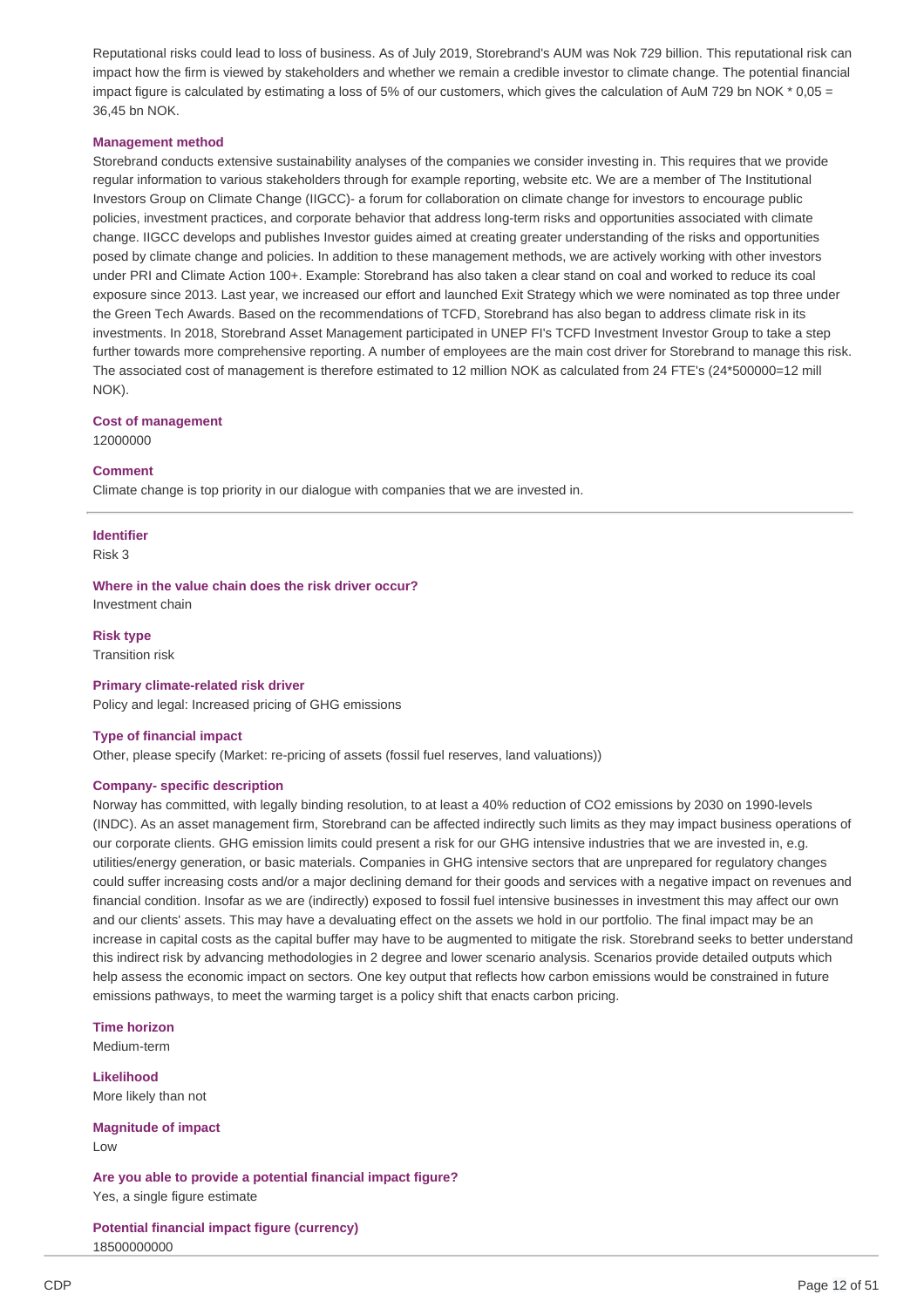#### **Potential financial impact figure – minimum (currency)**

<Not Applicable>

#### **Potential financial impact figure – maximum (currency)**

<Not Applicable>

### **Explanation of financial impact figure**

The potential financial impact figure is calculated as a fraction of Storebrand's total exposure to carbon-related assets 7,45% or 18,5 bn Nok of Storebrand total net exposure. The TCFD suggests banks define carbon-related assets as those assets tied to the energy and utilities sectors under the Global Industry Classification Standard, excluding water utilities and independent power and renewable electricity producer industries. The financial implications of not taking into account regulatory risks in our investment involves reduced financial performance of carbon-related assets, as a result of increased costs from. Storebrand follows this TCFD recommendation to measure and disclose its exposure to "carbon-related" assets in order to foster an early assessment of climaterelated risks.

#### **Management method**

To manage this risk, we seek to protect our own and our clients' assets from climate change risks, by limiting our risk appetite for carbon-related assets and by estimating our firm's vulnerability to climate change risks using scenario-based stress testing approaches and other forward-looking analyses. In addition to these management methods, we have also limited financing for coal with the adoption of the coal exit strategy which was launched in 2018. An example of this is that we have increased the percentage of AUM invested in fossil free funds to 8 % (60 billion Nok 2017 to 68 billion Nok to 2018). Overall cost of management is calculated to 3 mill NOK and integrated in our existing risk management processes, but there are also some direct costs such as membership fee and data vendors.

**Cost of management** 3000000

**Comment**

## C2.4

(C2.4) Have you identified any climate-related opportunities with the potential to have a substantive financial or strategic **impact on your business?**

Yes

## C2.4a

(C2.4a) Provide details of opportunities identified with the potential to have a substantive financial or strategic impact on **your business.**

#### **Identifier**

Opp1

**Where in the value chain does the opportunity occur?** Investment chain

**Opportunity type** Products and services

## **Primary climate-related opportunity driver**

Development and/or expansion of low emission goods and services

#### **Type of financial impact**

Better competitive position to reflect shifting consumer preferences, resulting in increased revenues

#### **Company-specific description**

The Storebrand Group has since 2013 developed a low carbon investment strategy, the Plus Funds. This strategy aims to create a broadly diversified, low tracking error fund which is pre-positioned for the implementation of the Paris Agreement. Low carbon investments are achieved using a multi-pronged approach. First, fossil fuel companies – defined as those whose revenues from fossil-related activities exceed 5% of total revenue – are excluded. Furthermore, the fund takes steps to ensure it is consistent with a fossil-free philosophy, which includes removing companies with large fossil reserves. Investments are then tilted towards high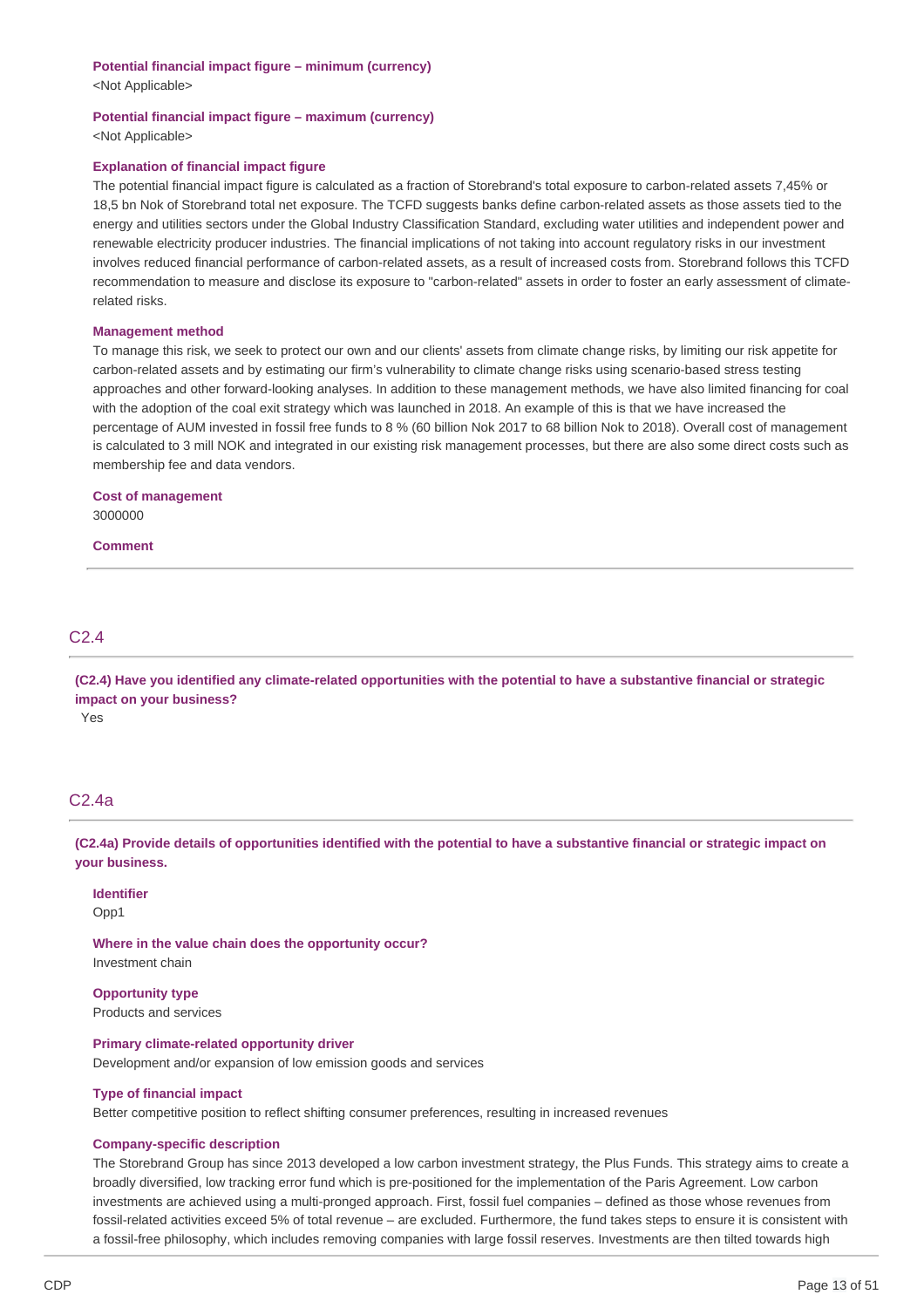ESG and low carbon footprint scoring companies. Finally, 5-10% of the portfolio is invested in solution stocks from a positive 'whitelist' of around 130 companies which provide products and services that facilitate the transition to a low carbon economy (e.g. renewables, energy efficiency, low emissions transport and recycling). The strategy results in a broadly diversified, highly liquid and climate-aware portfolio with low tracking error. In 2018, the Storebrand Group had NOK 68 billion invested in low carbon fund products. The low carbon funds send important market signals on the increasing interest in using financial vehicles as a tool to shift capital towards more carbon-efficient companies.

#### **Time horizon**

Current

**Likelihood** Very likely

# **Magnitude of impact**

Medium-high

**Are you able to provide a potential financial impact figure?** Yes, a single figure estimate

**Potential financial impact figure (currency)** 68000000000

**Potential financial impact figure – minimum (currency)** <Not Applicable>

**Potential financial impact figure – maximum (currency)** <Not Applicable>

#### **Explanation of financial impact figure**

The financial impact figure demonstrates that Storebrand has 68 billion NOK invested in low carbon funds.

#### **Strategy to realize opportunity**

To realize this opportunity, we plan to maintain focus on data quality and systems to monitor, report on and safeguard the value of and effect of investing in the low carbon funds. We also plan to actively promote the low carbon fund strategy as a tool to address climate risk in investments, towards both existing and potential new customers. Especially in international market targets, there will be particular focus on these fund strategies. A number of employees are the main cost driver related to this opportunity. The associated cost is therefore estimated to 15 million NOK as calculated from approximately 30 FTE's (30\* 500 000 = 15 mill NOK). There are also additional costs in terms of ESG data vendors like Trucost, Sustainalytics, FTSE Russel and ISS-Ethix and subscription to relevant ESG initiatives and organizations.

### **Cost to realize opportunity**

15000000

### **Comment**

## **Identifier**

Opp2

**Where in the value chain does the opportunity occur?** Investment chain

**Opportunity type** Resilience

#### **Primary climate-related opportunity driver**

Participation in renewable energy programs and adoption of energy-efficiency measures

### **Type of financial impact**

Increased market valuation through resilience planning (e.g., infrastructure, land, buildings)

#### **Company-specific description**

The Real Estate direct investment portfolio represents 6% of Storebrand Asset Management assets under management, or NOK 45 billion over the total NOK 729 billion. The portfolio had 30% certified green property in 2018. By 2020, the goal is 48% and 75% by 2025. Increased environmental certification of the property mass represents opportunities to reduce the carbon intensity of real estate investments as well as their supply chain, and to attract long term tenants. The current portfolio properties are already well positioned due to thorough planning, and certification process is partly initiated. To illustrate the progress already made in property energy efficiency, the emissions from aggregated property management was 7.4 tonnes CO2 emissions per square meter in 2018. reduced by 11 percent from the 2017 results of 8,3 tonnes CO2 emissions per square meter in 2017.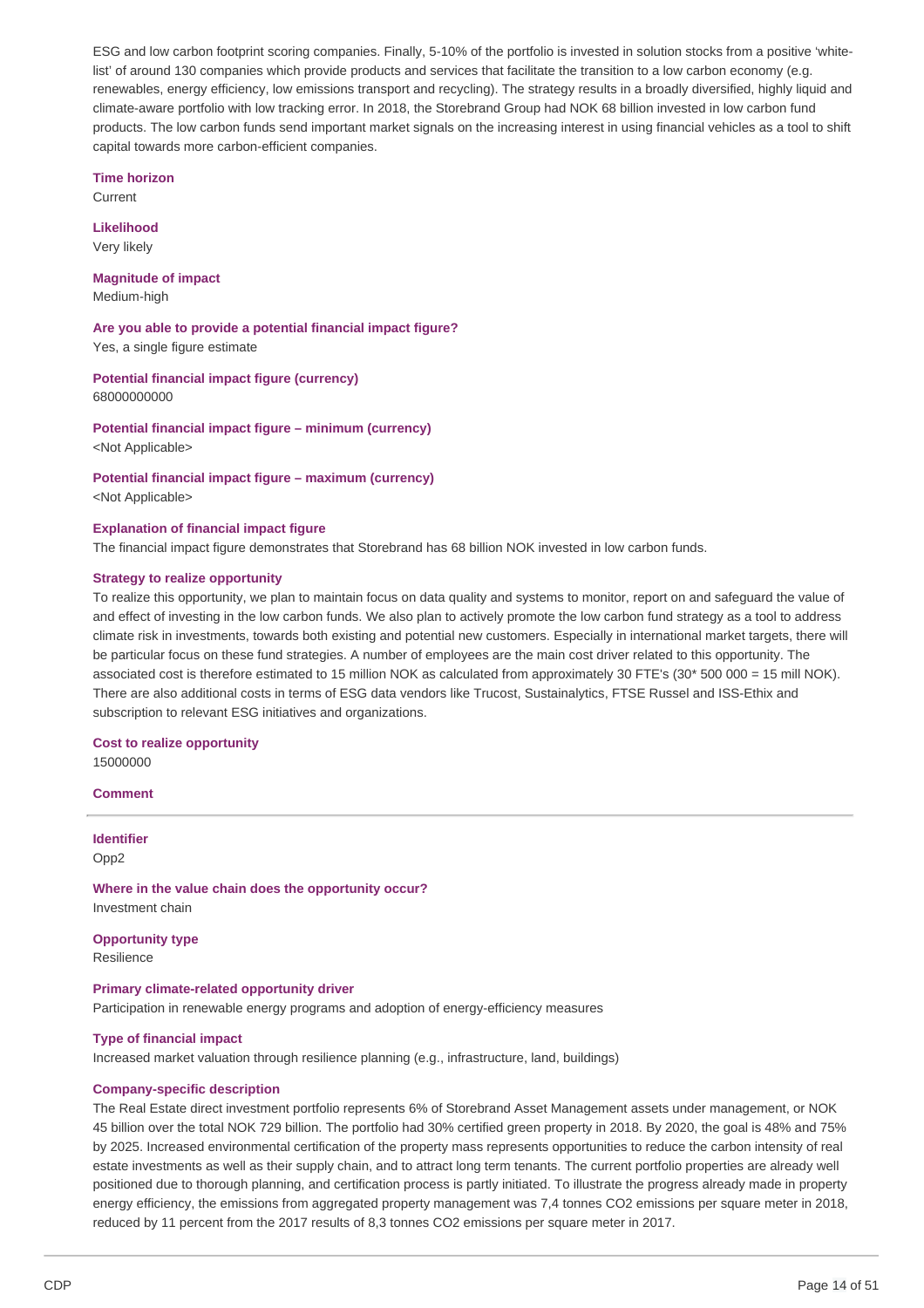### **Time horizon** Short-term

**Likelihood** Very likely

### **Magnitude of impact**

Medium-high

**Are you able to provide a potential financial impact figure?** Yes, an estimated range

**Potential financial impact figure (currency)**

<Not Applicable>

**Potential financial impact figure – minimum (currency)** 300000000

**Potential financial impact figure – maximum (currency)** 1000000000

### **Explanation of financial impact figure**

Environmental certification represents an opportunity for the real estate portfolio. Research indicates an increase in asset value of 7 % for green buildings internationally. The Norwegian market is assumed on short term to be less mature, but similar effects are registered. Impact is assumed to be from 2 % to 7 % of the Non-certified (70%) asset value over a ten year period (2030), which equals a potential financial impact of between NOK 0.3 billion and NOK 1 billion.

### **Strategy to realize opportunity**

Secure that newbuild and renovation /retrofit projects are certified according to BREEAM NOR, and that standing investments (properties in running lease business) undergoes BREEAM In-Use certification. After certification, the strategy is to use the mapping as grounds for building-specific green building action plans and certification grade improvements. NOR - Projects: 15 x NOK 1 million In-Use cost per real estate property NOK 250' x 27 = NOK 7 million Total cost: NOK 15 mil + NOK 7 mil = NOK 22 mill

**Cost to realize opportunity** 22000000

#### **Comment**

**Identifier** Opp3

**Where in the value chain does the opportunity occur?** Investment chain

**Opportunity type** Markets

**Primary climate-related opportunity driver**

Access to new markets

### **Type of financial impact**

Increased diversification of financial assets (e.g., green bonds and infrastructure)

### **Company-specific description**

The Real Estate direct investment portfolio represents 6% of Storebrand Asset Management assets under management, or NOK 45 billion over the total NOK 729 billion. The portfolio had 30% certified green property in 2018. By 2020, the goal is 48% and 75% by 2025. Increased environmental certification of the property mass represents opportunities to reduce the carbon intensity of real estate investments as well as their supply chain, and to attract long term tenants. The current portfolio properties are already well positioned due to thorough planning, and certification process is partly initiated. To illustrate the progress already made in property energy efficiency, the emissions from aggregated property management was 7.4 tonnes CO2 emissions per square meter in 2018, reduced by 11 percent from the 2017 results of 8,3 tonnes CO2 emissions per square meter in 2017.

**Time horizon** Medium-term

**Likelihood** Likely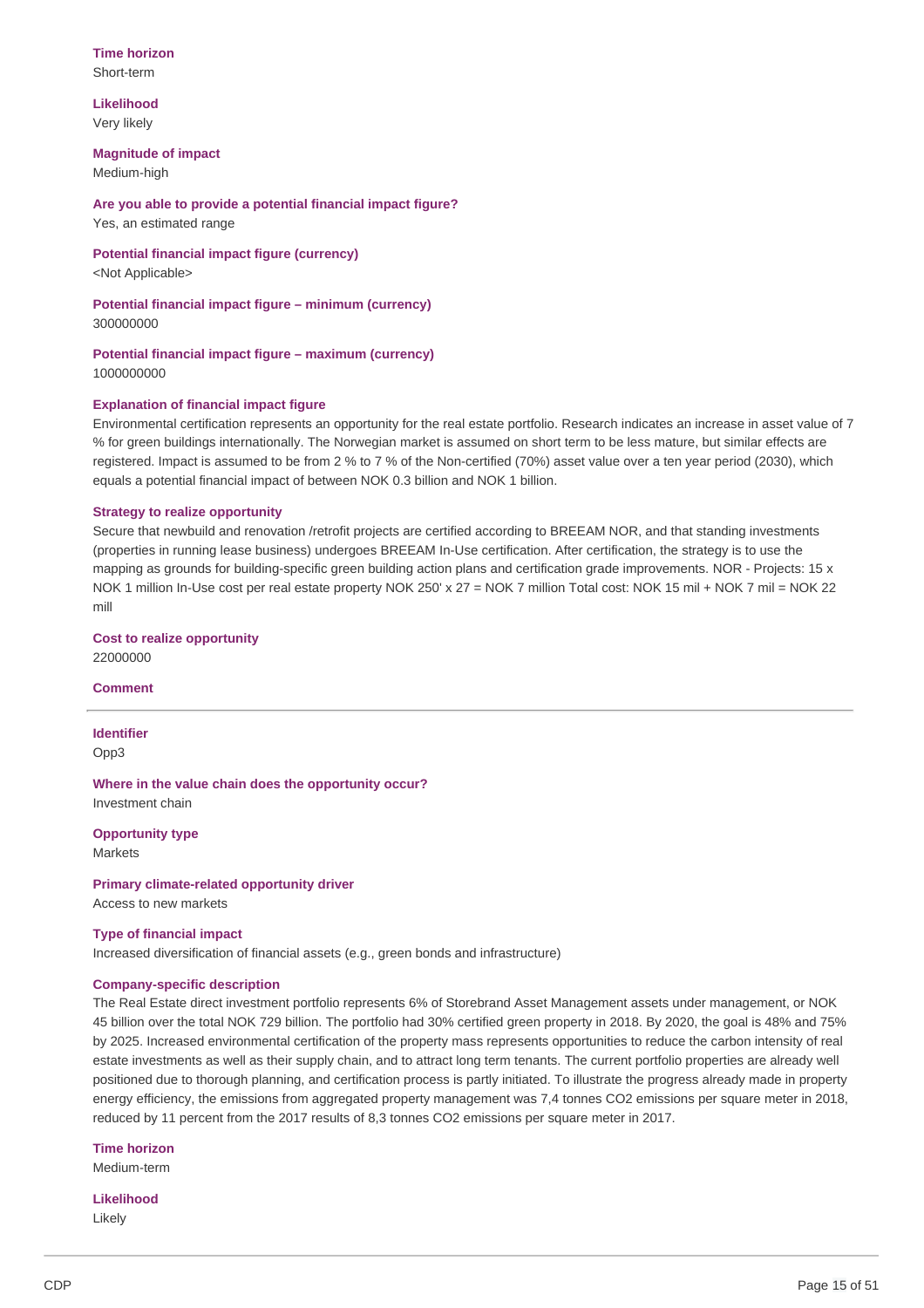### **Magnitude of impact** Medium

### **Are you able to provide a potential financial impact figure?** Yes, an estimated range

## **Potential financial impact figure (currency)**

<Not Applicable>

**Potential financial impact figure – minimum (currency)** 0

## **Potential financial impact figure – maximum (currency)** 162000000

### **Explanation of financial impact figure**

If we follow the 1.5 degree path, it is likely that there will be a higher demand for renting low carbon buildings. With a strong focus on buildings and portfolios with low carbon emissions, we believe securing and developing them to meet tomorrow's standards and demand - a more "Paris-proof" standard, holds a commercial potential. This includes higher rent and lower vacancy. Today we have around NOK 1.8 billion in annual rental income, we have an opportunity to maintain and increase this amount. Research in international markets indicates 3 % rent increase. We assume increase towards max 3% in last 3 years of 10 yr period (sum 3 yrs corresponds to w/accumulated investments in same period). This equals a potential financial impact of: NOK 1.8 Billion x 3% x 3 years = NOK 162 million

### **Strategy to realize opportunity**

Property specific GHG Reduction goals towards 2025 and 2030 to be established. Surveys to be conducted, with analysis and prioritization of actions to reduce emissions. This is taken into the yearly budgets of properties and followed up in the environmenal management system to ensure implementation. Initiatives to meet energy reduction in Scope 2 towards 2030: 30+ GWh x 3 NOK/kWh investment = approx NOK 90 mill.

# **Cost to realize opportunity**

90000000

### **Comment**

## C2.5

## **(C2.5) Describe where and how the identified risks and opportunities have impacted your business.**

|                                               | <b>Impact</b>                                                         | <b>Description</b>                                                                                                                                                                                                                                                                                                                                                                                                                                                                                                              |
|-----------------------------------------------|-----------------------------------------------------------------------|---------------------------------------------------------------------------------------------------------------------------------------------------------------------------------------------------------------------------------------------------------------------------------------------------------------------------------------------------------------------------------------------------------------------------------------------------------------------------------------------------------------------------------|
| Products<br>and<br>services                   | Impacted for<br>some<br>suppliers,<br>facilities, or<br>product lines | We have been impacted by opportunities from investing in new low emissions products like ESG funds. This has increased our ESG<br>portfolio offered our clients. Also, we have been impacted by risks from changes in consumer behaviour and our reputation from<br>transitional risk on offering low carbon products, e.g. ESG funding Example: Storebrand is actively divesting in coal, oil, gas and rather<br>focus on fossil free funds and clean-tech. The magnitude is considered to be high in a long-term perspective. |
| Supply<br>chain<br>and/or<br>value<br>chain   | Not impacted                                                          | There has not been any impact from climate-related risks in this area, because no events have occurred during 2018 that has affected<br>our supply chain. Here, we have a strict code of conduct for suppliers that include risk preventing measures which includes climate-<br>related risks and opportunities which aid us in avoiding risks in our supply chain.                                                                                                                                                             |
| Adaptation<br>and<br>mitigation<br>activities |                                                                       | Not impacted No risks or opportunities in this area have impacted us. This because all activities in this area has been carried out like expected and not<br>been impacted by any events not accounted for.                                                                                                                                                                                                                                                                                                                     |
| in R&D                                        |                                                                       | Investment Not impacted No risks or opportunities in this area have impacted us. This because all investments in this area has been carried out like expected and<br>not been impacted by any events not accounted for.                                                                                                                                                                                                                                                                                                         |
|                                               | Operations Not impacted                                               | Our operations have not experienced any risks or opportunities or been impacted during the reporting year. For example, like any loss of<br>working days due to flooding or other physical climate change risks because no such events have occurred in the locations that<br>Storebrand is located in. The reason why is that no such events have happened at any of our locations during the reporting year.                                                                                                                  |
| Other,<br>please<br>specify                   |                                                                       | Not impacted We have not identified any other risks or opportunities in our risk management process and there are no other issues impacting<br>Storebrand.                                                                                                                                                                                                                                                                                                                                                                      |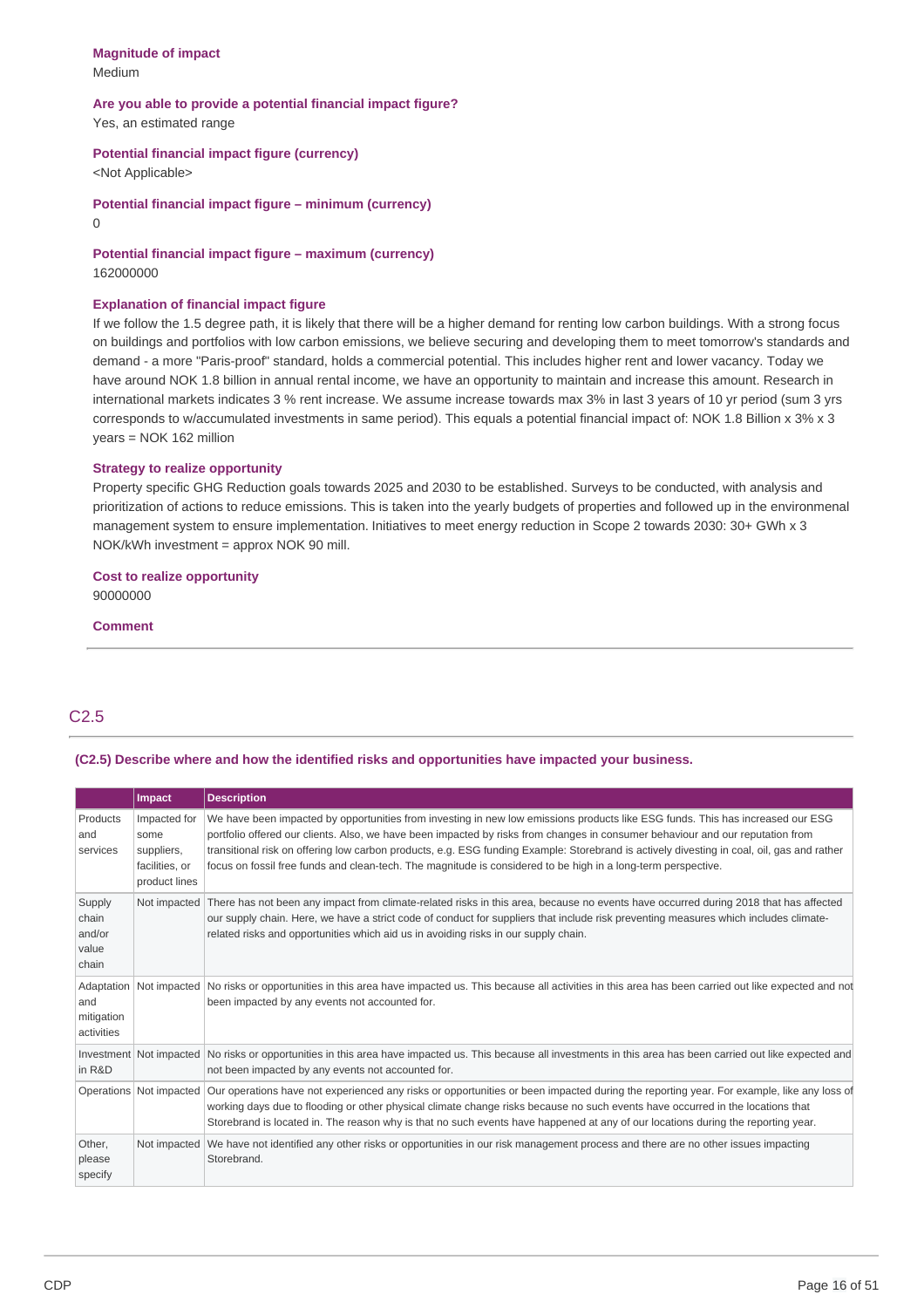## (C2.6) Describe where and how the identified risks and opportunities have been factored into your financial planning **process.**

|                                                    |                        | <b>Relevance Description</b>                                                                                                                                                                                                                                                                                                                                                             |
|----------------------------------------------------|------------------------|------------------------------------------------------------------------------------------------------------------------------------------------------------------------------------------------------------------------------------------------------------------------------------------------------------------------------------------------------------------------------------------|
| Revenues                                           | Not<br>impacted        | No risks or opportunities have affected our revenue, this is because there have not been any climate-related events with financial<br>implications that have affected us in such a way that it has altered our revenues.                                                                                                                                                                 |
| Operating<br>costs                                 | Not<br>impacted        | No risks or opportunities in this area have impacted us. Our operations have not experienced any risks or opportunities that has<br>impacted costs or been impacted during the reporting year. The reason why is that no such events have happened at any of our<br>locations.                                                                                                           |
| Capital<br>expenditures /<br>capital<br>allocation | Impacted               | We have been impacted indirectly in our fund products when it comes to risks from acute physical climate change. This through<br>Building up of reserves in relation to the National collective pool of funds (mandatory) that cover damages from natural disasters. The<br>magnitude of impact is considered to be medium in a long-term perspective.                                   |
| Acquisitions<br>and<br>divestments                 | Impacted               | We have been impacted by risks from changes in consumer behavior and our reputation from transitional risk on offering low carbon<br>products, e.g. ESG funding Example: Storebrand is actively divesting in coal, oil, gas and rather focus on fossil free funds and clean-<br>tech. The magnitude of impact is considered to be high in a long-term perspective.                       |
| Access to<br>capital                               | Not<br>impacted        | No impact from risks and opportunities has affected our access to capital, this is because we apply to all of our shareholders<br>expectations on delivering results in relation to climate-change.                                                                                                                                                                                      |
| Assets                                             | <b>Not</b><br>impacted | The impact has not affected assets in our financial planning process because no physical climate-related risks have occurred in our<br>buildings or to any of our assets that have a negative or positive affect on the value of our assets.                                                                                                                                             |
| Liabilities                                        | Not<br>impacted        | The impact has not affected liabilities in our financial planning process as this is not part of the affected areas of business and the<br>company has budgeted through risk management for risks to not impact liabilities. This is also because no unforeseen events have<br>occurred through climate-related risks or opportunities which have had a financial effect on liabilities. |
| Other                                              | Not<br>impacted        | There are no other identified risks or opportunities and therefore we have not been impacted.                                                                                                                                                                                                                                                                                            |

## C3. Business Strategy

## C3.1

**(C3.1) Are climate-related issues integrated into your business strategy?** Yes

## C3.1a

**(C3.1a) Does your organization use climate-related scenario analysis to inform your business strategy?** Yes, qualitative and quantitative

## C3.1c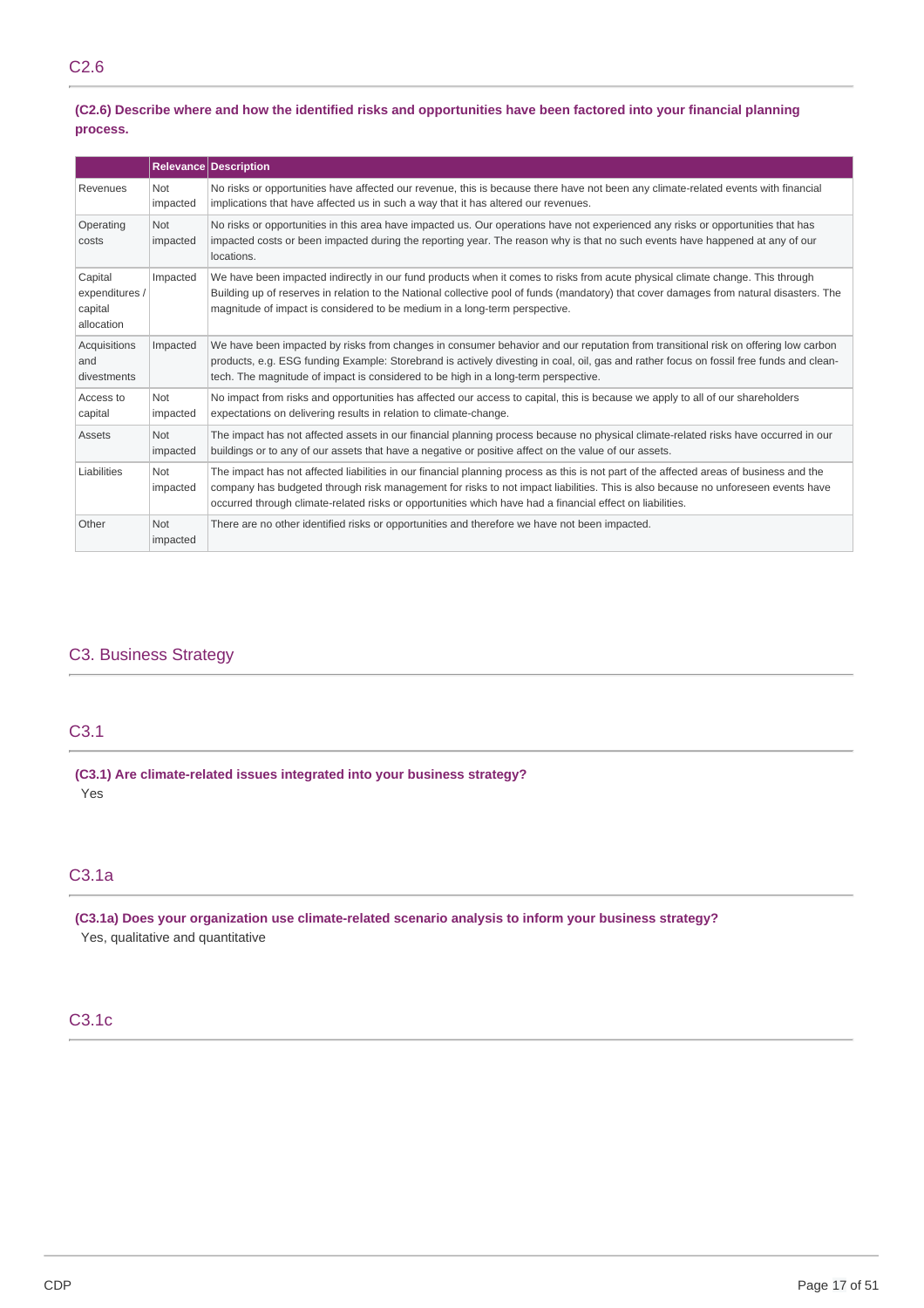#### **How business objectives and strategy have been influenced by climate-related issues:**

In order for our customers to have a future to look forward to, we have a responsibility for the world's scarce resources to be used in the most sustainable manner possible. Storebrand's sustainable business strategy is to deliver returns to our owners, while also creating positive ripple effects for society, which includes taking action on climate change by reducing our own emissions and encouraging low-carbon business development. This has been a part of our overall business strategy since 2011. It also means that Storebrand will do this in a way that does not deny future generations the ability to meet their own needs. We believe that here is no contradiction between acting in a sustainable manner and delivering returns to customers and owners. Sustainability is integrated into everything we do and our strategy is to establish a sustainable business model that provides long-term value creation for shareholders, customers and society. The sustainability perspective is integrated into everything we do, and therefore influence our decisions, objectives and strategy from day to day in all of our operations and investments. This is supported by a sustainable business model that creates value for owners, customers and society as a whole. This means that economic, social and environmental aspects are always assessed before we make any decision.

#### **Business strategy is linked to an emissions reductions target:**

We have set a Science Based Target which is included in our business strategy in accordance with IPCC's RCP 2.6 scenario, also called below 2-degree target. Our target is set from 2013-2030 and 2013-2050, and includes reducing emissions in Scope 1+2 location based with 80 % in 2050, as well as specific SBT targets for Scope 3 and Scope 3 downstream leased assets. Additionally, we annually measure our investment portfolios emissions.

### Example of the most substantial business decision made as a result of the integration of climate-related issues:

One of the most substantial business decisions we made in 2018, was to exclude 171 companies from our investment portfolio on the bases of our sustainability criteria, including climate performance. The entire Storebrand portfolio is regularly screened according to our sustainability criteria. During 2018, we have had an owner dialogue with 314 companies. We have the industry's strictest policy for the exclusion of coal, and we are now tightening our policy further with the goal of excluding any company that has more than 5 per cent of their earnings from coal 1) by 2026. In 2018, we also launched three custom investment portfolios, that we called "Wave". Wave will only invest in companies that contribute to solving the greatest challenges of our time in the areas of renewable energy, equality and cities of the future. Going forward, we will continue to seek new investment opportunities that contribute to sustainable solutions. At the same time, we will exercise active ownership through voting and dialogue with the companies in which we invest. Our aim is to influence them to reduce their CO2 emissions from their own activities, among other things. Sustainability is not just about corporate social responsibility, it's also good business. Money placed with Storebrand, either in savings and pension products, insurance or the bank, should be working for our customers, and it should also be working for the planet and society. It should be **Good** Money.

### C3.1d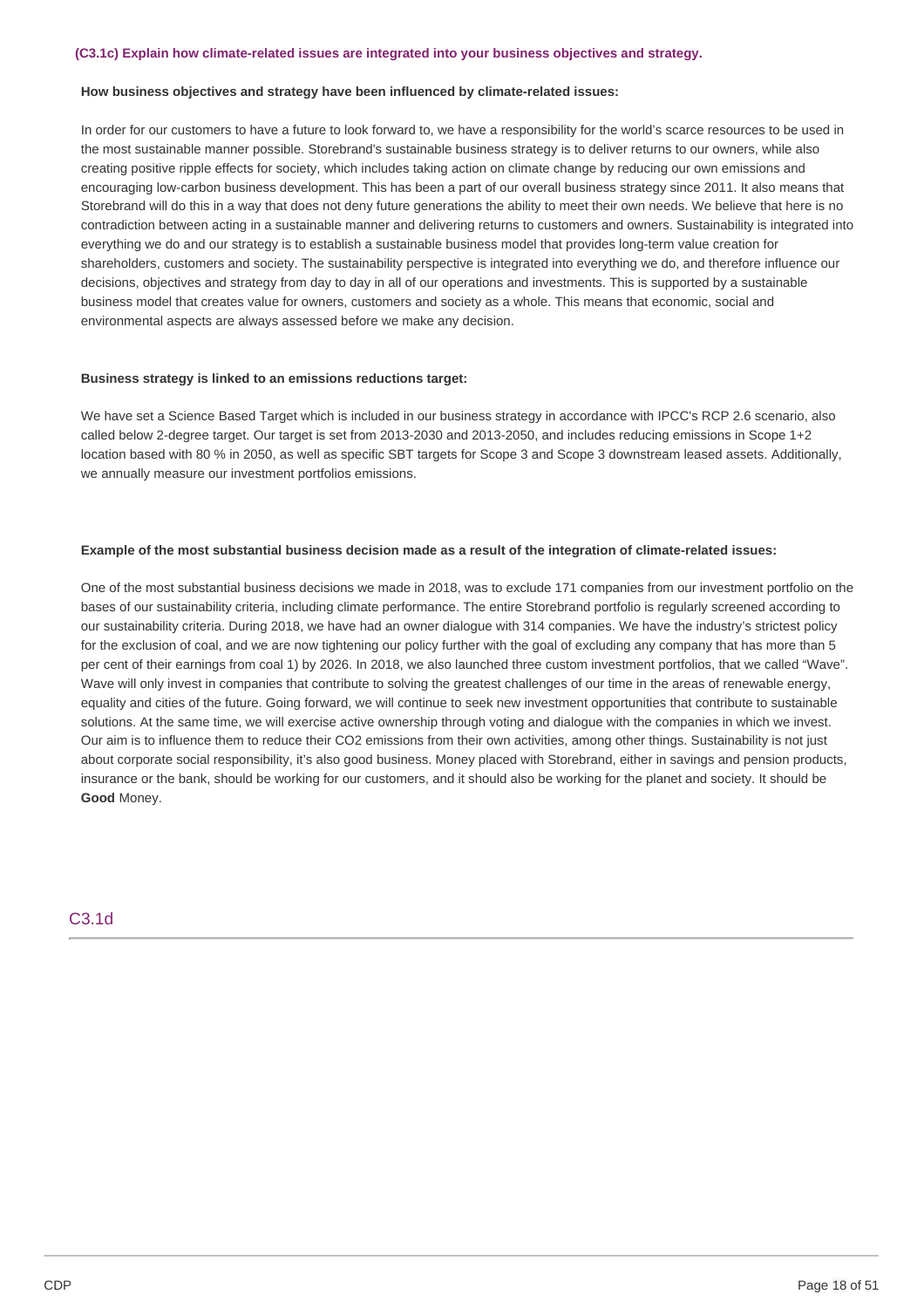### **(C3.1d) Provide details of your organization's use of climate-related scenario analysis.**

| Climate-<br><b>related</b><br><b>scenarios</b> | <b>Details</b>                                                                                                                                                                                                                                                                                                                                                                                                                                                                                                                                                                                                                                                                                                                                                                                                                                                                                                                                                                                                                                                                                                                                                                                                                                                                                                                                                                                                                                                                                                                                                                                                                                                                |
|------------------------------------------------|-------------------------------------------------------------------------------------------------------------------------------------------------------------------------------------------------------------------------------------------------------------------------------------------------------------------------------------------------------------------------------------------------------------------------------------------------------------------------------------------------------------------------------------------------------------------------------------------------------------------------------------------------------------------------------------------------------------------------------------------------------------------------------------------------------------------------------------------------------------------------------------------------------------------------------------------------------------------------------------------------------------------------------------------------------------------------------------------------------------------------------------------------------------------------------------------------------------------------------------------------------------------------------------------------------------------------------------------------------------------------------------------------------------------------------------------------------------------------------------------------------------------------------------------------------------------------------------------------------------------------------------------------------------------------------|
| <b>RCP 2.6</b>                                 | Our Science Based Target (SBT) is based on the scenario RCP 2.6 in IPCC's ARG WGIII, chapter 6, table 6.3, page 431. It was identified through<br>the Paris Agreement which we followed closely. Given the lowest overshoot (<0.4 W/m2) the global emissions must be reduced by 49-72% by 2050<br>from 2010 levels in order to have a 12 to 22% chance of stabilizing temperatures below 2°C temperature increase relative to the preindustrial<br>temperature. 72% reduction over 40 years implies an average of 3.13% annual reduction. This level of contraction is used as an absolute minimum,<br>and both mid-term and long-term target are well on the ambitious side of this annual reduction. This time horizon is relevant to Storebrand where the<br>SBTs are set at base year 2013 with a 60 % reduction by 2030 and an 80 % reduction by 2050. This includes 100 % of Scope 1 and 2 emissions.<br>Furthermore, we have set similar targets for parts of Scope 3. Thus, the target can be interpreted as in line with the decarbonisation required to<br>stabilize the global temperature to less than 2°C over preindustrial levels. The target can therefore be considered as a "science-based" target. The<br>results of our work with the IPCC scenarios gave us our new SBT which is included in our business strategy. The results of this scenario analysis<br>have directly influenced our business objectives and strategy in order to implement appropriate emissions reduction activities. An example of this, is<br>the implementation of more energy efficient equipment to our buildings with the aim to reduce emissions related to scope 1 and 2. |
| <b>IEA</b><br>Sustainable<br>scenario          | IEA Sustainable development scenario: IEA Scenarios pathways from the IEA Nordic Technology Perspectives 2016 are used for the trajectory on<br>Nordic production of electricity and district heating and cooling. Here, the location-based methodology is used, and the Nordic emission factors for<br>development energy follows the trajectory towards carbon neutrality in 2050, or about 10 grams CO2e per kWh set for Storebrand in both Norway and Sweden.<br>This transition from low fossil fuel use today, towards extremely low to no fossil fuel is relevant for our SBTs. This time horizon is relevant to<br>Storebrand where the SBTs are set at base year 2013 with a 50 % reduction by 2030 and an 80 % reduction by 2050. This includes 100 % of Scope<br>1 and 2 emissions, and some of Scope 3 also. Here, the results of this scenario analysis have directly included similar targets and trajectory from<br>IEA.                                                                                                                                                                                                                                                                                                                                                                                                                                                                                                                                                                                                                                                                                                                                       |

## C4. Targets and performance

## C4.1

**(C4.1) Did you have an emissions target that was active in the reporting year?** Both absolute and intensity targets

## C4.1a

**(C4.1a) Provide details of your absolute emissions target(s) and progress made against those targets.**

Abs 1 **Scope**

**Target reference number**

Scope 1+2 (location-based)

**% emissions in Scope** 100

**Targeted % reduction from base year** 60

**Base year** 2013

**Start year** 2013

**Base year emissions covered by target (metric tons CO2e)** 762

**Target year** 2030

#### **Is this a science-based target?**

Yes, we consider this a science-based target, but this target has not been approved as science-based by the Science-Based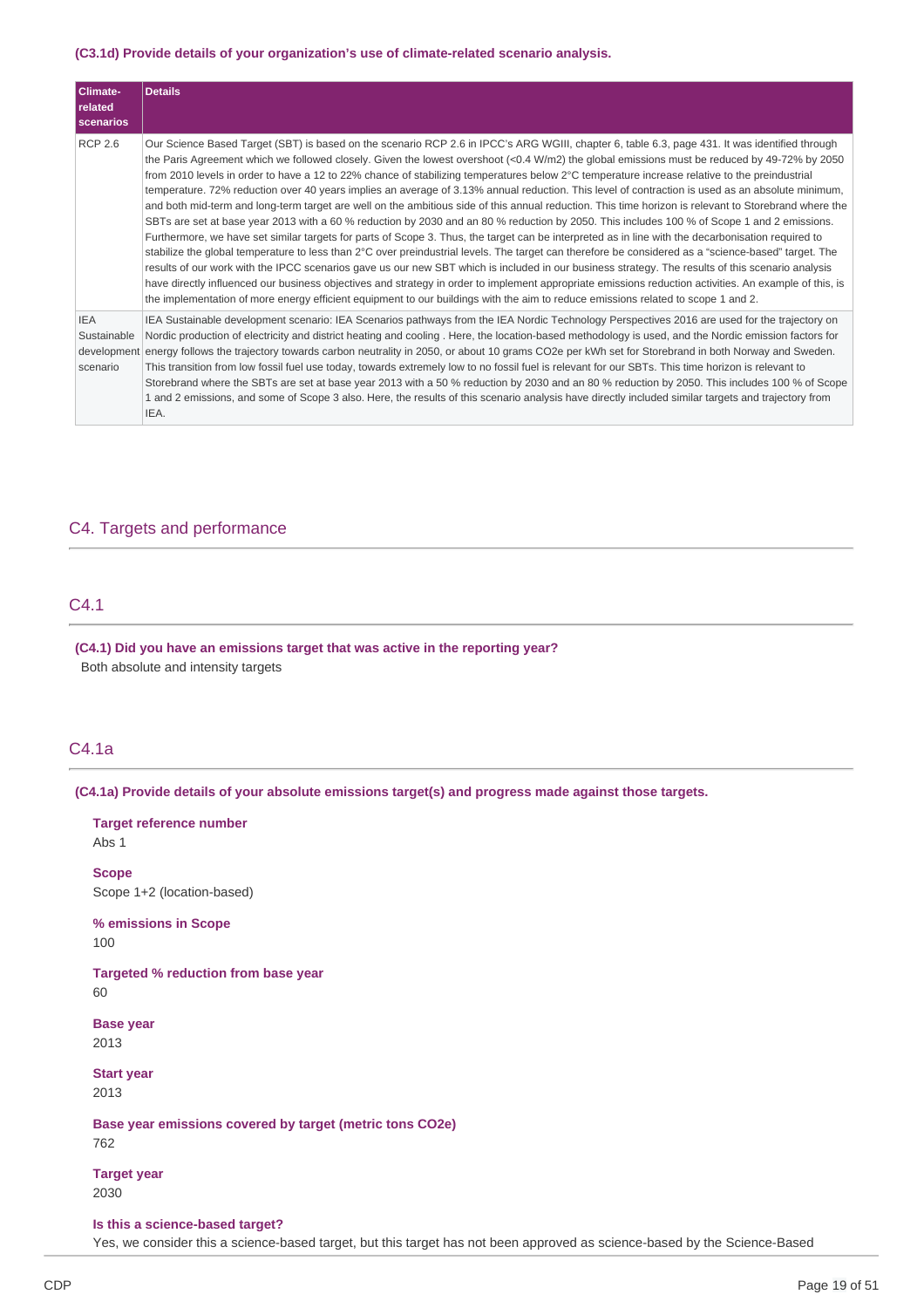Targets initiative

### **% of target achieved** 100

**Target status** Achieved

#### **Please explain**

The target can be considered as a science based target since it meets the criterias from CDP. The target is an absolute target, where 100 % of the emissions on scope 1 and 2 are covered. This is the mid-term target ending in 2030. The annual reduction is 5.2% from the base year. In 2018, this target was achieved which means we will set a new emission reduction target for the next year.

#### **Target reference number**

Abs 2

**Scope** Scope 1+2 (location-based)

**% emissions in Scope** 100

**Targeted % reduction from base year** 80

**Base year** 2013

**Start year** 2013

**Base year emissions covered by target (metric tons CO2e)** 762

**Target year** 2050

#### **Is this a science-based target?**

Yes, we consider this a science-based target, but this target has not been approved as science-based by the Science-Based Targets initiative

**% of target achieved**

92

## **Target status**

Underway

### **Please explain**

The target can be considered as a science based target since it meets the criterias from CDP. The target is an absolute target, where 100 % of emissions on scope 1 and 2 is covered. This is the long-term target ending in 2050. The annual reduction is 4.3% from the base year. This reduction meets the criteria of at least 2.1% annual reduction.

### **Target reference number** Abs 3

**Scope** Scope 3 (upstream & downstream)

**% emissions in Scope**

1

**Targeted % reduction from base year** 60

**Base year** 2013

**Start year** 2013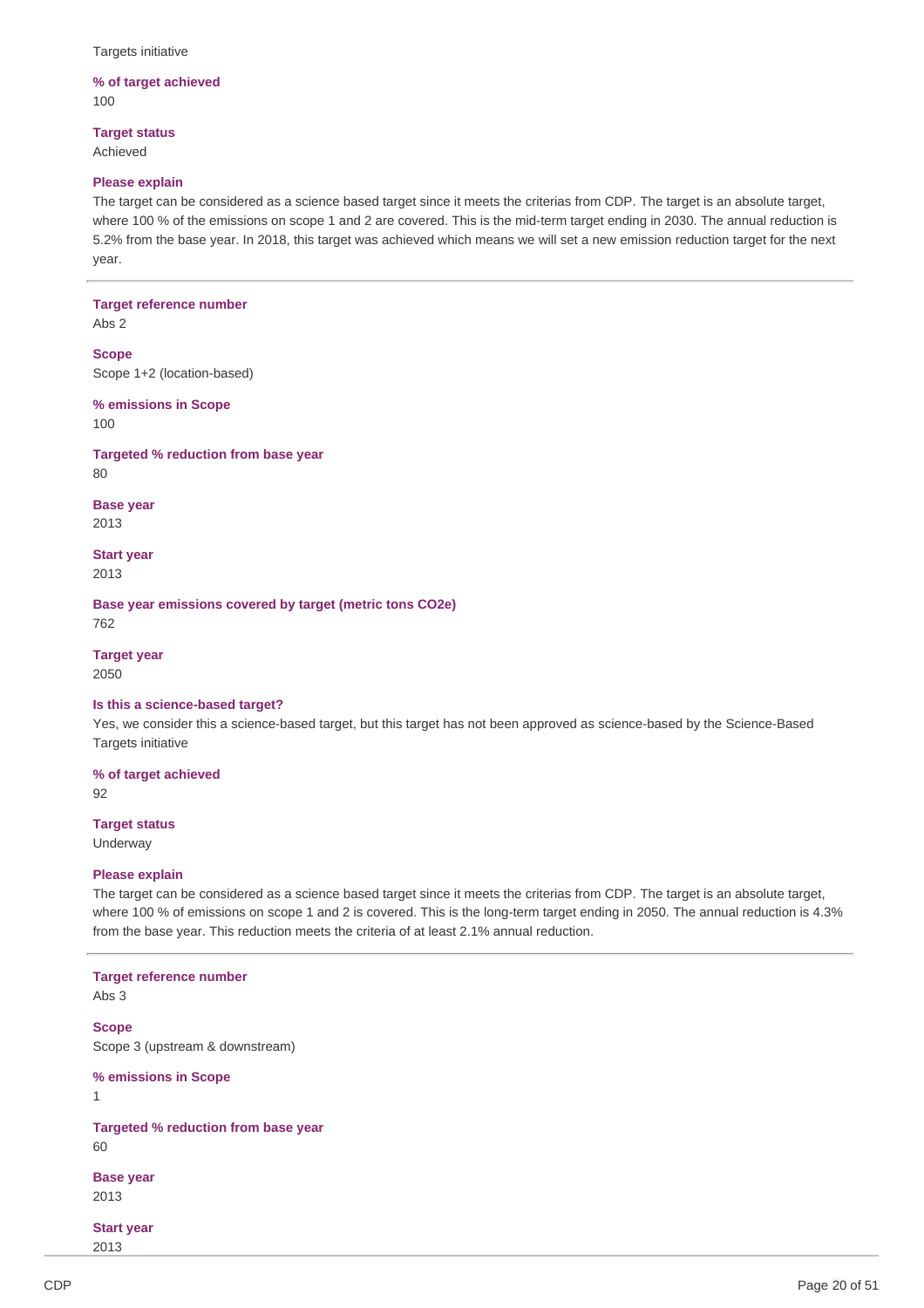## **Base year emissions covered by target (metric tons CO2e)** 3148

**Target year**

2030

## **Is this a science-based target?**

No, but we are reporting another target that is science-based

### **% of target achieved**

43

### **Target status**

Underway

### **Please explain**

The included emissions in this target are Fuel and energy related activities (not included in Scope 1 & 2), waste generated in operations, business travel and employee commuting. This is the mid-term target ending in 2030. Other categories from Scope 3, such as Investments, are not included because there is no methodology for inclusion, and downstream leased assets is set as an additional intensity target.

**Target reference number**

Abs 4

**Scope** Scope 3 (upstream & downstream)

**% emissions in Scope**

1

**Targeted % reduction from base year** 80

**Base year** 2013

**Start year** 2013

**Base year emissions covered by target (metric tons CO2e)** 3148

**Target year** 2050

## **Is this a science-based target?**

No, but we are reporting another target that is science-based

**% of target achieved** 32

**Target status** Underway

### **Please explain**

The included emissions in this target are Fuel and energy related activities (not included in Scope 1 & 2), waste generated in operations, business travel and employee commuting. This is the long-term target ending in 2050. Other categories from Scope 3, such as Investments, are not included because there is no methodology for inclusion, and downstream leased assets is set as an additional intensity target.

## C4.1b

**(C4.1b) Provide details of your emissions intensity target(s) and progress made against those target(s).**

**Target reference number**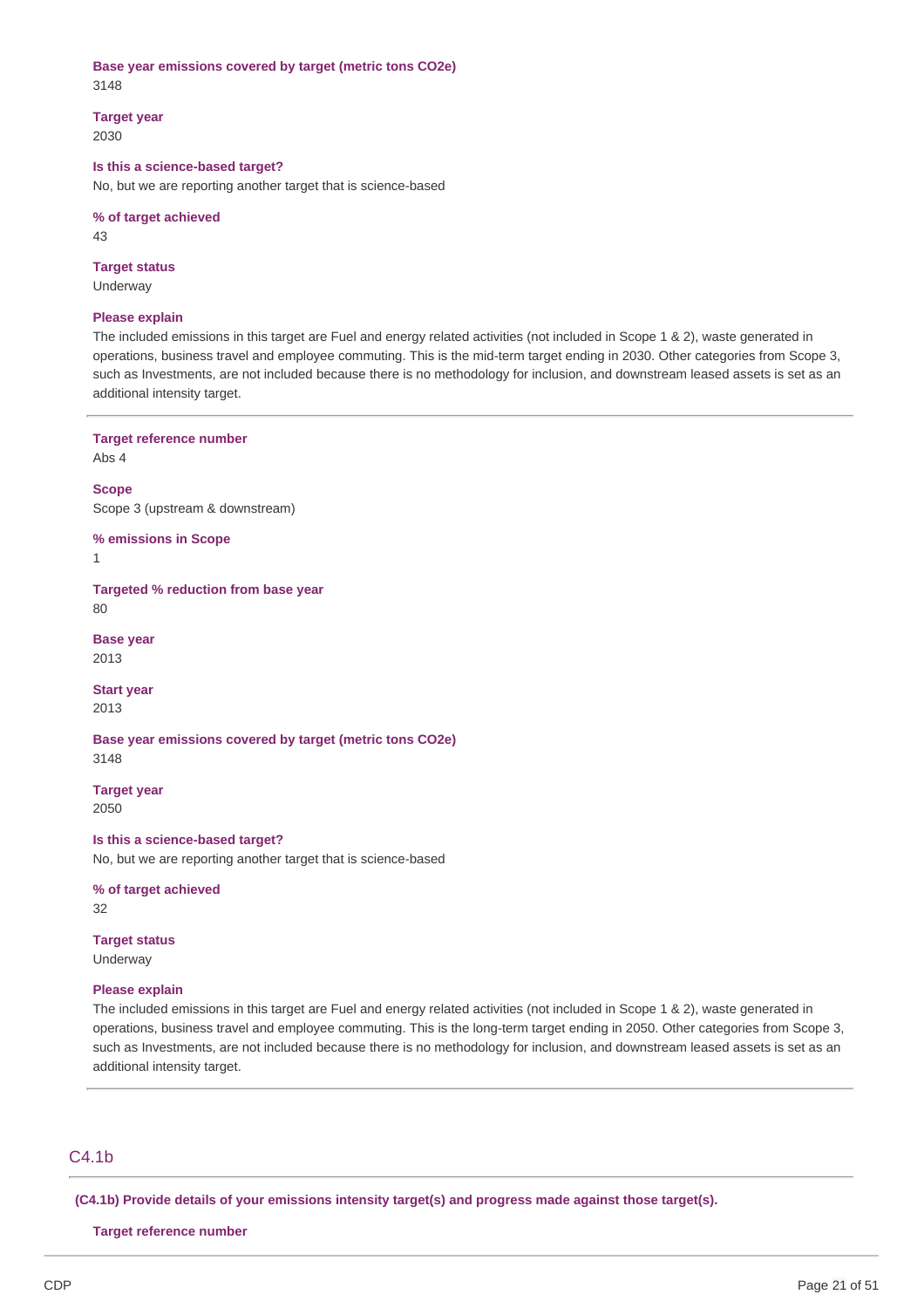Int 1

## **Scope**

Scope 3: Downstream leased assets

## **% emissions in Scope**

100

**Targeted % reduction from base year** 88

### **Metric**

Metric tons CO2e per square meter\*

## **Base year**

2013

## **Start year**

2013

**Normalized base year emissions covered by target (metric tons CO2e)** 0.0102

### **Target year** 2030

**Is this a science-based target?**

No, but we are reporting another target that is science-based

## **% of target achieved** 67

# **Target status**

Underway

## **Please explain**

Emissions per m2 for downstream leased assets have been reduced by 67%, from 0,0102 to 0,0033, from 2013 to 2018.

## **% change anticipated in absolute Scope 1+2 emissions** 10

**% change anticipated in absolute Scope 3 emissions** 36

## **Target reference number** Int 2

**Scope**

Scope 3: Downstream leased assets

**% emissions in Scope** 100

## **Targeted % reduction from base year**

94

**Metric** Metric tons CO2e per square meter\*

**Base year** 2013

**Start year** 2013

**Normalized base year emissions covered by target (metric tons CO2e)** 0.0102

## **Target year** 2050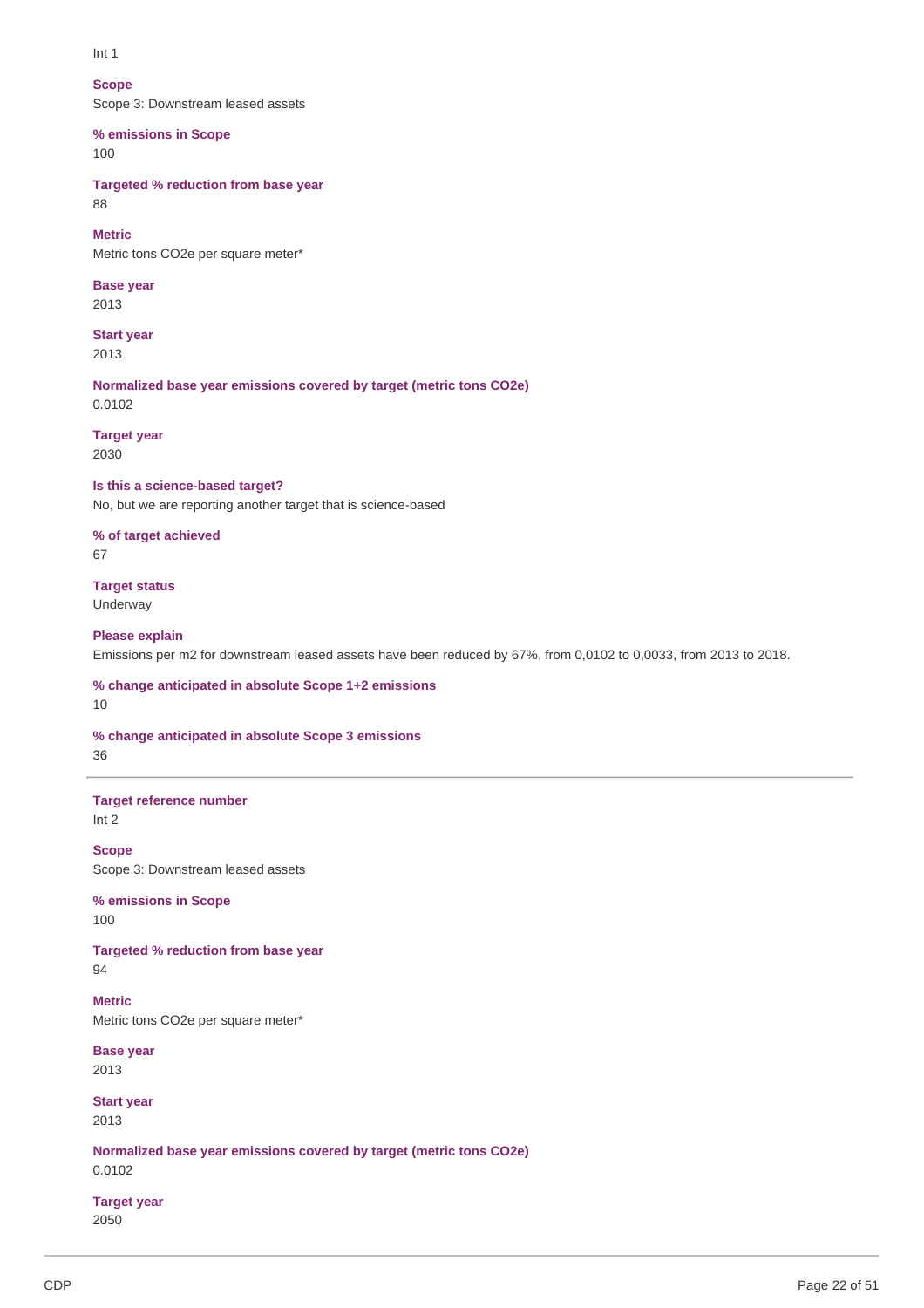#### **Is this a science-based target?**

No, but we are reporting another target that is science-based

**% of target achieved** 63

**Target status**

Underway

### **Please explain**

Emissions per m2 for downstream leased assets have been reduced by 63% from 0,0102 to 0,0033 from 2013 to 2018.

**% change anticipated in absolute Scope 1+2 emissions** 10

**% change anticipated in absolute Scope 3 emissions**

44

## C4.2

**(C4.2) Provide details of other key climate-related targets not already reported in question C4.1/a/b.**

## C4.3

(C4.3) Did you have emissions reduction initiatives that were active within the reporting year? Note that this can include **those in the planning and/or implementation phases.** Yes

### C4.3a

(C4.3a) Identify the total number of initiatives at each stage of development, and for those in the implementation stages, the **estimated CO2e savings.**

|                           | <b>Number of initiatives</b> | Total estimated annual CO2e savings in metric tonnes CO2e (only for rows marked *) |
|---------------------------|------------------------------|------------------------------------------------------------------------------------|
| Under investigation       |                              | 42                                                                                 |
| To be implemented*        |                              |                                                                                    |
| Implementation commenced* |                              |                                                                                    |
| Implemented*              | 29                           | 1840                                                                               |
| Not to be implemented     |                              |                                                                                    |

## C4.3b

**(C4.3b) Provide details on the initiatives implemented in the reporting year in the table below.**

#### **Initiative type**

Low-carbon energy installation

#### **Description of initiative**

Solar PV

**Estimated annual CO2e savings (metric tonnes CO2e)**

2

## **Scope**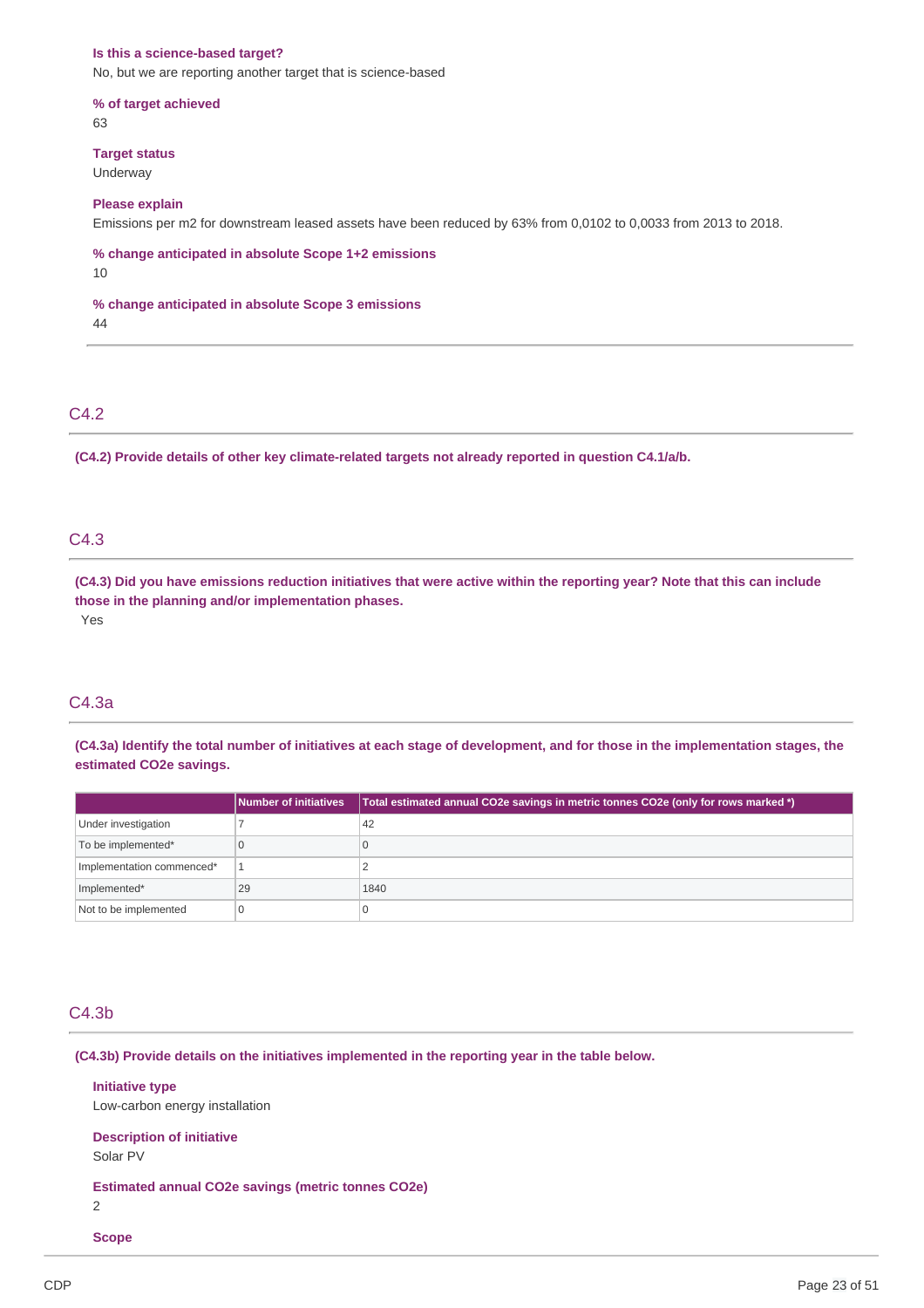#### Scope 2 (location-based)

### **Voluntary/Mandatory** Voluntary

**Annual monetary savings (unit currency – as specified in C0.4)** 32000

**Investment required (unit currency – as specified in C0.4)** 750000

**Payback period**

21-25 years

## **Estimated lifetime of the initiative**

>30 years

#### **Comment**

Last year, we installed PV Solar Panel to our Head Office in Sweden, Stockholm. This year, the Solar Panels produced 33 500 kWh which led to an annual emission saving of 2 tCO2e. We do only have emissions in our Scope 2, and have therefore focused our main targets and initiatives to reduce the emissions from this scope.

### **Initiative type**

Energy efficiency: Building services

### **Description of initiative** Building controls

**Estimated annual CO2e savings (metric tonnes CO2e)** 16

**Scope** Scope 2 (location-based)

### **Voluntary/Mandatory** Voluntary

**Annual monetary savings (unit currency – as specified in C0.4)** 345000

**Investment required (unit currency – as specified in C0.4)** 300000

## **Payback period**

<1 year

### **Estimated lifetime of the initiative**

6-10 years

### **Comment**

At out Head Office in Lysaker, Norway, we have implemented control and replacemet of control units in energy systems. This includes trimming of central building automation system for improved operational hours in energy systems and control of heating, cooling, ventilation. This initiative has led to an annual energy saving which led to an emission saving of 16 tCO2e in 2018. We only have emissions in our Scope 2, and have therefore focused our main targets and initiatives to reduce the emissions from this scope.

#### **Initiative type**

Energy efficiency: Building fabric

### **Description of initiative**

Other, please specify (Window replacement and lighting measures)

### **Estimated annual CO2e savings (metric tonnes CO2e)** 10

**Scope** Scope 3

**Voluntary/Mandatory**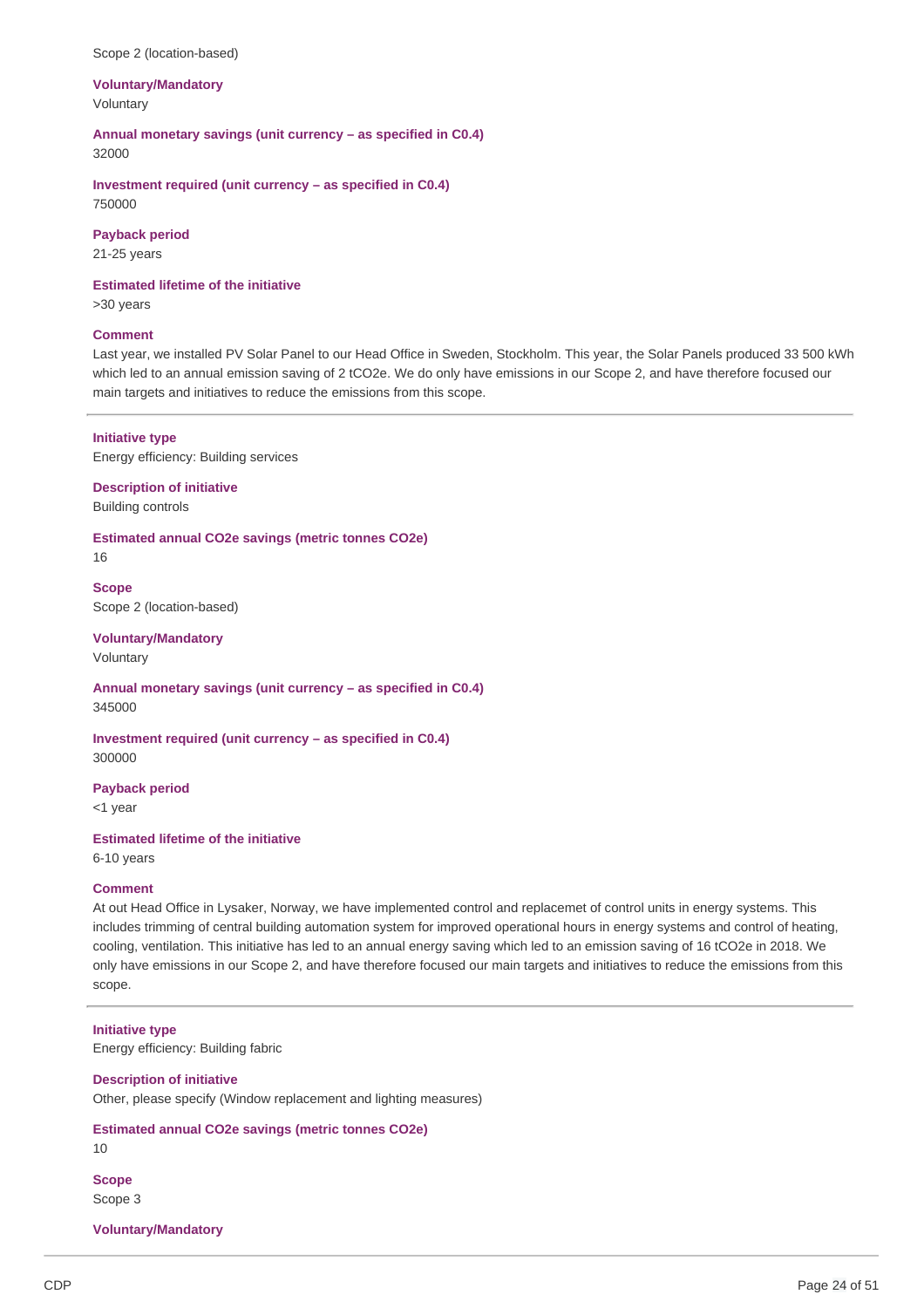#### Voluntary

### **Annual monetary savings (unit currency – as specified in C0.4)** 200000

**Investment required (unit currency – as specified in C0.4)** 1400000

#### **Payback period**

4 - 10 years

**Estimated lifetime of the initiative**

16-20 years

### **Comment**

This year, we have also installed new windows with better U-values and integrated sun-shading at the Retail Shopping Center in City Syd, Norway. This initiative led to a reduction of 10 tCO2e and reduced both heating and cooling demand, as well as it improved the indoor climate.

### **Initiative type**

Low-carbon energy installation

**Description of initiative**

Geothermal

**Estimated annual CO2e savings (metric tonnes CO2e)**

46

**Scope** Scope 3

**Voluntary/Mandatory**

Mandatory

**Annual monetary savings (unit currency – as specified in C0.4)**

0

**Investment required (unit currency – as specified in C0.4)** 3500000

**Payback period**

4 - 10 years

**Estimated lifetime of the initiative** 11-15 years

#### **Comment**

During 2018, we have replaced the oil boiler at the Retail Shopping Center in Holmen, Norway, by installing heat pump that uses geothermal/ground water energy. This initiative has led to an emission reduction of 46 tCO2e. This is a mandatory initiative and does not include any annual monetary savings.

### **Initiative type**

Energy efficiency: Building services

**Description of initiative**

HVAC

**Estimated annual CO2e savings (metric tonnes CO2e)**

32

**Scope** Scope 3

**Voluntary/Mandatory**

Voluntary

**Annual monetary savings (unit currency – as specified in C0.4)** 800000

**Investment required (unit currency – as specified in C0.4)**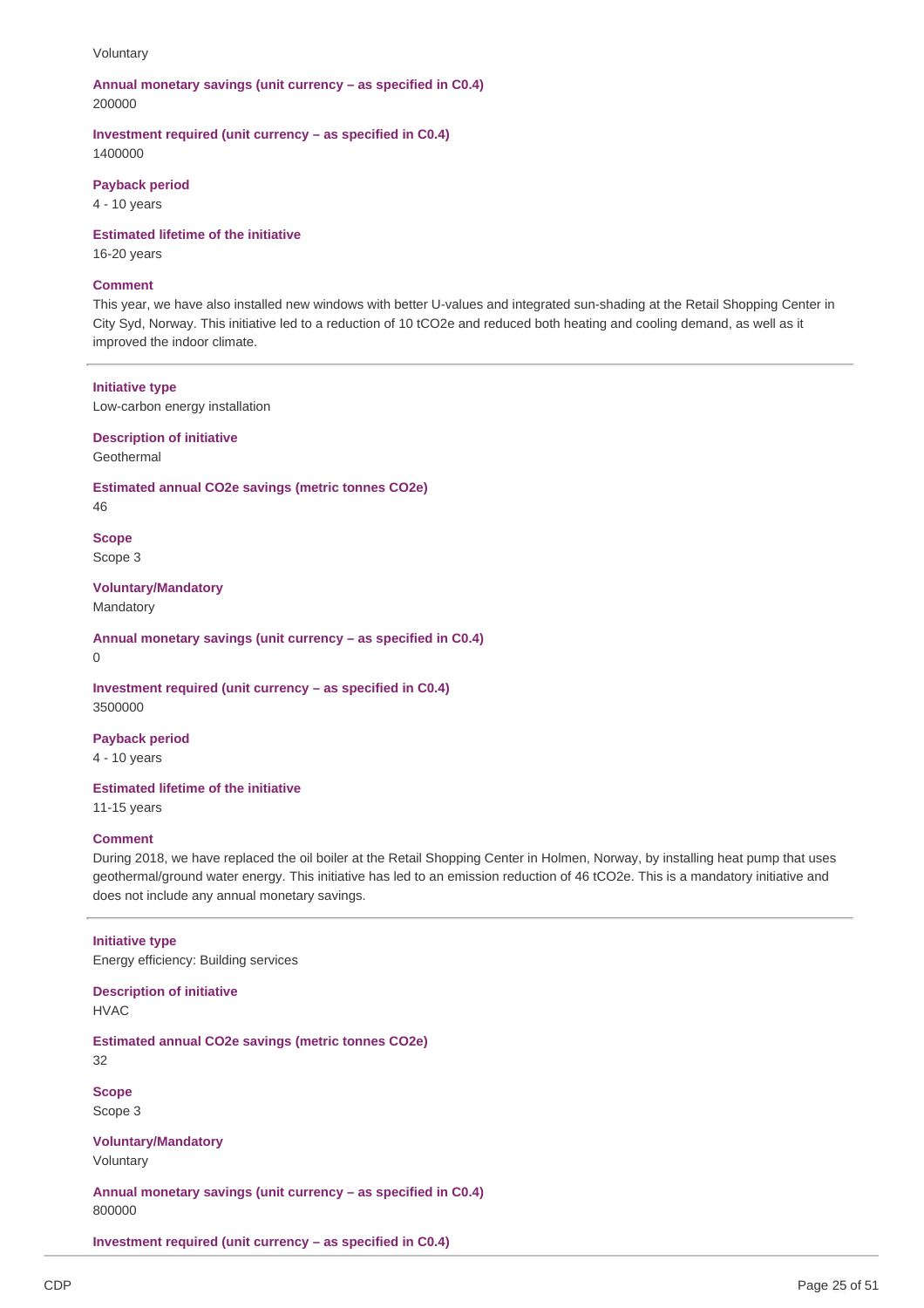### **Payback period**

4 - 10 years

#### **Estimated lifetime of the initiative**

11-15 years

#### **Comment**

This year, we have implemented several initiatives to improve energy efficiency at our Retail Shopping Centers in Norway. This includes replacement of old fans (ventilation) with better SFP and new heat recovers to reduce heat demand at the Retail Shopping Center in Holmen, which led to a reduction of 5 tCO2e, and building an automation system (upgrade from 2014-2018) and various measures for improved control of HVAC installations, at the Retail Shopping Center in Kvadrat which reduced 27 tCO2e. These initiatives led to a total redution of 32 tCO2e.

#### **Initiative type**

Other, please specify (Electrical Vehicle Charging Stations)

**Description of initiative**

<Not Applicable>

**Estimated annual CO2e savings (metric tonnes CO2e)** 1734

**Scope** Scope 3

**Voluntary/Mandatory** Voluntary

**Annual monetary savings (unit currency – as specified in C0.4)**

 $\Omega$ 

**Investment required (unit currency – as specified in C0.4)**  $\Omega$ 

**Payback period**

No payback

## **Estimated lifetime of the initiative**

11-15 years

### **Comment**

In 2018, we have helped with installation of 23 electric vehicle charging stations at Retail Shopping Centers and Offices to reduce GHG-emissions in Scope 3 - our tenants and customers' transport. These installations have led to an estimated savings of 1 734 tCO2e in Scope 3 Downstream assets. We do not define any investments cost or annual monetary savings for these initiatives, because we do not aim to save money on this and it is a part of our third-degree investments.

C4.3c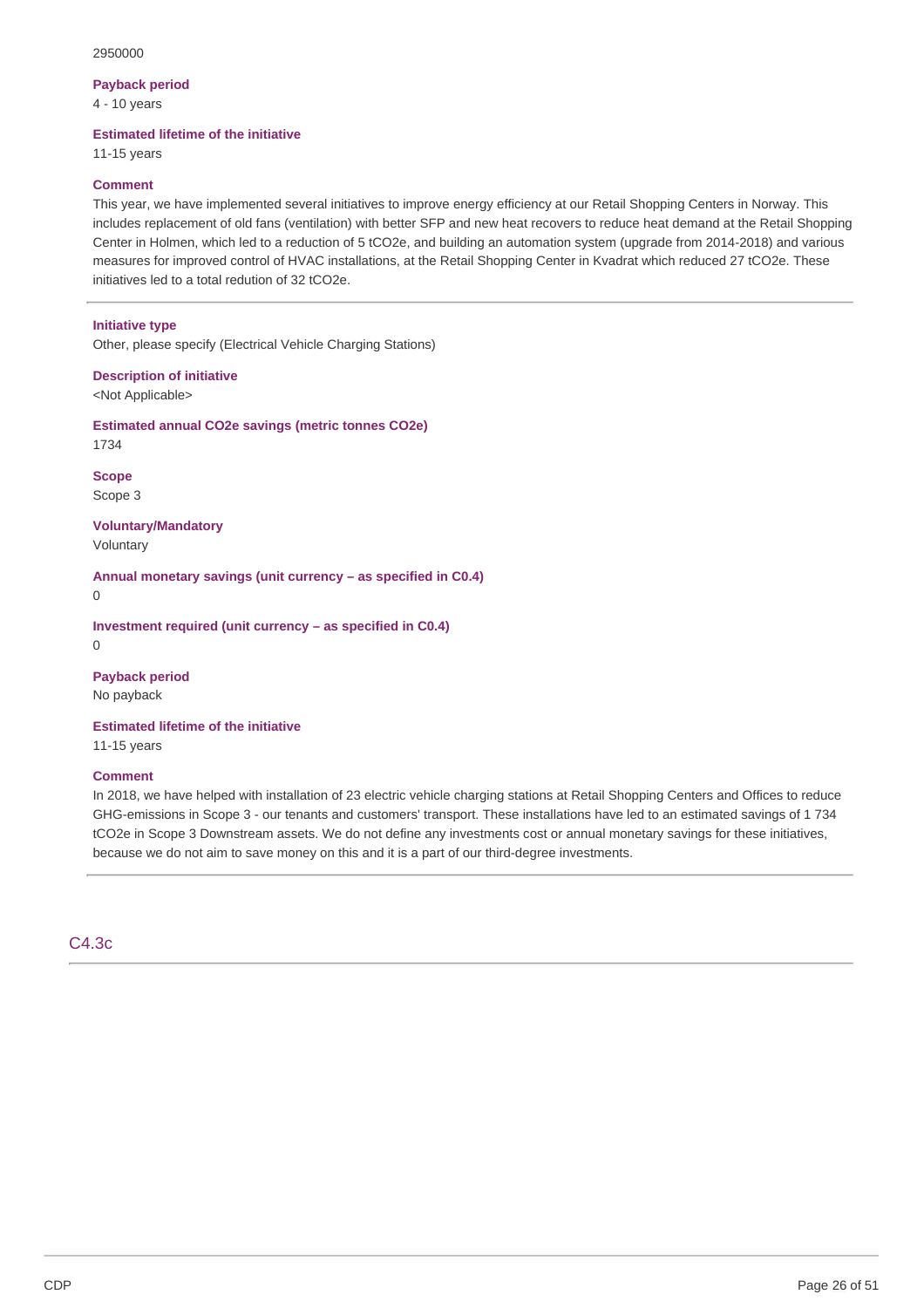#### **(C4.3c) What methods do you use to drive investment in emissions reduction activities?**

| Method                                                                | <b>Comment</b>                                                                                                                                                                                                                                                                                                                                                                                                                                                                                                                                                                                                                                                                                                                                                                                                                                                                                                                                                                                                                                                                                                                                                                                                                                                                                             |
|-----------------------------------------------------------------------|------------------------------------------------------------------------------------------------------------------------------------------------------------------------------------------------------------------------------------------------------------------------------------------------------------------------------------------------------------------------------------------------------------------------------------------------------------------------------------------------------------------------------------------------------------------------------------------------------------------------------------------------------------------------------------------------------------------------------------------------------------------------------------------------------------------------------------------------------------------------------------------------------------------------------------------------------------------------------------------------------------------------------------------------------------------------------------------------------------------------------------------------------------------------------------------------------------------------------------------------------------------------------------------------------------|
| Other                                                                 | The emission reduction targets in the group scorecard drive activity and investments. The Group reports according to the triple bottom line<br>where financial, environmental and social responsibility is described. The action plan for emissions reduction activities is structured around<br>the relationships to the Group's most important stakeholders: Owners, customers, employees, suppliers, the rest of society and the<br>international community. The aim of the action plan is to help us achieve our ambition to be a corporate responsibility leader in the Nordic<br>region and a world leader in responsible investment. Setting specific targets for the next 2-year period shows our stakeholders what areas<br>we consider most important and give us goals to aim for in our day-to-day work. The action plan has been developed in close dialogue with<br>key personnel in various parts of the Group. The indicators and targets have been carefully selected in consultation with various expert<br>groups in the Group and the measures to achieve the targets can be found in the scorecards and actions plans for business units. The<br>action plan is considered and approved by Storebrand's Board and the targets are followed up in the company's various expert groups. |
| Compliance with<br>regulatory<br>requirements/standards certificate). | Storebrand has energy labelled all properties (downstream leased assets), and is determined to voluntary improve standards and reduce<br>energy consumption in order to serve tenants and public expectations (energy label is publically displayed through the building energy                                                                                                                                                                                                                                                                                                                                                                                                                                                                                                                                                                                                                                                                                                                                                                                                                                                                                                                                                                                                                            |
| Financial optimization<br>calculations                                | Real estate: evaluation of technical solutions for improvements according to ROI or equivalent before concluding and budgeting<br>maintenance and development costs on properties. Increased energy efficiency is expected to give long term increased lease and<br>property value development.                                                                                                                                                                                                                                                                                                                                                                                                                                                                                                                                                                                                                                                                                                                                                                                                                                                                                                                                                                                                            |
| Dedicated budget for<br>energy efficiency                             | Real estate - downstream leased assets: Environment action plan includes energy efficiency investments year by year, as an integrated<br>part of maintenance and development budgets for properties. This is reflected in intensity target 2.                                                                                                                                                                                                                                                                                                                                                                                                                                                                                                                                                                                                                                                                                                                                                                                                                                                                                                                                                                                                                                                              |

## C4.5

(C4.5) Do you classify any of your existing goods and/or services as low-carbon products or do they enable a third party to **avoid GHG emissions?**

Yes

## C4.5a

(C4.5a) Provide details of your products and/or services that you classify as low-carbon products or that enable a third party **to avoid GHG emissions.**

**Level of aggregation** Product

#### **Description of product/Group of products**

SPP Global Pluss a fund that satisfies various ESG criteria. Relative to MSCI World this fund shows a reduction in carbon intensity of 10% + the last 3 years. Less than 5% of Revenue comes from fossil.

### **Are these low-carbon product(s) or do they enable avoided emissions?**

Low-carbon product

**Taxonomy, project or methodology used to classify product(s) as low-carbon or to calculate avoided emissions** Other, please specify (ESG funds)

**% revenue from low carbon product(s) in the reporting year**

8

## **Comment**

ESG funds are a part of our sustainability focus.

## C5. Emissions methodology

## C5.1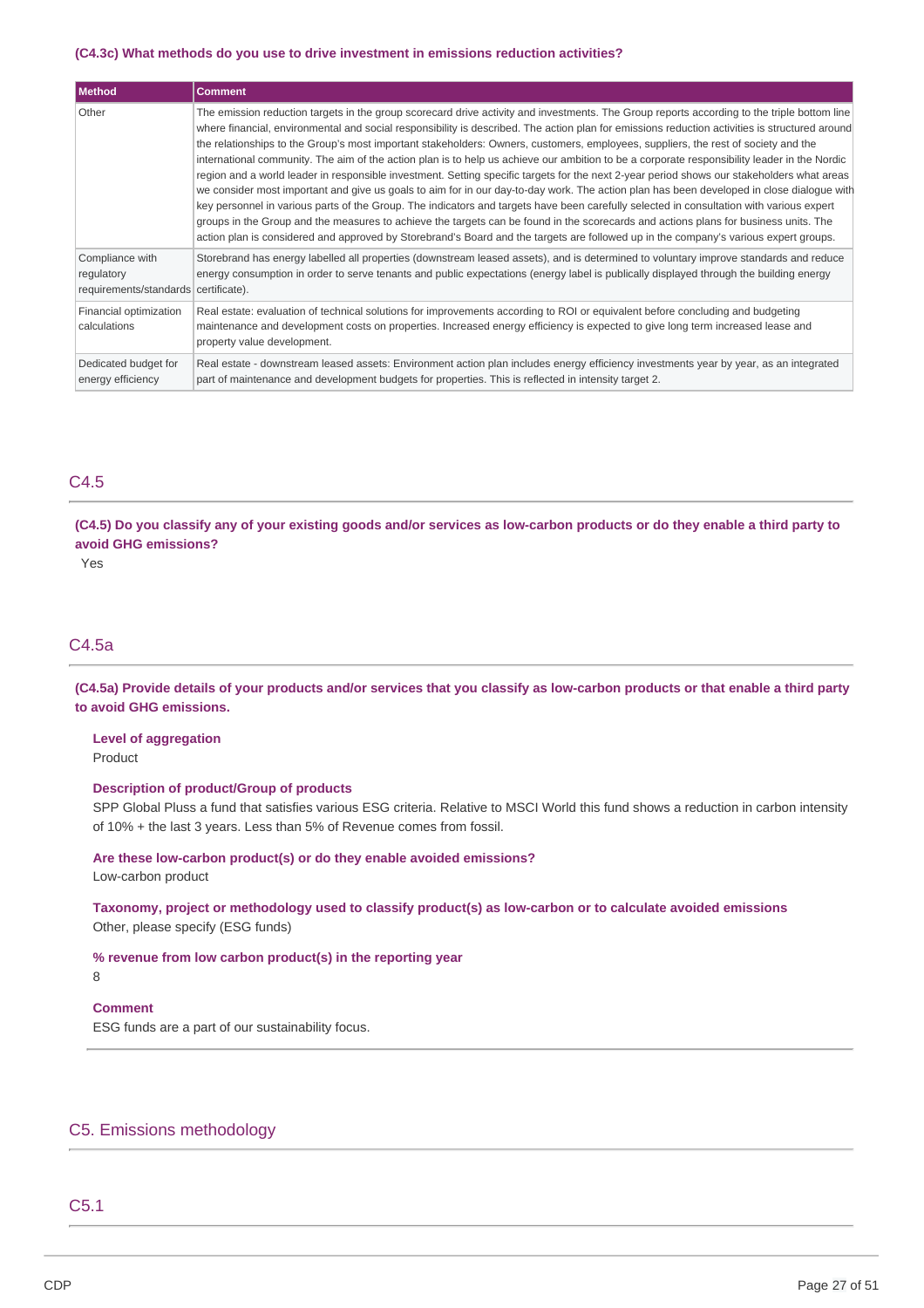### **(C5.1) Provide your base year and base year emissions (Scopes 1 and 2).**

#### **Scope 1**

**Base year start** January 1 2013

**Base year end** December 31 2013

**Base year emissions (metric tons CO2e)**

0

**Comment**

**Scope 2 (location-based)**

**Base year start** January 1 2013

**Base year end** December 31 2013

**Base year emissions (metric tons CO2e)** 883

**Comment**

**Scope 2 (market-based)**

**Base year start** January 1 2013

**Base year end** December 31 2013

**Base year emissions (metric tons CO2e)** 2512

**Comment**

# C5.2

(C5.2) Select the name of the standard, protocol, or methodology you have used to collect activity data and calculate Scope **1 and Scope 2 emissions.**

The Greenhouse Gas Protocol: A Corporate Accounting and Reporting Standard (Revised Edition)

## C6. Emissions data

## C6.1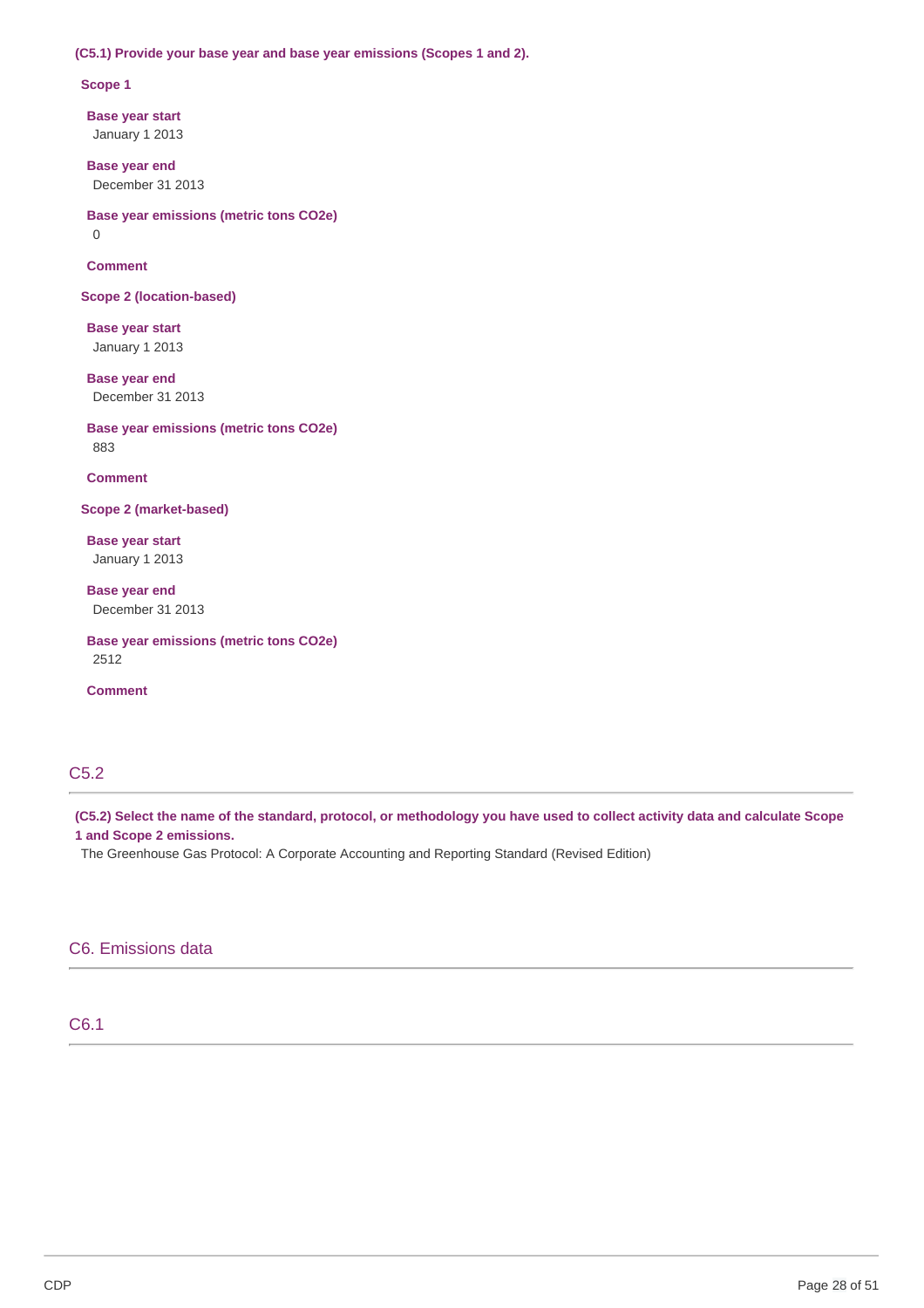## **(C6.1) What were your organization's gross global Scope 1 emissions in metric tons CO2e?**

### **Reporting year**

**Gross global Scope 1 emissions (metric tons CO2e)**

0

## **Start date**

January 1 2018

## **End date** December 31 2018

## **Comment**

No Direct emissions (Scope 1) so zero emissions in Scope 1.

## C6.2

#### **(C6.2) Describe your organization's approach to reporting Scope 2 emissions.**

### **Row 1**

**Scope 2, location-based** We are reporting a Scope 2, location-based figure

### **Scope 2, market-based**

We are reporting a Scope 2, market-based figure

## **Comment**

## C6.3

**(C6.3) What were your organization's gross global Scope 2 emissions in metric tons CO2e?**

#### **Reporting year**

**Scope 2, location-based** 202

**Scope 2, market-based (if applicable)**

60

**Start date** January 1 2018

**End date** December 31 2018

**Comment**

## C6.4

(C6.4) Are there any sources (e.g. facilities, specific GHGs, activities, geographies, etc.) of Scope 1 and Scope 2 emissions **that are within your selected reporting boundary which are not included in your disclosure?** No

## C6.5

**(C6.5) Account for your organization's Scope 3 emissions, disclosing and explaining any exclusions.**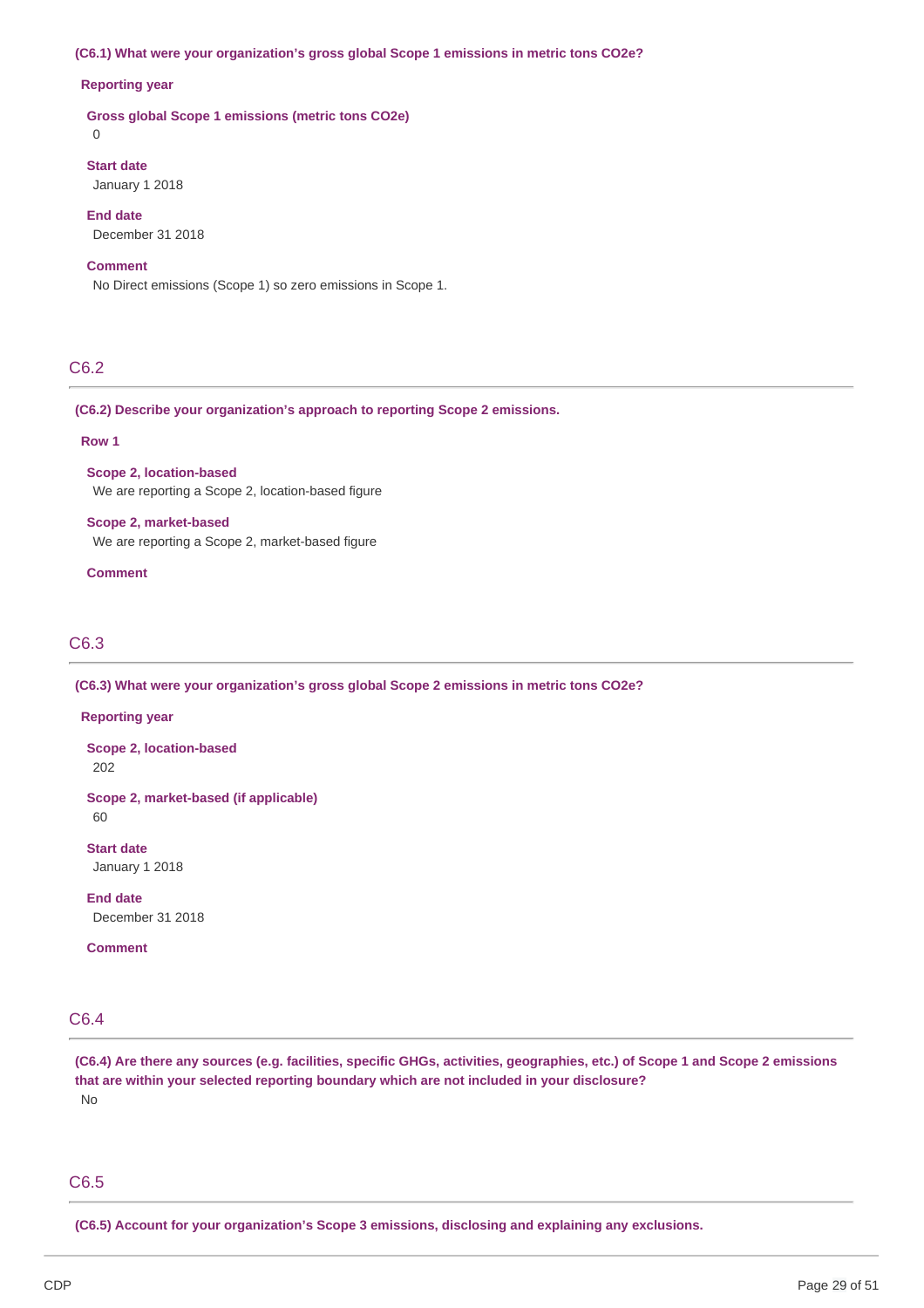#### **Purchased goods and services**

#### **Evaluation status**

Not relevant, explanation provided

#### **Metric tonnes CO2e**

<Not Applicable>

#### **Emissions calculation methodology**

<Not Applicable>

#### **Percentage of emissions calculated using data obtained from suppliers or value chain partners**

<Not Applicable>

#### **Explanation**

The environment is an important factor in all our procurement and we require our significant suppliers to be carbon neutral. Storebrand has also been previously nominated as the purchaser of the year by the Swan network. We do however not intend to include all our purchased goods and services in our scope 3 emissions, but we control them through our purchasing agreements.

#### **Capital goods**

#### **Evaluation status**

Not relevant, explanation provided

**Metric tonnes CO2e**

<Not Applicable>

#### **Emissions calculation methodology**

<Not Applicable>

#### **Percentage of emissions calculated using data obtained from suppliers or value chain partners**

<Not Applicable>

### **Explanation**

The emissions from the category of capital goods are not considered to be relevant for Storebrand 2018 due to a low estimated proportion of emissions. Storebrand's energy efficient head office in Oslo was inaugurated in 2010 and gained a lot of attention and was awarded the recognized 2010 City Prize by the real estate industry. The head office has also an ecolighthouse certification. Our focus has been to use sustainable materials and efficient solutions, and not necessarily to calculate the life-cycle emissions from building materials per se. The emissions from downstream leased assets are further specified in the proper category.

#### **Fuel-and-energy-related activities (not included in Scope 1 or 2)**

**Evaluation status** Relevant, calculated

**Metric tonnes CO2e**

92

#### **Emissions calculation methodology**

These are fuel and energy related activities from indirect emissions from our electricity consumption. The emission factor used is the Electricity Nordic Location-based mix from well-to-tank (WTT) and is 0.029 kgCO2e/kWh (IEA2012-2014/NVE2015).

# **Percentage of emissions calculated using data obtained from suppliers or value chain partners**

100

## **Explanation**

Well to tank emissions from Scope 2 only, because we have no Scope 1 emissions.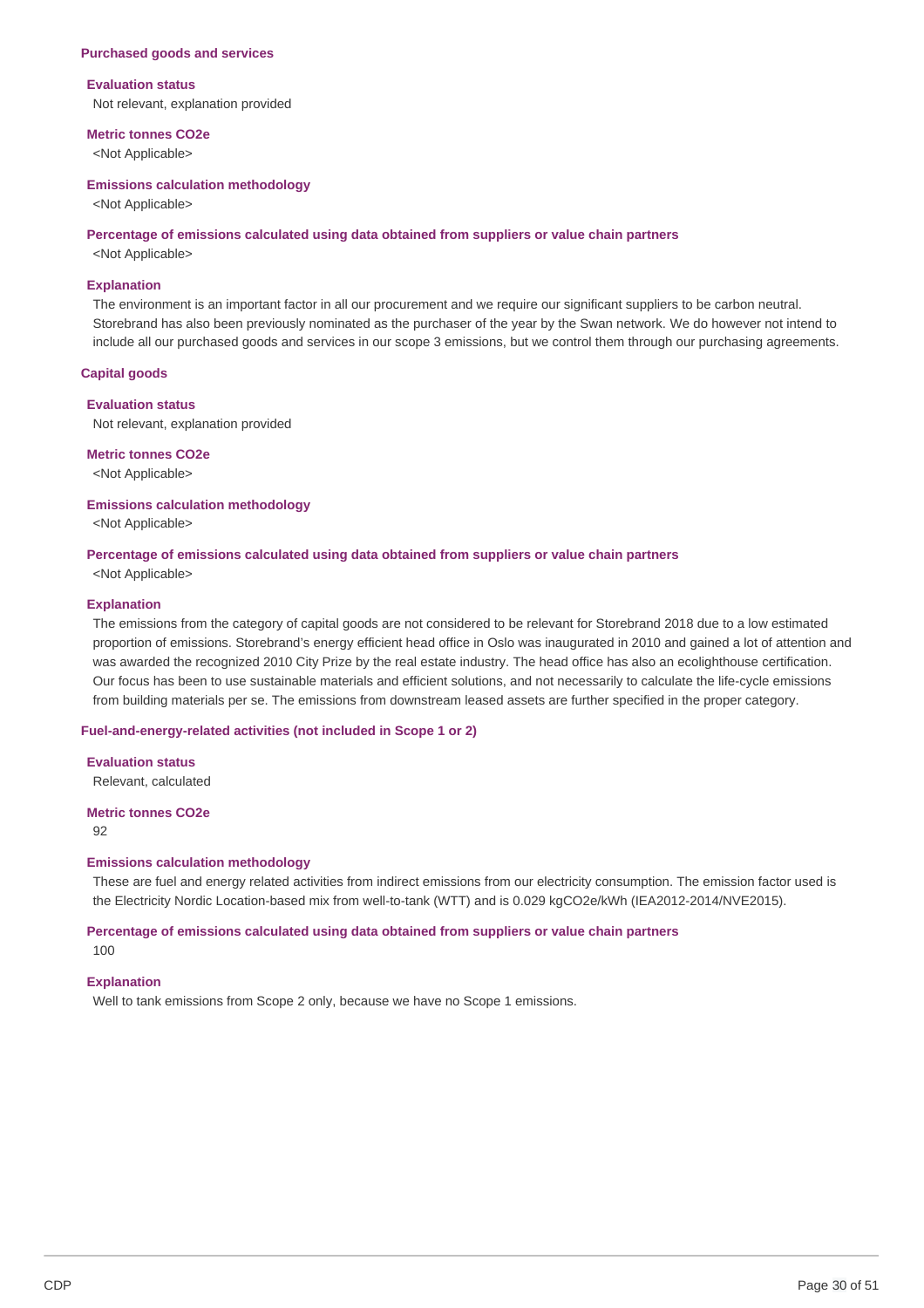#### **Upstream transportation and distribution**

#### **Evaluation status**

Not relevant, explanation provided

#### **Metric tonnes CO2e**

<Not Applicable>

#### **Emissions calculation methodology**

<Not Applicable>

#### **Percentage of emissions calculated using data obtained from suppliers or value chain partners**

<Not Applicable>

#### **Explanation**

The emissions from this category is not relevant for Storebrand ASA because we do not have any upstream distribution of significance. However, we do require that our main suppliers of services are carbon neutral.

### **Waste generated in operations**

#### **Evaluation status**

Relevant, calculated

### **Metric tonnes CO2e**

34

#### **Emissions calculation methodology**

These are emissions from generated waste. The emission factor used to calculate this are for Waste incinerated 0,502 kgCO2e/kg with reference to Ecoinvent 2, and for waste recycled 0,0231 kgCO2e/kg with reference to DEFRA 2018.

## **Percentage of emissions calculated using data obtained from suppliers or value chain partners**

100

### **Explanation**

#### **Business travel**

**Evaluation status** Relevant, calculated

**Metric tonnes CO2e** 1588

#### **Emissions calculation methodology**

These are the emissions from our business travel by air, train, taxi, car allowance and mileage allowance in 2018. The emission factor used to calculate this, are air flights, all regions average of 0,1526 kgCO2e/pkm with reference to Via Egencia 2018, mileage allowance fuel cars of 0,14 kgCO2e/km with reference OFV 2002-2018, mileage allowance electrical cars Nordic of 0,0077 kgCO2e/km from OFV 2002-2018, Train Sweden 0,0063 kgCO2e/pkm with reference to SJ, 2014.

**Percentage of emissions calculated using data obtained from suppliers or value chain partners** 100

**Explanation**

**Employee commuting**

**Evaluation status** Relevant, calculated

**Metric tonnes CO2e** 623

#### **Emissions calculation methodology**

Estimated emissions from employee commuting are calculated with the emission factor from the Norwegian average carpark of 0,14 kgCO2e/pkm with reference to OFV 2002-2018.

### **Percentage of emissions calculated using data obtained from suppliers or value chain partners** 100

#### **Explanation**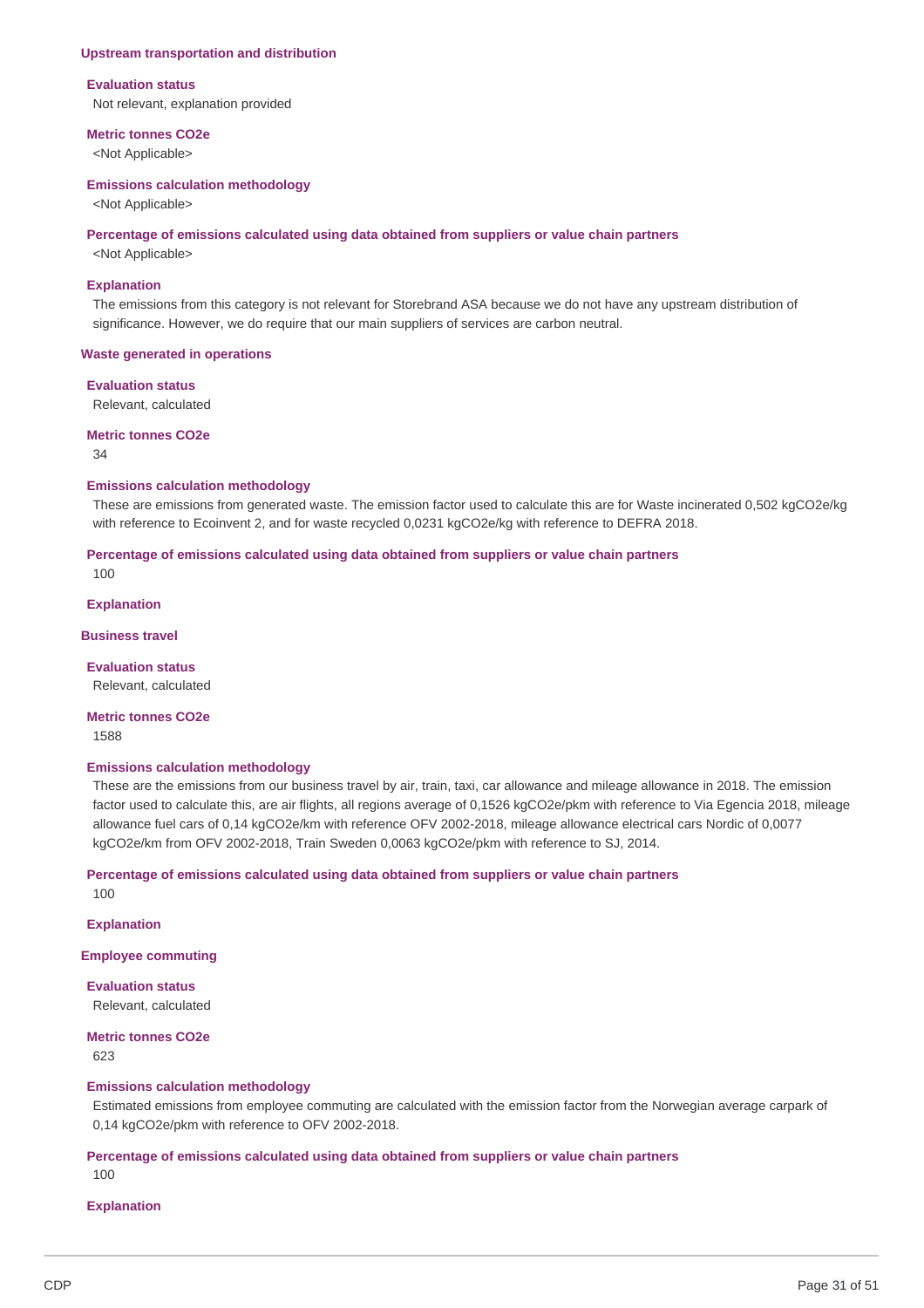#### **Upstream leased assets**

#### **Evaluation status**

Not relevant, explanation provided

#### **Metric tonnes CO2e**

<Not Applicable>

#### **Emissions calculation methodology**

<Not Applicable>

#### **Percentage of emissions calculated using data obtained from suppliers or value chain partners**

<Not Applicable>

#### **Explanation**

Storebrand ASA does not have any upstream leased assets and does therefore not consider this category as relevant.

#### **Downstream transportation and distribution**

#### **Evaluation status**

Not relevant, explanation provided

### **Metric tonnes CO2e**

<Not Applicable>

#### **Emissions calculation methodology**

<Not Applicable>

#### **Percentage of emissions calculated using data obtained from suppliers or value chain partners**

<Not Applicable>

#### **Explanation**

Storebrand ASA does not have any downstream distribution of significance and does therefore not consider this category as relevant. However, we do require that our main suppliers of services are carbon neutral.

#### **Processing of sold products**

**Evaluation status** Not relevant, explanation provided

**Metric tonnes CO2e**

<Not Applicable>

### **Emissions calculation methodology**

<Not Applicable>

#### **Percentage of emissions calculated using data obtained from suppliers or value chain partners**

<Not Applicable>

#### **Explanation**

Storebrand does not produce any physical Products and does therefore not consider the category of processing of sold products as relevant.

#### **Use of sold products**

### **Evaluation status** Not relevant, explanation provided

#### **Metric tonnes CO2e**

<Not Applicable>

#### **Emissions calculation methodology**

<Not Applicable>

### **Percentage of emissions calculated using data obtained from suppliers or value chain partners**

<Not Applicable>

#### **Explanation**

Storebrand does not produce any physical Products and does therefore not consider the category of Use of sold products as relevant.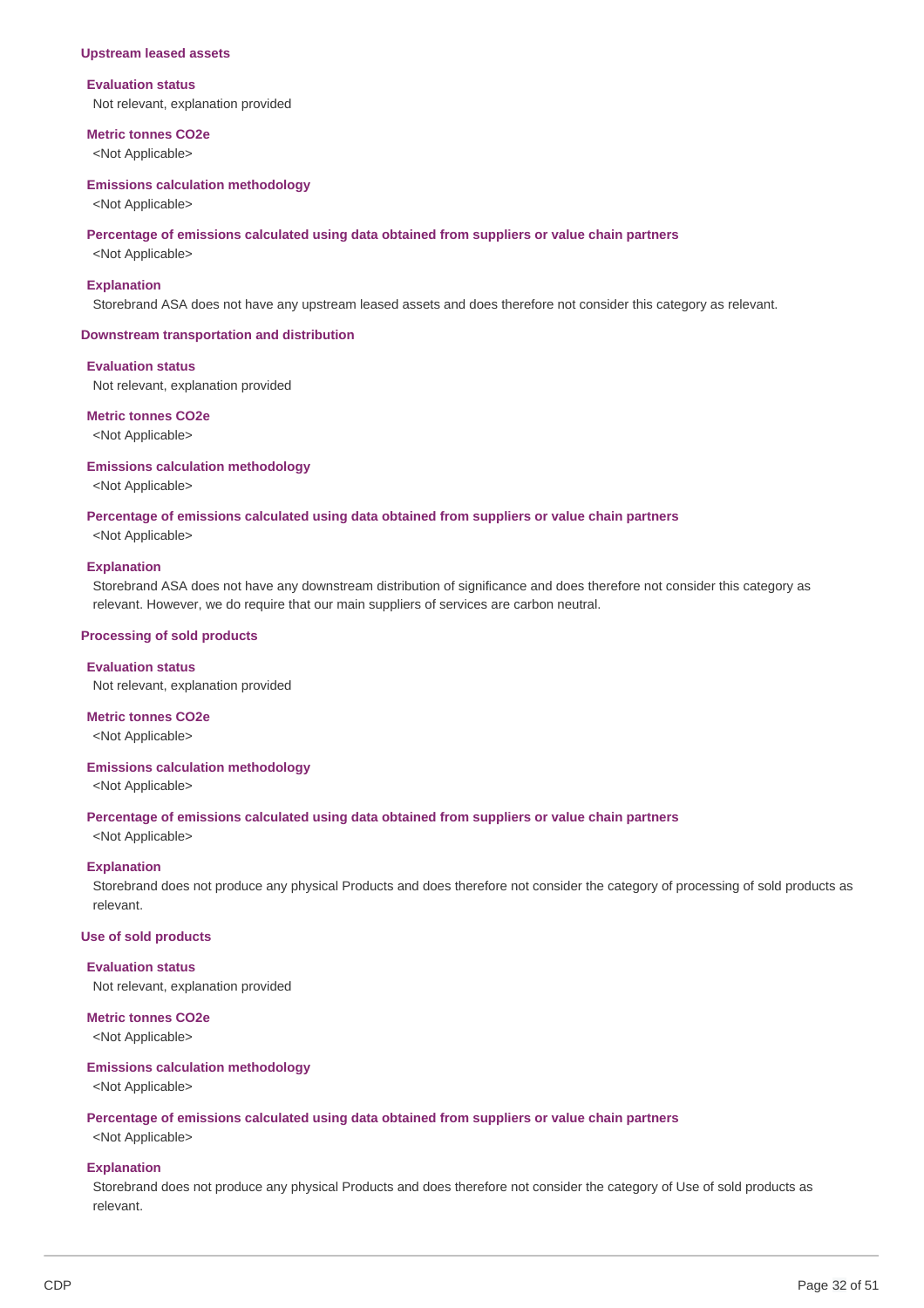#### **End of life treatment of sold products**

#### **Evaluation status**

Not relevant, explanation provided

#### **Metric tonnes CO2e**

<Not Applicable>

#### **Emissions calculation methodology**

<Not Applicable>

#### **Percentage of emissions calculated using data obtained from suppliers or value chain partners**

<Not Applicable>

### **Explanation**

Storebrand does not produce any physical Products and does therefore not consider the category within End of life treatment of sold products as relevant.

## **Downstream leased assets**

### **Evaluation status**

Relevant, calculated

## **Metric tonnes CO2e**

3761

## **Emissions calculation methodology**

These are emissions from downstream leased assets. The emissionsfactor used are Electricity Nordic Locationbased mix 0,0450 kgCO2e/kWh with the reference Electricity IEA 2013-2015 and District heating factors for each location which has supplier specific emission factors with an average of 0,0575 kgCO2e/kWh.

## **Percentage of emissions calculated using data obtained from suppliers or value chain partners**

100

## **Explanation**

Includes all of Storebrand Realestates emissions including Scope1+2.

### **Franchises**

**Evaluation status** Not relevant, explanation provided

**Metric tonnes CO2e** <Not Applicable>

### **Emissions calculation methodology**

<Not Applicable>

## **Percentage of emissions calculated using data obtained from suppliers or value chain partners**

<Not Applicable>

#### **Explanation**

Storebrand does not have any Franchises and does therefore not consider this category as relevant.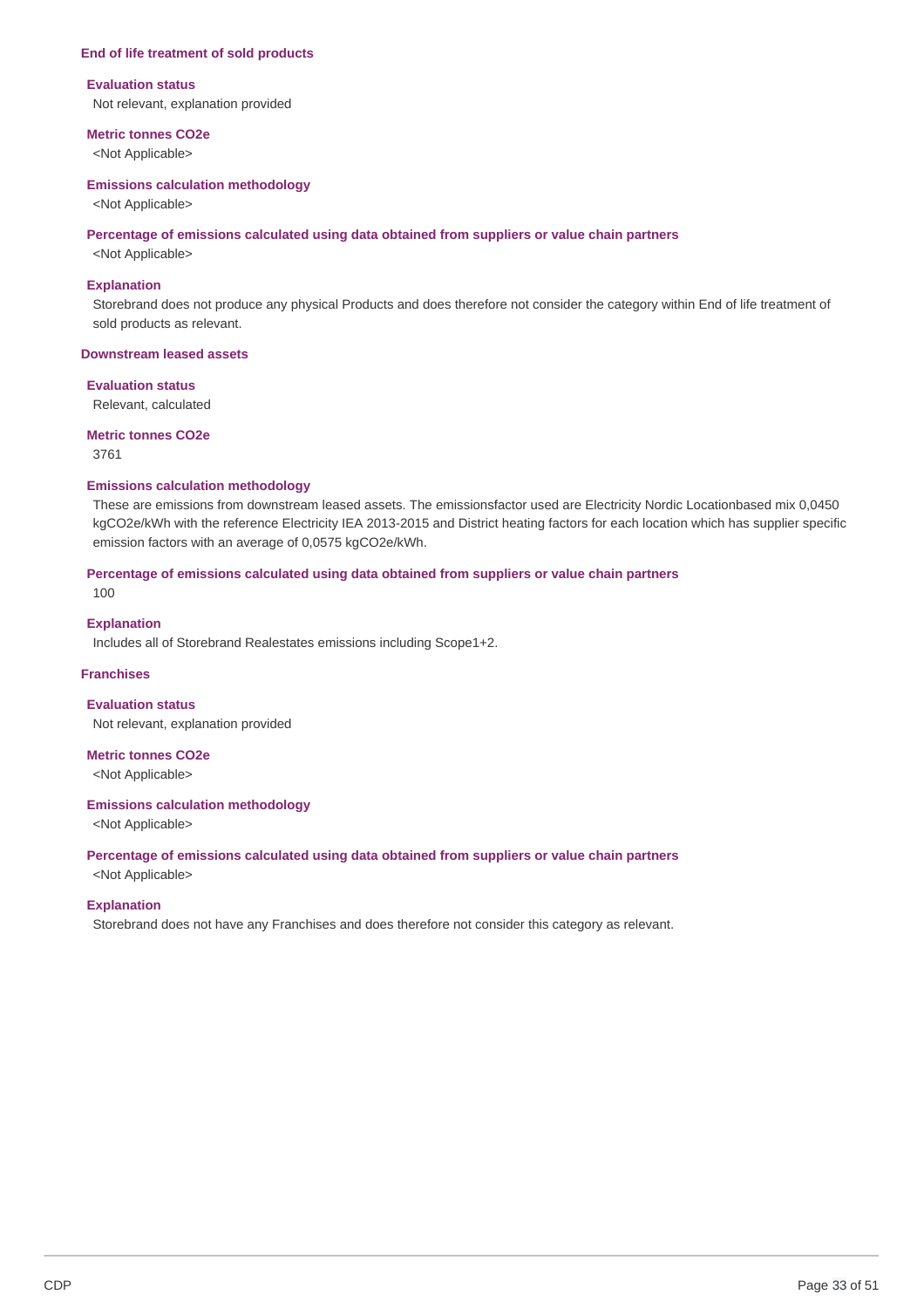**Evaluation status** Relevant, calculated

### **Metric tonnes CO2e** 2323646

#### **Emissions calculation methodology**

The calculations cover Storebrand's equity holdings in mutual funds as well as the equity investments in our guaranteed portfolios. Storebrand uses carbon data from MSCI to calculate the carbon footprint of our holdings (see https://www.msci. com/indexcarbonfootprint-metrics). If we have carbon information covering less than 75% of the market share of the fund's equity holdings, we will not report on that fund's carbon footprint. Less than 75% coverage may result in a faulty or tilted result. In this report we have excluded a few funds due to lack of carbon data. Storebrand reports on carbon dioxide equivalents, which is a measurement that includes carbon dioxide and equivalent greenhouse gases. The reporting includes investees' Scope 1 and 2 as defined by the Greenhouse Gas Protocol (www. ghaprotocol.org), which means the company's direct emissions from owned or controlled sources and indirect emissions from purchased energy.

#### **Percentage of emissions calculated using data obtained from suppliers or value chain partners**

#### **Explanation**

Storebrand systematically strives to reduce the company's impact on the environment due to our business activities, investments, procurement and property management. The best way we can influence the environment is through sustainable investments. All managed assets in the Storebrand Group comply with Storebrand's minimum requirements. Investments are not made in companies that violate UN conventions or operate other non-sustainable activities. Active ownership is exercised to influence companies in the direction of sustainability and to get to grips with challenges related to global environmental, social and governance (ESG) trends. During 2012, the analysis unit for sustainable investments established a new and unique sustainability rating system. All of the companies in Morgan Stanley's Global Index will be assigned a sustainability score. The rating is based on three main factors: financial strength, current sustainable practices, and future positioning based on global challenges such the scarcity of resources and changed consumption patterns. All asset managers have access to this sustainability rating. This is how the ESG parameters are being integrated into all investment decisions in the Group. 86% of our invested NOK has been calculated to emissions.

### **Other (upstream)**

**Evaluation status** Not relevant, explanation provided

**Metric tonnes CO2e** <Not Applicable>

### **Emissions calculation methodology**

<Not Applicable>

**Percentage of emissions calculated using data obtained from suppliers or value chain partners** <Not Applicable>

### **Explanation**

Other Upstream emissions are not relevant compared to the share of emissions with comparison to the emissions included.

## **Other (downstream)**

#### **Evaluation status**

Not relevant, explanation provided

**Metric tonnes CO2e** <Not Applicable>

#### **Emissions calculation methodology**

<Not Applicable>

#### **Percentage of emissions calculated using data obtained from suppliers or value chain partners**

<Not Applicable>

### **Explanation**

Other Downstream emissions are not relevant compared to the share of emissions with comparison to the emissions included.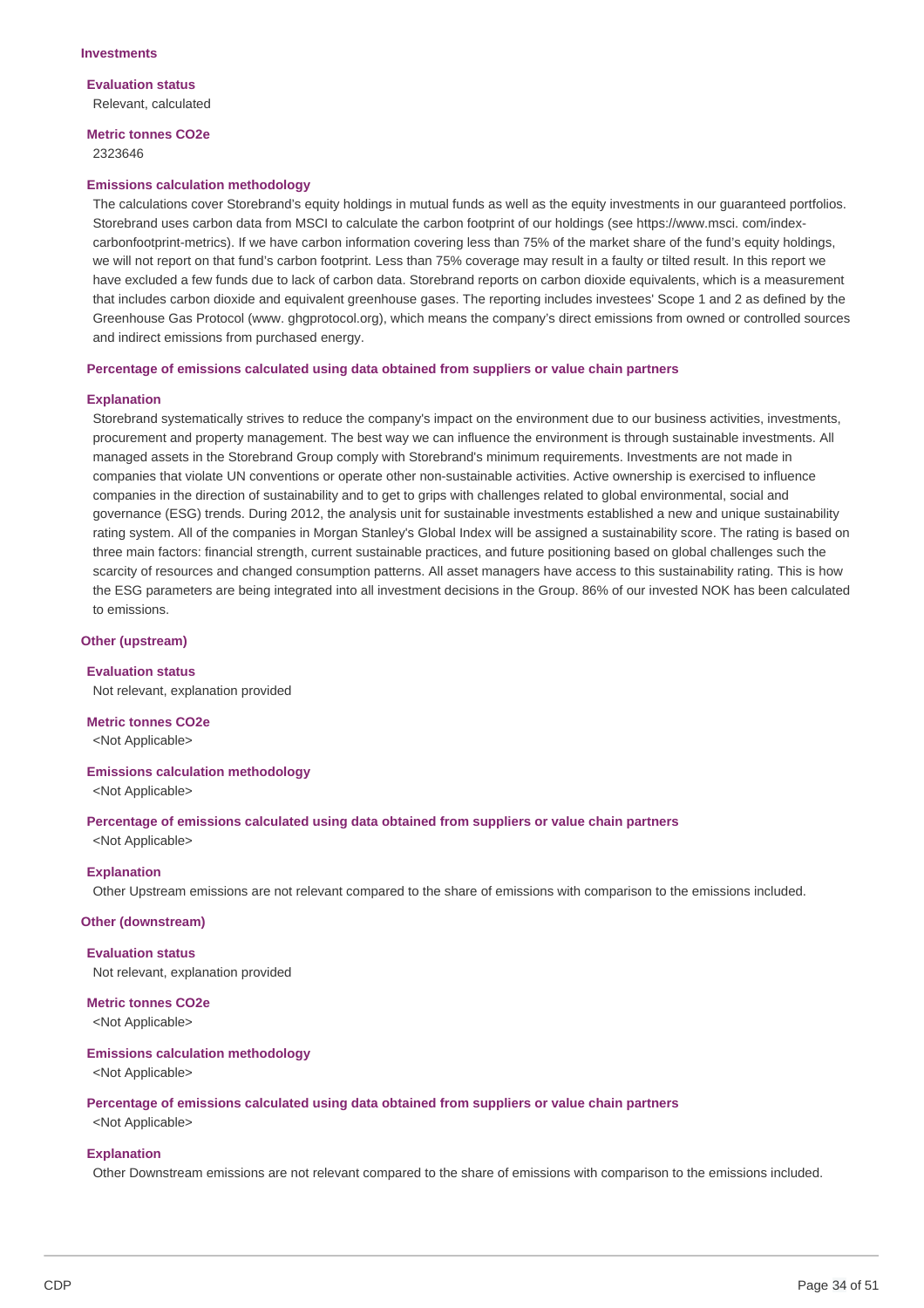## C6.7

**(C6.7) Are carbon dioxide emissions from biologically sequestered carbon relevant to your organization?** No

## C6.10

(C6.10) Describe your gross global combined Scope 1 and 2 emissions for the reporting year in metric tons CO2e per unit currency total revenue and provide any additional intensity metrics that are appropriate to your business operations.

# **Intensity figure**

0.04

**Metric numerator (Gross global combined Scope 1 and 2 emissions)** 202

**Metric denominator** unit total revenue

**Metric denominator: Unit total** 5011000000

**Scope 2 figure used** Location-based

**% change from previous year** 39

**Direction of change** Decreased

### **Reason for change**

The reason for this change is because an increase in total revenues and emission reduction activities in our own offices and buildings. This includes activities within installing more energy efficient equipment for controlling ventilation and lighting, as well as heating and cooling.

# **Intensity figure**

0.12

**Metric numerator (Gross global combined Scope 1 and 2 emissions)** 202

**Metric denominator** full time equivalent (FTE) employee

**Metric denominator: Unit total** 1611

**Scope 2 figure used** Location-based

**% change from previous year** 35

**Direction of change** Decreased

### **Reason for change**

The reason for this change is mostly emission reduction activities in our own offices and buildings. This includes activities within installing more energy efficient equipment for controlling ventilation and lighting, as well as heating and cooling.

**Intensity figure**

0.27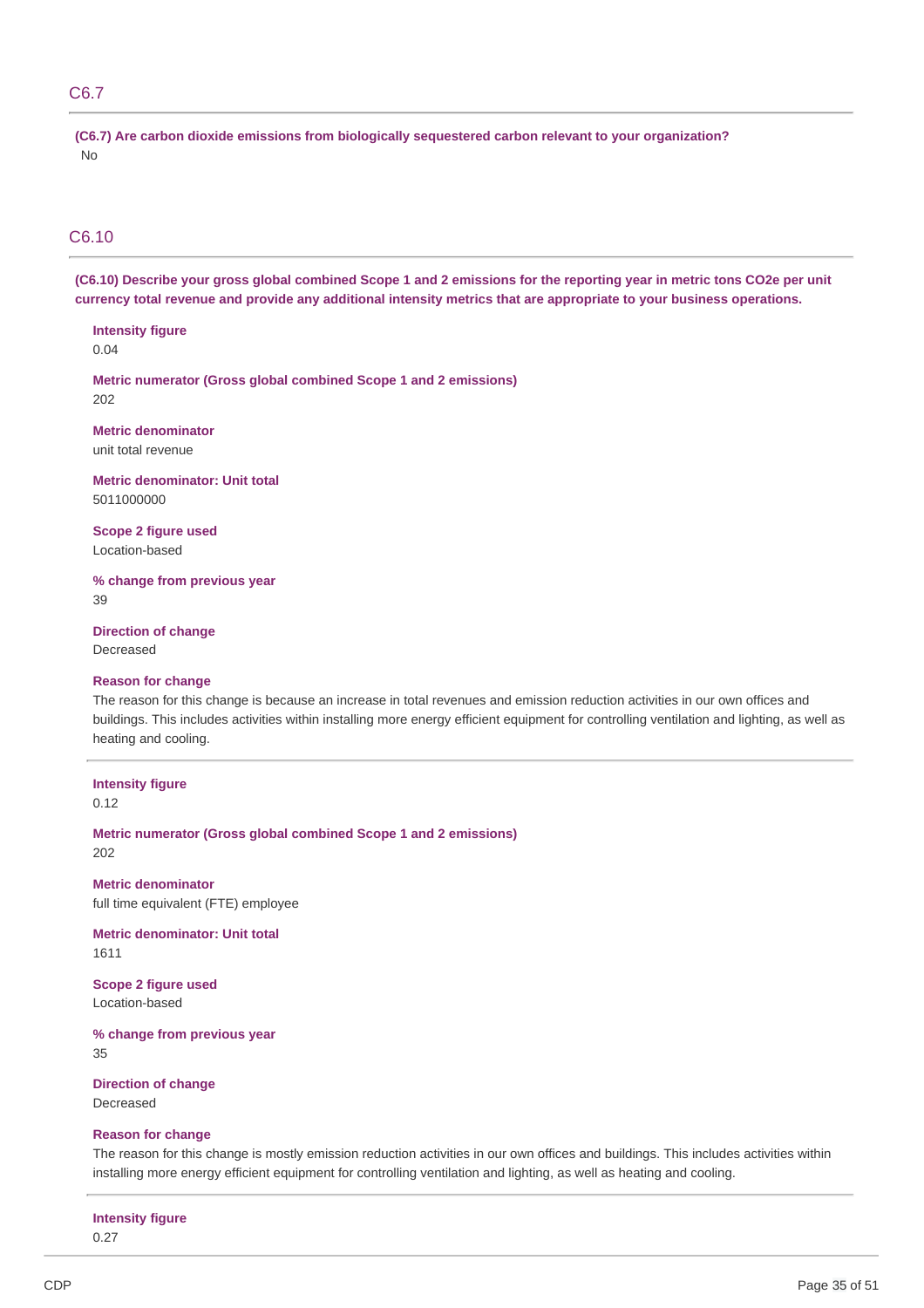**Metric numerator (Gross global combined Scope 1 and 2 emissions)** 202

#### **Metric denominator**

billion (currency) funds under management

# **Metric denominator: Unit total**

729

**Scope 2 figure used** Location-based

**% change from previous year** 37

**Direction of change** Decreased

### **Reason for change**

The reason for this change is both emission reduction activities in our own offices, and that the metric denominator of funds under management has also increased from last year. Emission reduction activities includes for example energy installations for controlling of heating, cooling, ventilation and lighting in our buildings.

## C7. Emissions breakdowns

## C7.1

**(C7.1) Does your organization break down its Scope 1 emissions by greenhouse gas type?** No

## C7.2

### **(C7.2) Break down your total gross global Scope 1 emissions by country/region.**

| Country/Region                                                 | Scope 1 emissions (metric tons CO2e) |
|----------------------------------------------------------------|--------------------------------------|
| Norway                                                         |                                      |
| Sweden                                                         |                                      |
| Storebrand does not have any scope 1 emissions, they are zero. |                                      |

## C7.3

**(C7.3) Indicate which gross global Scope 1 emissions breakdowns you are able to provide.** By business division

## C7.3a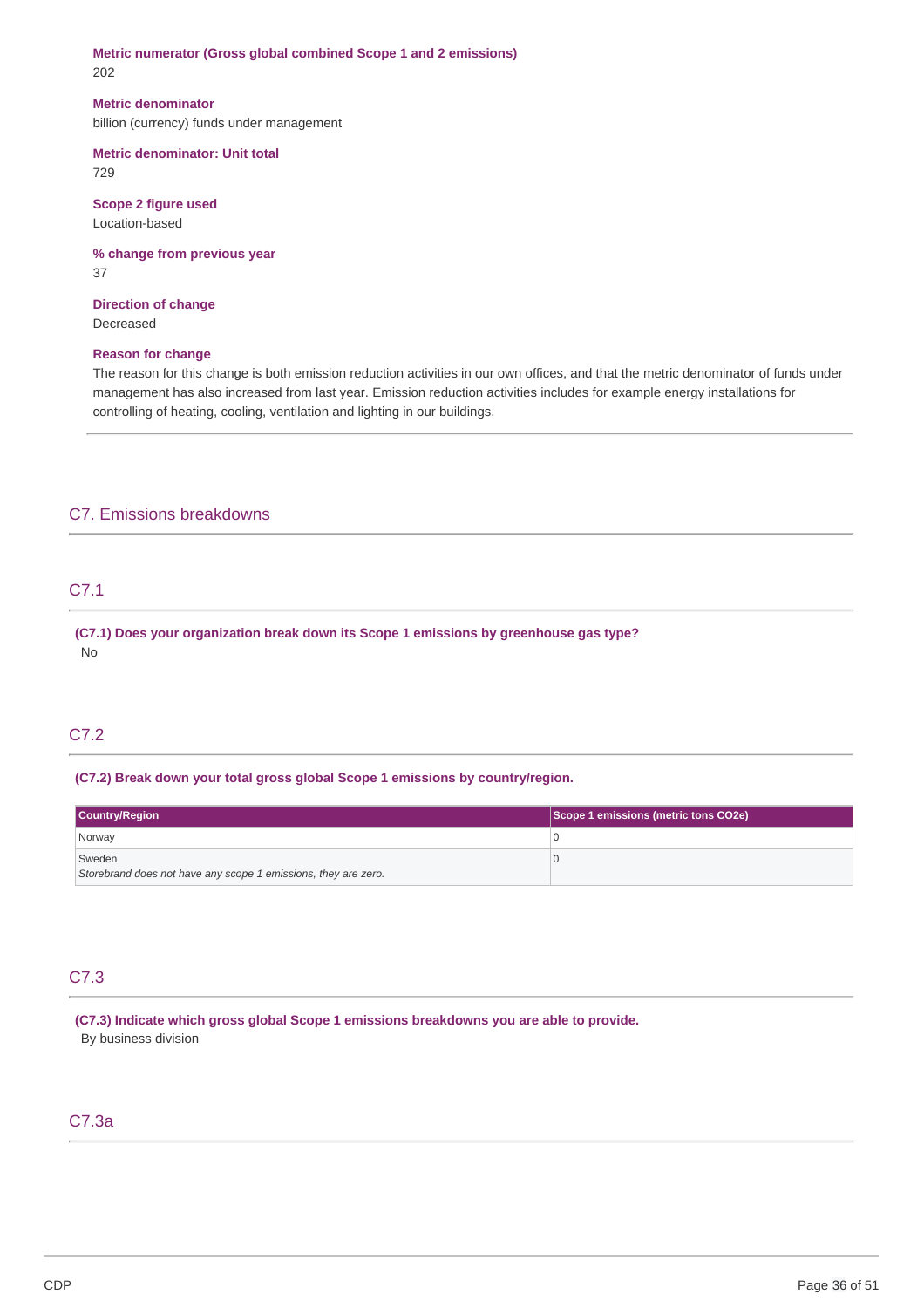## **(C7.3a) Break down your total gross global Scope 1 emissions by business division.**

| <b>Business division</b> | Scope 1 emissions (metric ton CO2e) |
|--------------------------|-------------------------------------|
| Storebrand               |                                     |
| <b>SPP</b>               |                                     |

## C7.5

## **(C7.5) Break down your total gross global Scope 2 emissions by country/region.**

|        | Country/Region Scope 2, location-<br><b>based (metric tons</b><br>CO <sub>2e</sub> ) | Scope 2, market-<br>based (metric tons<br>CO <sub>2e</sub> ) | <b>Purchased and consumed</b><br>electricity, heat, steam or<br>cooling (MWh) | Purchased and consumed low-carbon electricity, heat,<br>steam or cooling accounted in market-based approach<br>(MWh) |
|--------|--------------------------------------------------------------------------------------|--------------------------------------------------------------|-------------------------------------------------------------------------------|----------------------------------------------------------------------------------------------------------------------|
| Norway | 130                                                                                  | 28                                                           | 3901                                                                          | 3901                                                                                                                 |
| Sweden |                                                                                      | 32                                                           | 1698                                                                          | 1698                                                                                                                 |

## C7.6

## **(C7.6) Indicate which gross global Scope 2 emissions breakdowns you are able to provide.** By business division

# C7.6a

## **(C7.6a) Break down your total gross global Scope 2 emissions by business division.**

| Scope 2, location-based emissions (metric tons CO2e)<br><b>Business division</b> |     | Scope 2, market-based emissions (metric tons CO2e) |  |
|----------------------------------------------------------------------------------|-----|----------------------------------------------------|--|
| Storebrand AS                                                                    | 130 | 28                                                 |  |
| <b>SPP</b>                                                                       |     | 32                                                 |  |

## C7.9

(C7.9) How do your gross global emissions (Scope 1 and 2 combined) for the reporting year compare to those of the **previous reporting year?**

Decreased

## C7.9a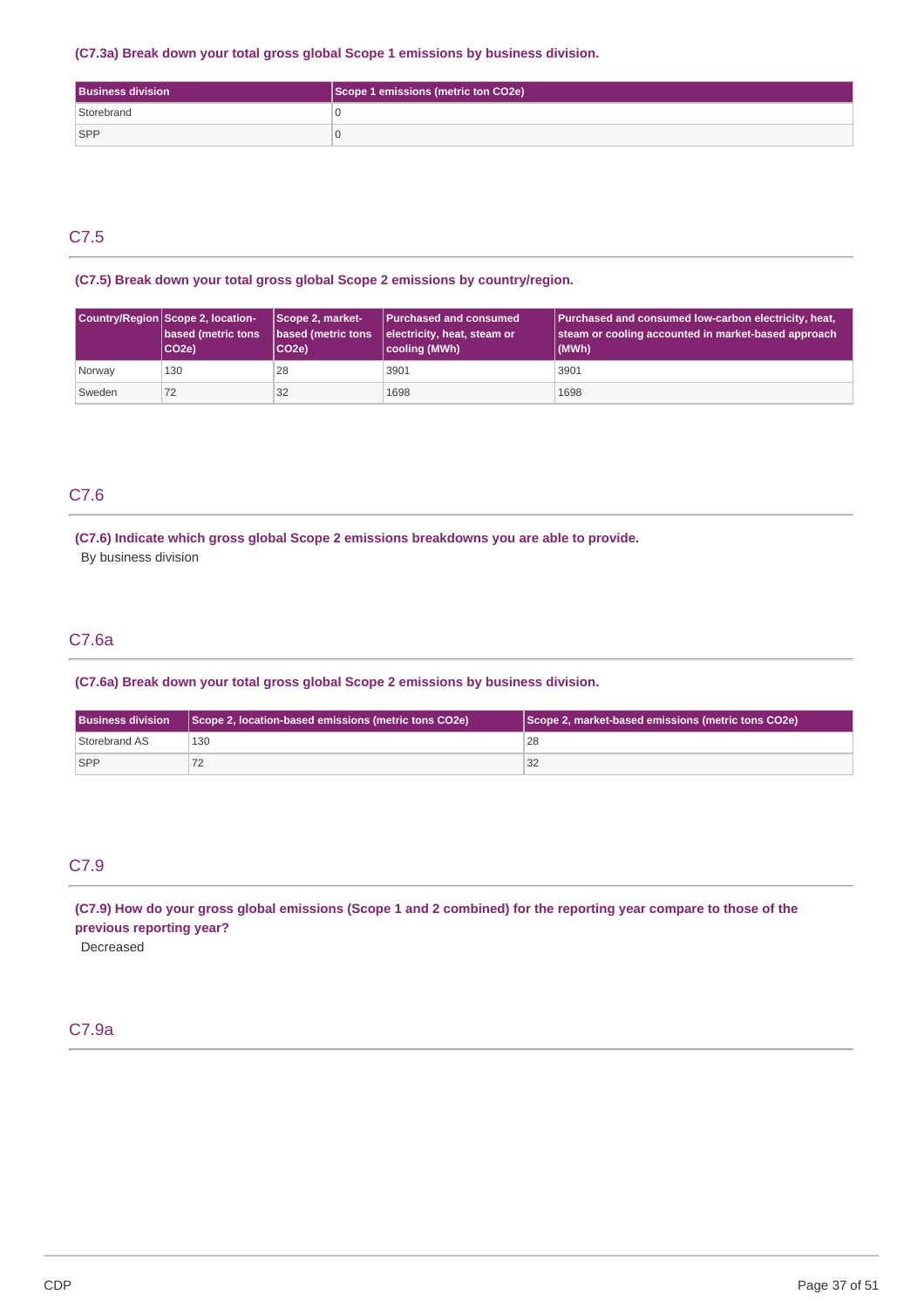## (C7.9a) Identify the reasons for any change in your gross global emissions (Scope 1 and 2 combined) and for each of them **specify how your emissions compare to the previous year.**

|                                                  | <b>Change in</b><br>emissions<br>(metric<br>tons CO2e) | <b>Direction</b><br>of change | <b>Emissions</b><br>value<br>(percentage) | <b>Please explain calculation</b>                                                                                                                                                                                                                                                                                                                                                              |  |
|--------------------------------------------------|--------------------------------------------------------|-------------------------------|-------------------------------------------|------------------------------------------------------------------------------------------------------------------------------------------------------------------------------------------------------------------------------------------------------------------------------------------------------------------------------------------------------------------------------------------------|--|
| Change in<br>renewable<br>energy<br>consumption  | $\overline{2}$                                         | Decreased 1                   |                                           | Emission reduction activities through solar panel instrallation installation reduce emissions by -2 tCO2e<br>annualy, or -1 % from 2017 to 2018, where 2017 total emissions in S1 and S2 were 320 tCO2e (-2/320) *<br>$100 = -0,625$ rounded up to $-1\%$ ).                                                                                                                                   |  |
| Other<br>emissions<br>reduction<br>activities    | 16                                                     | Decreased 5                   |                                           | Emission reduction activities in Scope 2, through energy installations for controlling of heating, cooling,<br>ventilation and lighting, led to an emissions reduction of -16 or - 5 % from 2017 to 2018. This is calculated<br>based on 2017 total emissions in S1 and S2 of 320 tCO2e $(-16/320) * 100 = -0.05$ which equals -5%).                                                           |  |
| <b>Divestment</b>                                | 0                                                      | No change $ 0 $               |                                           | No change.                                                                                                                                                                                                                                                                                                                                                                                     |  |
| Acquisitions                                     | $\mathbf{0}$                                           | No change $ 0 $               |                                           | No change.                                                                                                                                                                                                                                                                                                                                                                                     |  |
| Mergers                                          | 0                                                      | Please<br>select              | $\Omega$                                  | No change.                                                                                                                                                                                                                                                                                                                                                                                     |  |
| Change in<br>output                              | $\overline{0}$                                         | No change 0                   |                                           | No change.                                                                                                                                                                                                                                                                                                                                                                                     |  |
| Change in<br>methodology                         | 19                                                     | Decreased 6                   |                                           | These are the emissions factor changes which led to a reduction of -19 tCO2e, or -6%, from 2017 to 2018.<br>This includes changes in the location based Nordic electricity emission factor and minor changes in heating<br>and cooling emission factors per region. This is calculated based on 2017 total emissions in S1 and S2 of<br>320 tCO2e (-19/320) * 100 = -0,059 rounded up to -6%). |  |
| Change in<br>boundary                            | 0                                                      | No change $ 0 $               |                                           | No change.                                                                                                                                                                                                                                                                                                                                                                                     |  |
| Change in<br>physical<br>operating<br>conditions | 0                                                      | No change $ 0 $               |                                           | No change.                                                                                                                                                                                                                                                                                                                                                                                     |  |
| Unidentified                                     | 40                                                     | Decreased 13                  |                                           | There are some unidentified changes in scope 2 by -40 tCO2e, or -13% decrease from 2017 to 2018, which<br>are calculated based on 2017 total emissions in S1 and S2 of 320 tCO2e (-40/320) $*$ 100 = 12,5 rounded up<br>to 13%).                                                                                                                                                               |  |
| Other                                            | 41                                                     | Decreased 13                  |                                           | There are also other changes in scope 2 by a -41 tCO2e, or -13% reduction from 2017 to 2018, which<br>comes from a decrease in consumption of electricity and district heating and cooling in own buildings. This is<br>calculated based on 2017 total emissions in S1 and S2 of 320 tCO2e $(-41/320) * 100 = 12,8$ rounded up to<br>13%).                                                     |  |

## C7.9b

(C7.9b) Are your emissions performance calculations in C7.9 and C7.9a based on a location-based Scope 2 emissions figure **or a market-based Scope 2 emissions figure?**

Location-based

## C8. Energy

## C8.1

**(C8.1) What percentage of your total operational spend in the reporting year was on energy?** More than 5% but less than or equal to 10%

## C8.2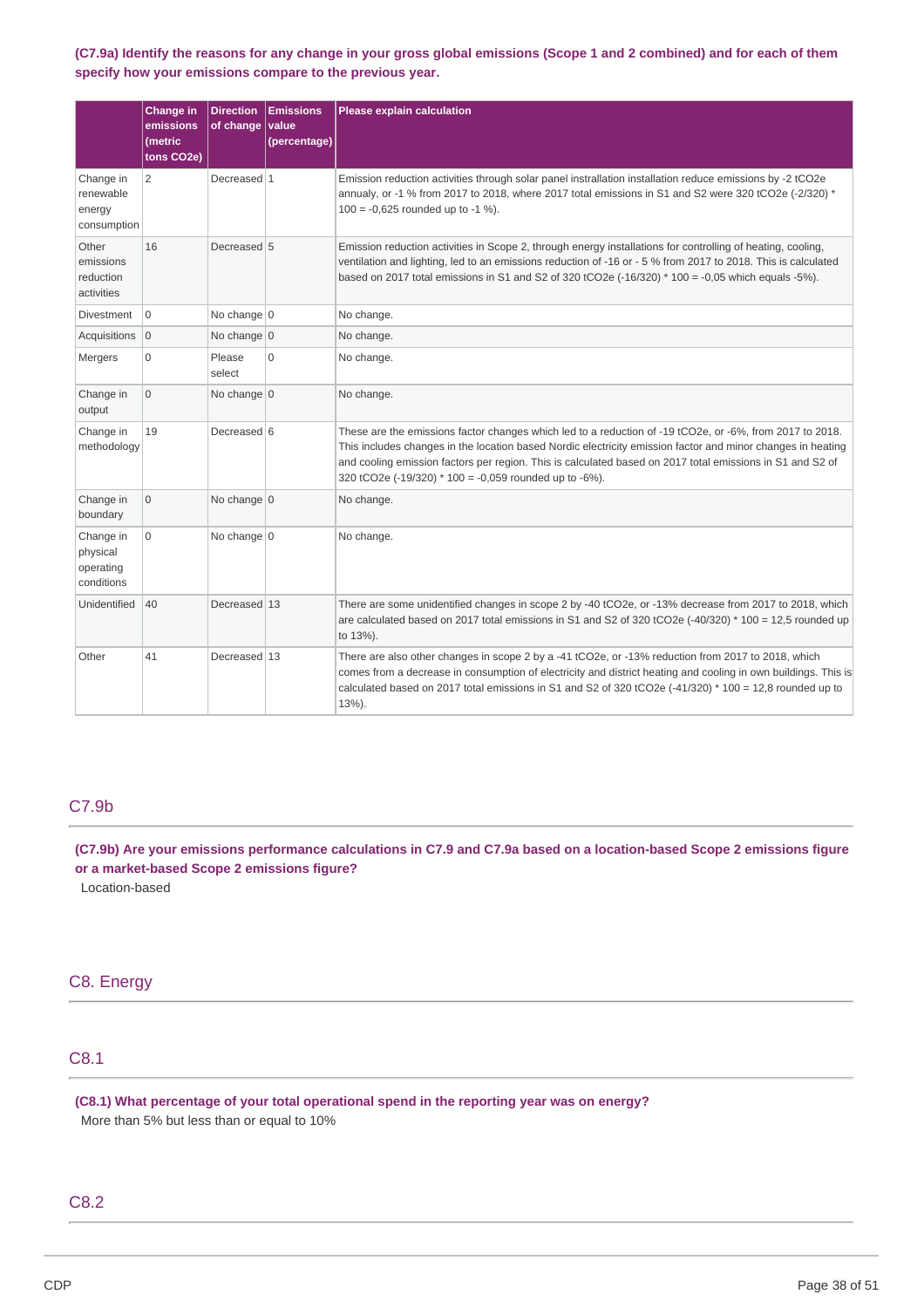## **(C8.2) Select which energy-related activities your organization has undertaken.**

|                                                    | Indicate whether your organization undertakes this energy-related activity |
|----------------------------------------------------|----------------------------------------------------------------------------|
| Consumption of fuel (excluding feedstocks)         | <b>No</b>                                                                  |
| Consumption of purchased or acquired electricity   | Yes                                                                        |
| Consumption of purchased or acquired heat          | Yes                                                                        |
| Consumption of purchased or acquired steam         | <b>No</b>                                                                  |
| Consumption of purchased or acquired cooling       | Yes                                                                        |
| Generation of electricity, heat, steam, or cooling | <b>No</b>                                                                  |

## C8.2a

## **(C8.2a) Report your organization's energy consumption totals (excluding feedstocks) in MWh.**

|                                                            | <b>Heating value</b>   | <b>MWh from renewable</b><br>sources | <b>MWh from non-renewable</b><br>sources | <b>Total MWh</b>          |
|------------------------------------------------------------|------------------------|--------------------------------------|------------------------------------------|---------------------------|
| Consumption of fuel (excluding feedstock)                  | $<$ Not<br>Applicable> | <not applicable=""></not>            | <not applicable=""></not>                | <not applicable=""></not> |
| Consumption of purchased or acquired electricity           | $<$ Not<br>Applicable> | 3159                                 | $\Omega$                                 | 3159                      |
| Consumption of purchased or acquired heat                  | $<$ Not<br>Applicable> | 2297                                 | 0                                        | 2297                      |
| Consumption of purchased or acquired steam                 | $<$ Not<br>Applicable> | <not applicable=""></not>            | <not applicable=""></not>                | <not applicable=""></not> |
| Consumption of purchased or acquired cooling               | $<$ Not<br>Applicable> | 144                                  | 0                                        | 144                       |
| Consumption of self-generated non-fuel renewable<br>energy | $<$ Not<br>Applicable> | <not applicable=""></not>            | <not applicable=""></not>                | <not applicable=""></not> |
| Total energy consumption                                   | $<$ Not<br>Applicable> | 5600                                 | 0                                        | 5600                      |

C8.2f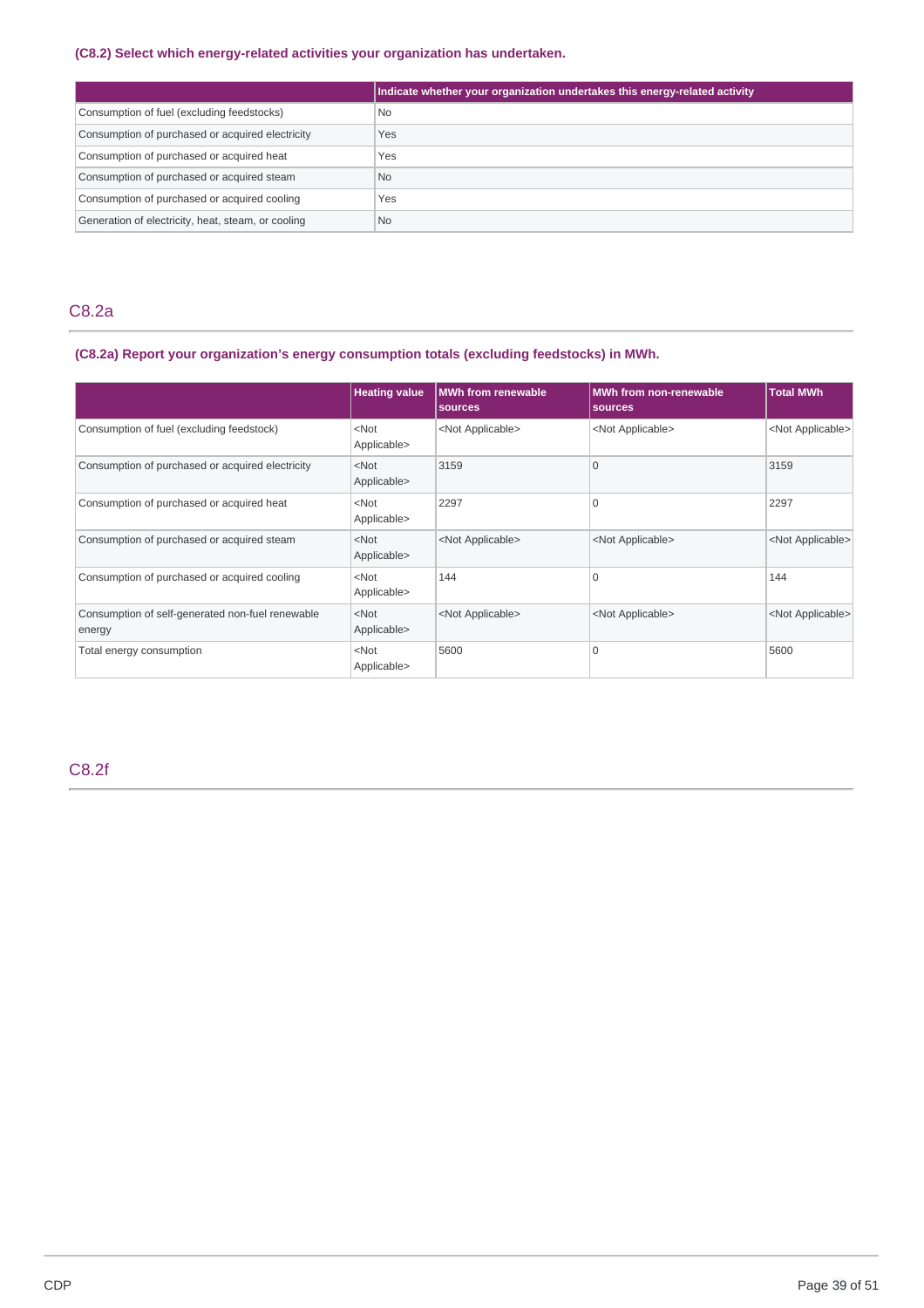### (C8.2f) Provide details on the electricity, heat, steam and/or cooling amounts that were accounted for at a low-carbon **emission factor in the market-based Scope 2 figure reported in C6.3.**

**Basis for applying a low-carbon emission factor** Energy attribute certificates, Guarantees of Origin

**Low-carbon technology type**

Hydropower

**Region of consumption of low-carbon electricity, heat, steam or cooling** Europe

# **MWh consumed associated with low-carbon electricity, heat, steam or cooling**

3159

**Emission factor (in units of metric tons CO2e per MWh)**

0

## **Comment**

Purchased Guarantees of Origin for Scope 2 electricity consumption in 2018.

### **Basis for applying a low-carbon emission factor**

Off-grid energy consumption from an on-site installation or through a direct line to an off-site generator owned by another company

## **Low-carbon technology type**

Wind Hydropower Biomass (including biogas) Other low-carbon technology, please specify ((wasteheat))

## **Region of consumption of low-carbon electricity, heat, steam or cooling** Europe

**MWh consumed associated with low-carbon electricity, heat, steam or cooling** 2440

# **Emission factor (in units of metric tons CO2e per MWh)**

0.0244

## **Comment**

These are local district heating and cooling used for temperature adjustment our offices.

## C9. Additional metrics

## C9.1

**(C9.1) Provide any additional climate-related metrics relevant to your business.**

## C10. Verification

## C10.1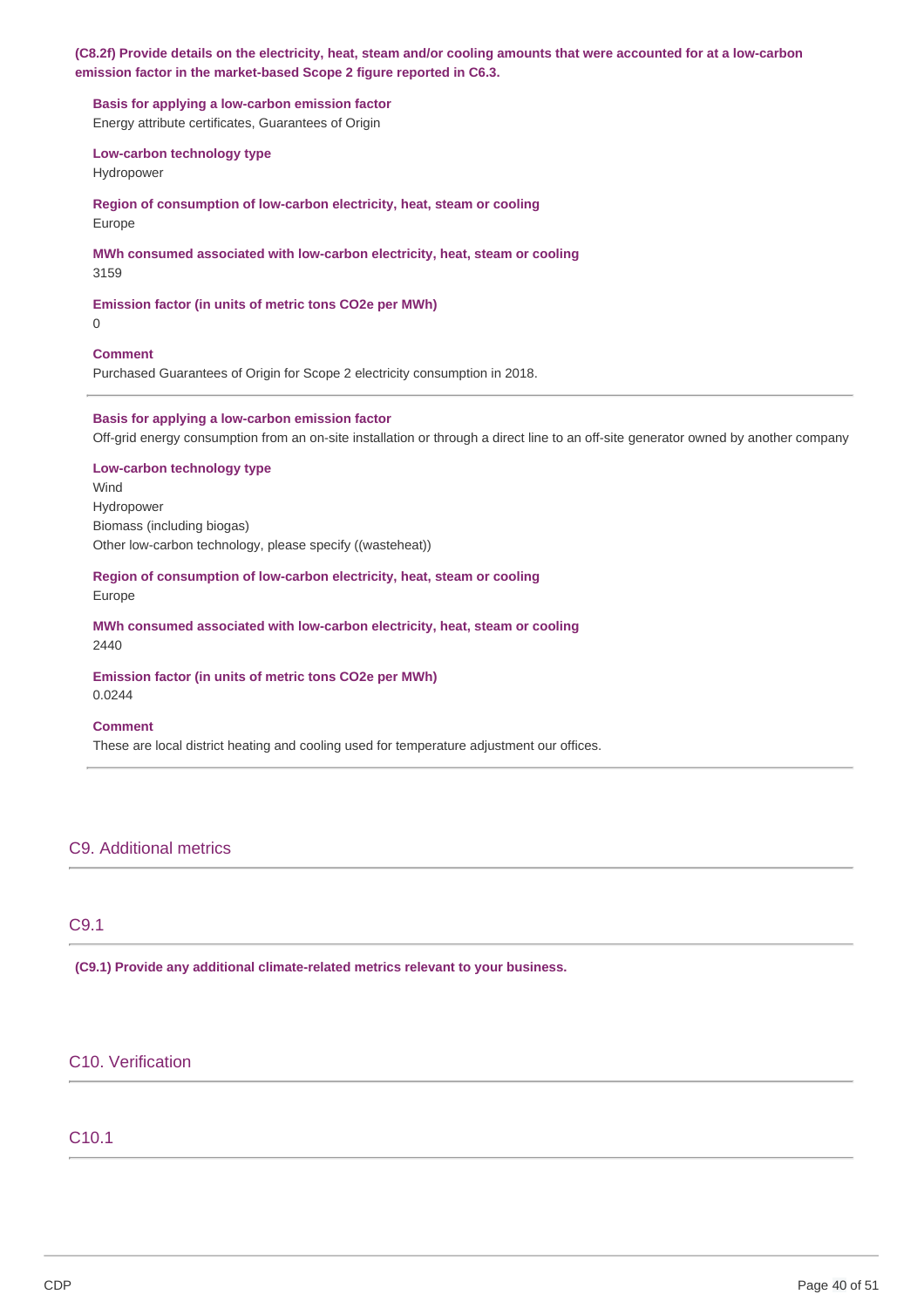#### **(C10.1) Indicate the verification/assurance status that applies to your reported emissions.**

|                                          | Verification/assurance status ;                        |
|------------------------------------------|--------------------------------------------------------|
| Scope 1                                  | Third-party verification or assurance process in place |
| Scope 2 (location-based or market-based) | Third-party verification or assurance process in place |
| Scope 3                                  | Third-party verification or assurance process in place |

## C10.1a

(C10.1a) Provide further details of the verification/assurance undertaken for your Scope 1 and/or Scope 2 emissions and **attach the relevant statements.**

**Scope** Scope 1

**Verification or assurance cycle in place** Annual process

**Status in the current reporting year** Complete

**Type of verification or assurance** Limited assurance

**Attach the statement** Storebrand Annual Report 2018.pdf

**Page/ section reference** Verification statement on page 222-223 in our annual report.

**Relevant standard** ISAE 3410

**Proportion of reported emissions verified (%)** 100

**Scope** Scope 2 location-based

**Verification or assurance cycle in place** Annual process

**Status in the current reporting year** Complete

**Type of verification or assurance** Limited assurance

**Attach the statement** Storebrand Annual Report 2018.pdf

**Page/ section reference** Verification statement on page 222-223 in our annual report.

**Relevant standard** ISAE 3410

**Proportion of reported emissions verified (%)** 100

**Scope** Scope 2 market-based

**Verification or assurance cycle in place**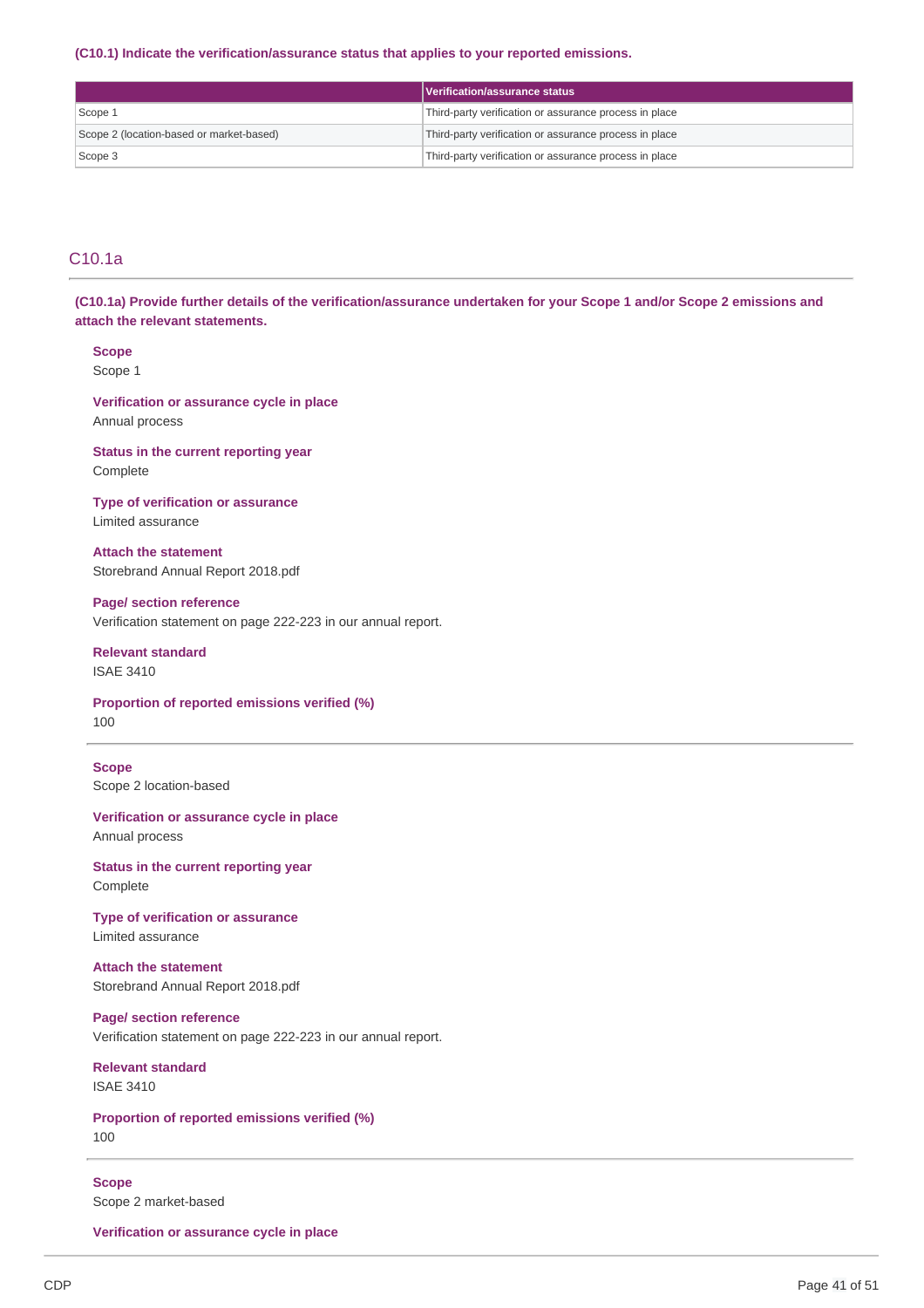#### Annual process

### **Status in the current reporting year** Complete

## **Type of verification or assurance**

Limited assurance

### **Attach the statement** Storebrand Annual Report 2018.pdf

**Page/ section reference** Verification statement on page 222-223 in our annual report.

# **Relevant standard**

ISAE 3410

**Proportion of reported emissions verified (%)** 100

## C10.1b

(C10.1b) Provide further details of the verification/assurance undertaken for your Scope 3 emissions and attach the relevant **statements.**

### **Scope**

Scope 3- at least one applicable category

### **Verification or assurance cycle in place** Annual process

**Status in the current reporting year** Complete

**Attach the statement** Storebrand Annual Report 2018.pdf

### **Page/section reference** Verification statement on page 222-223 in our annual report.

**Relevant standard** ISAE 3410

## C10.2

(C10.2) Do you verify any climate-related information reported in your CDP disclosure other than the emissions figures **reported in C6.1, C6.3, and C6.5?**

Yes

## C10.2a

(C10.2a) Which data points within your CDP disclosure have been verified, and which verification standards were used?

| $\,$ Disclosure module verification relates to $\,$ Data verified $\,$ |                                                             | Verification standard Please explain |                                            |
|------------------------------------------------------------------------|-------------------------------------------------------------|--------------------------------------|--------------------------------------------|
| C6. Emissions data                                                     | Year on year change in emissions (Scope 1 and 2)   IASE3000 |                                      | A part of our annual verification process. |
| C6. Emissions data                                                     | Year on year change in emissions (Scope 3)                  | <b>IASE3000</b>                      | A part of our annual verification process. |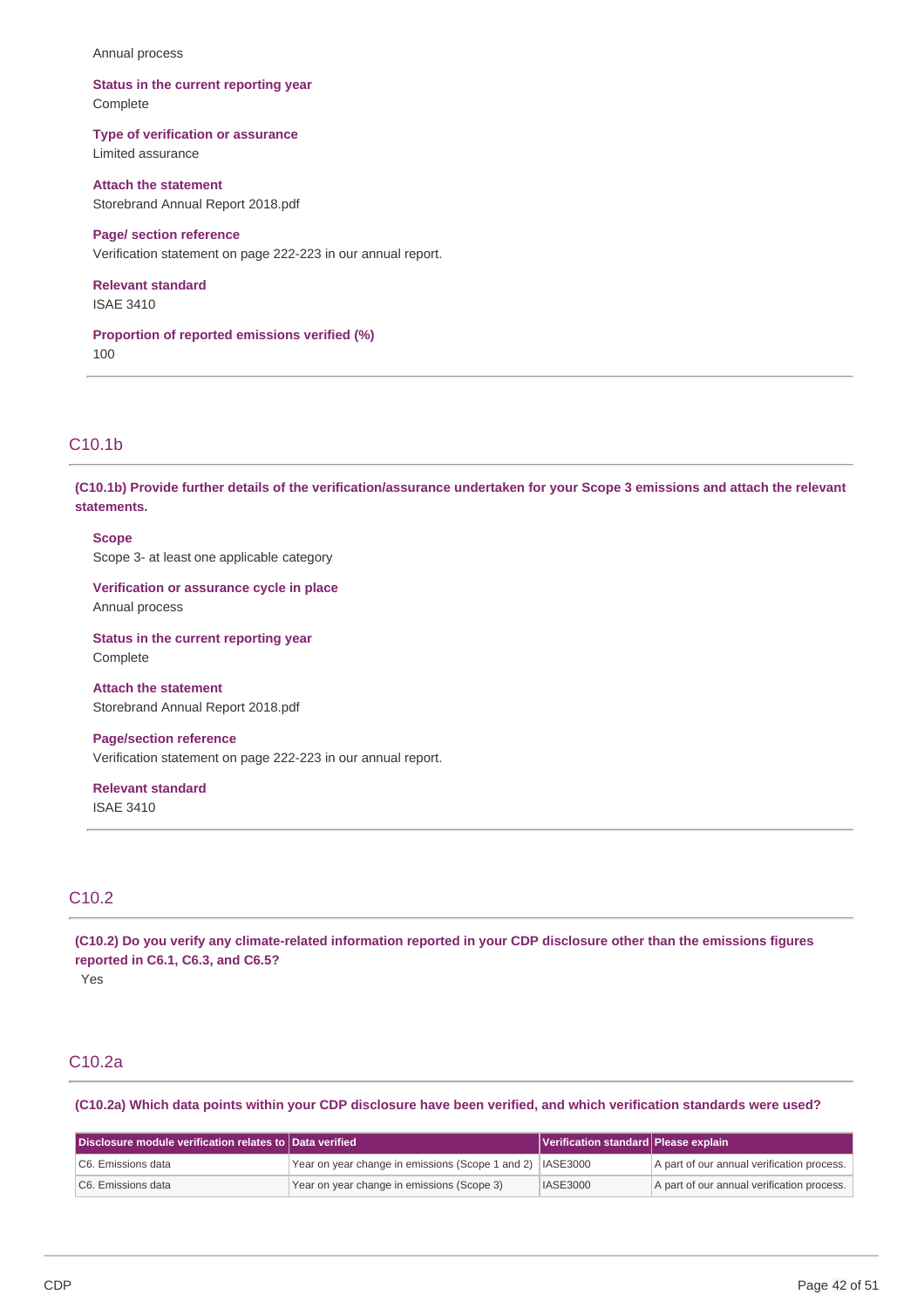## C11.1

(C11.1) Are any of your operations or activities regulated by a carbon pricing system (i.e. ETS, Cap & Trade or Carbon Tax)? No, and we do not anticipate being regulated in the next three years

## C11.2

**(C11.2) Has your organization originated or purchased any project-based carbon credits within the reporting period?** Yes

## C11.2a

(C11.2a) Provide details of the project-based carbon credits originated or purchased by your organization in the reporting **period.**

**Credit origination or credit purchase** Credit purchase

**Project type** Wind

### **Project identification**

The emission credits are issued by UN and called CER (Certified Emission Reduction). The reduction of greenhouse gases is performed in the project called Mampuri Wind Power Project Sri Lanka, with CDM number 9074.

**Verified to which standard** CDM (Clean Development Mechanism)

**Number of credits (metric tonnes CO2e)** 2397

**Number of credits (metric tonnes CO2e): Risk adjusted volume** 2397

**Credits cancelled** Yes

**Purpose, e.g. compliance** Voluntary Offsetting

## C11.3

**(C11.3) Does your organization use an internal price on carbon?** Yes

C11.3a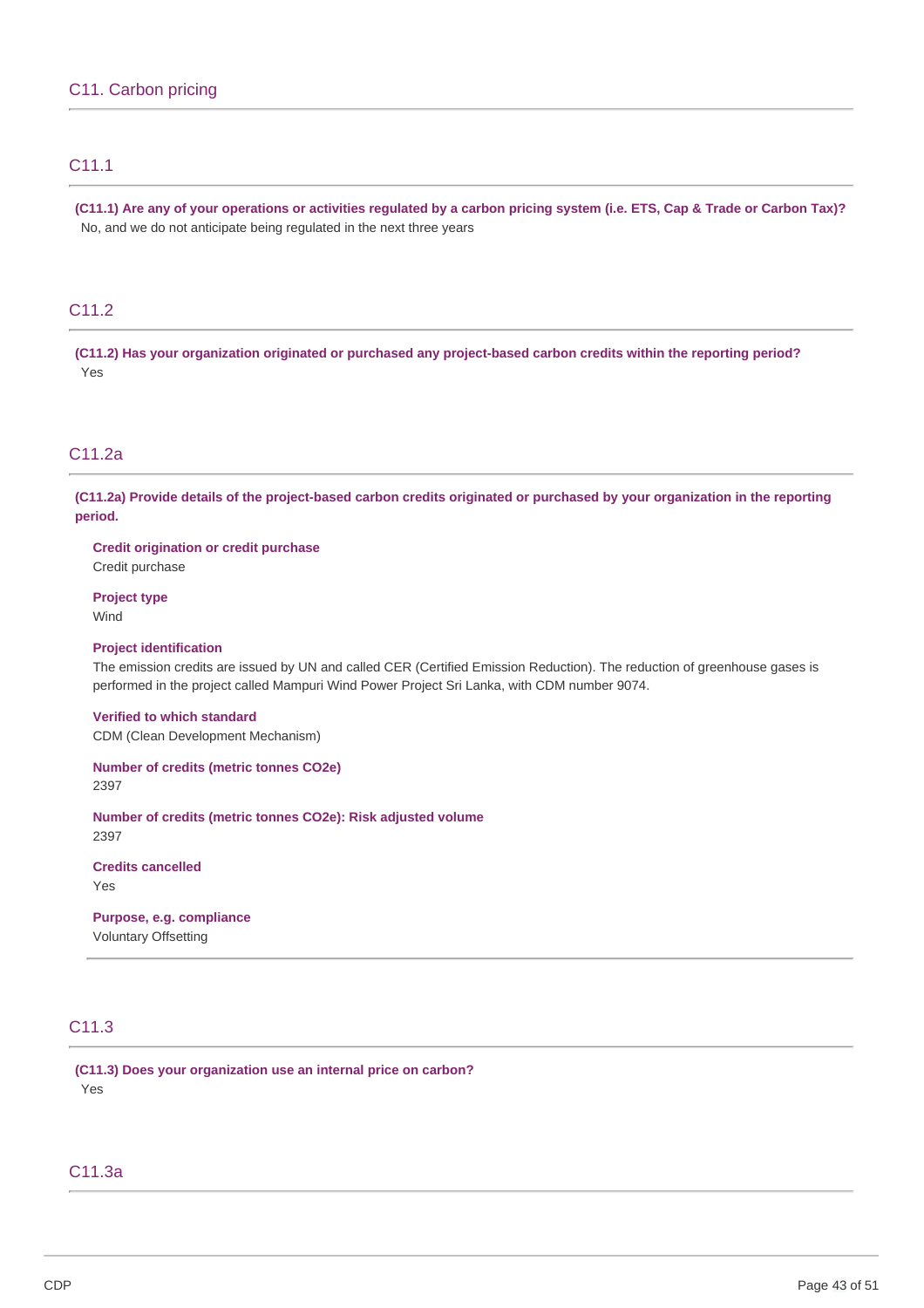#### **(C11.3a) Provide details of how your organization uses an internal price on carbon.**

#### **Objective for implementing an internal carbon price**

Drive energy efficiency Drive low-carbon investment Identify and seize low-carbon opportunities

#### **GHG Scope**

Scope 2

### **Application**

Storebrand has as well bought Guarantees of origins for our Scope 2 emissions for all electricity consumption in our offices, and this is included as a price set from these purchases for each kWh used.

### **Actual price(s) used (Currency /metric ton)**

 $90$ 

#### **Variance of price(s) used**

An evolutionary pricing system is used where the price develops over time with the change in relation to the price of Guarantees of origin in 2018.

#### **Type of internal carbon price**

**Offsets** 

#### **Impact & implication**

Storebrand use this internal price on carbon through allocating the costs of the guarantees of origin to our business areas and divisions and in our real estate portfolio. Emissions reduction measures and energy efficiency measures we undertake will therefore reduce their cost. These costs are thereby incentivized through emission reductions when considering new investments and measures. Energy efficiency measures that reduce emissions are undertaken continuously and is a part of our strategy to reduce emissions in accordance with our science based target.

## C12. Engagement

## C12.1

#### **(C12.1) Do you engage with your value chain on climate-related issues?**

Yes, our suppliers

Yes, our customers

Yes, other partners in the value chain

### C12.1a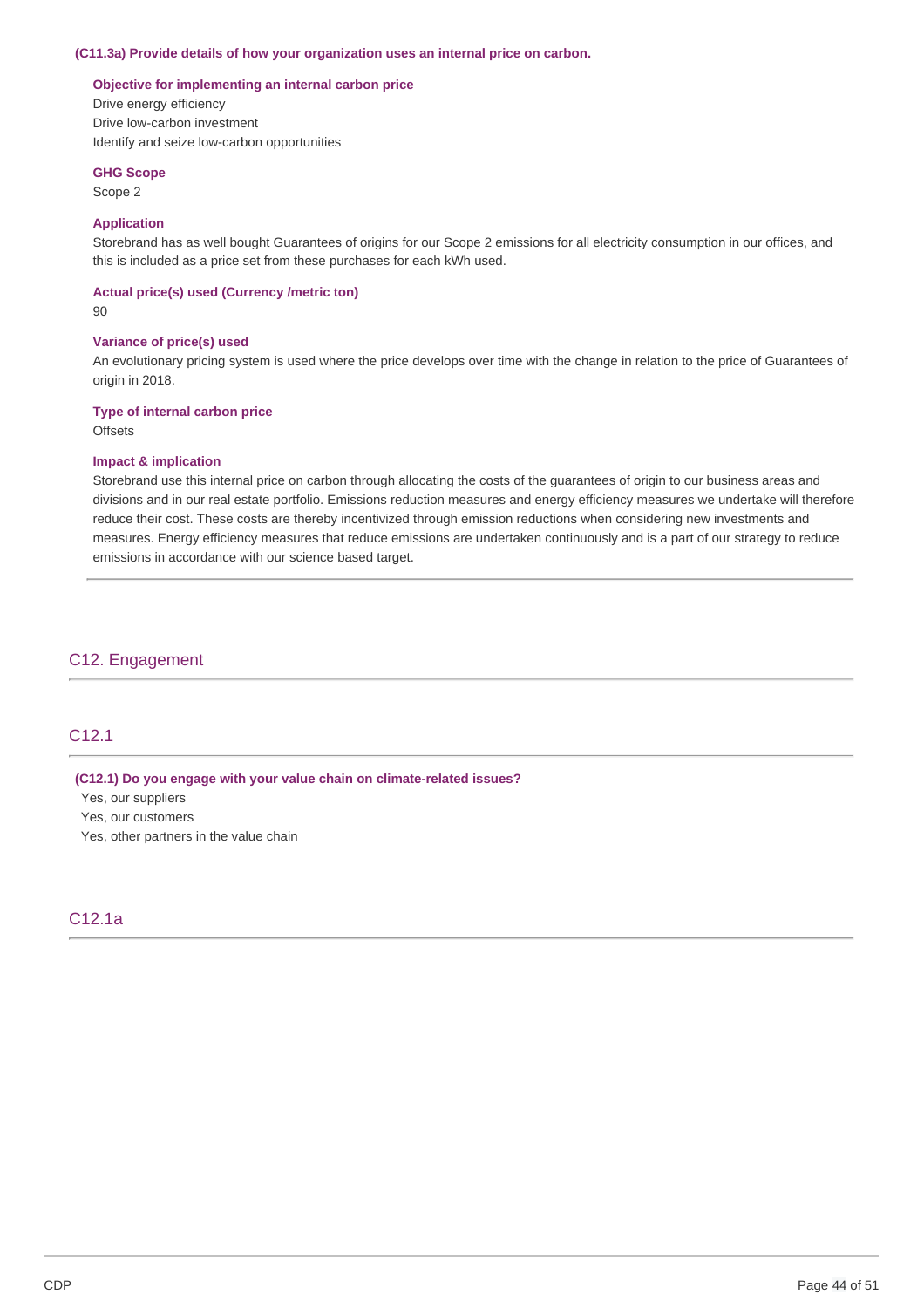#### **(C12.1a) Provide details of your climate-related supplier engagement strategy.**

#### **Type of engagement**

Innovation & collaboration (changing markets)

### **Details of engagement**

Run a campaign to encourage innovation to reduce climate impacts on products and services

**% of suppliers by number** 50

**% total procurement spend (direct and indirect)** 65

**% Scope 3 emissions as reported in C6.5**

1

### **Rationale for the coverage of your engagement**

Our largest suppliers, which includes 65 % of total procurement, are targeted by this campaign. This includes our involvement to require our largest suppliers to match our sustainability policy and to have environmental certification in addition to compensate for their Scope 1 AND 2 emissions. We started this engagement with our main suppliers because it has the largest effect on society, and we will follow up annually and include more and more of our smaller suppliers in the future in order to affect all of them in reducing their emissions.

### **Impact of engagement, including measures of success**

The environment is an important factor in all of Storebrand's procurement. We require our main suppliers to match our sustainability policy, and we require them to have environmental certification in addition to compensate for their emissions. As well, in order to follow Storebrand's internal procurement policies, all purchases shall be carried out in such a way that they contribute to reduce the environmental impact. This is done by establishing environmental requirements through Storebrand's own guidelines for suppliers of goods and services that have an impact on the environmental aspects of the business activities, such as waste, packaging, energy, emissions and transport. Impact of engagement: This policy has resulted in 65% of our major supplier agreements are either carbon neutral or have environmental certification as a direct result of our procurement policy. Measure of success: Our scorecard follows our achievements and targets regarding to Storebrand's environmental requirements for our suppliers, environmental certification of managed properties, employees' awareness and support for Storebrand's corporate responsibility work. In addition to this, our sustainable investment strategy includes a number of dialogues and aim to exclude companies based on environmental degradation and low sustainability rating. Furthermore, all internal purchase policies shall be carried out in such way that they contribute to reducing the environmental impact from goods and services. Storebrand measure the success of this engagement by the number of suppliers adhering to our purchase policies. Storebrand does prioritize suppliers that are certified in accordance with one or more of the following standards, such as ISO14001,EMAS, EcoLighthouse, the Swan ecolabel and Green Dot.

### **Comment**

## C12.1b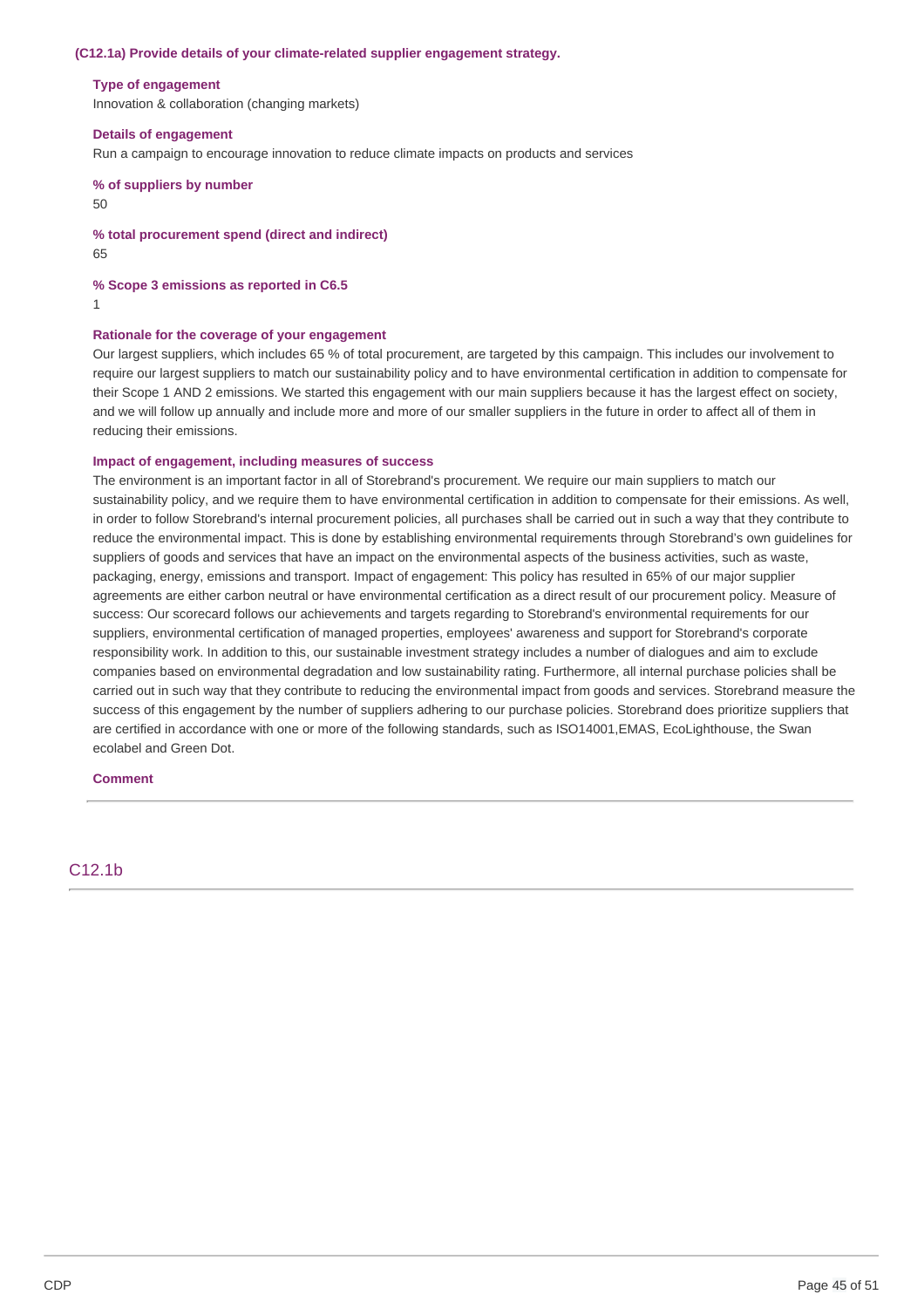#### **(C12.1b) Give details of your climate-related engagement strategy with your customers.**

#### **Type of engagement**

Education/information sharing

#### **Details of engagement**

Run an engagement campaign to educate customers about the climate change impacts of (using) your products, goods, and/or services

**% of customers by number**

100

#### **% Scope 3 emissions as reported in C6.5**

99

#### **Please explain the rationale for selecting this group of customers and scope of engagement**

The main purpose and rationale of this engagement, is to engage all of Storebrand's customers and contribute to a more sustainable future. This enables us to create better solutions for our customers which will allow them, both now and in the future, to be in a financial situation which provides sustainable opportunities. Storebrand is for example delivering sustainable solutions adapted to the customer's individual situation, making each person receive a better pension in a more sustainable world. This campaign targets 100 % of our customers, as well as targeting new customers through financial sustainability products. The customers are targeted through advertisement, through for example information sent to them on digital solutions and social media. Our most important customers are corporate, employees and former employees of companies with pensions from Storebrand. We provide sustainable solutions adapted to our customers' circumstances through our market and customer concepts. Among our customers, we see an increased interest in sustainability. More customers are concerned about what their money are not being invested in. At Storebrand, we have one of the industry's strictest exclusion list which evaluates human rights, employee rights, HSE, external environment and climate, ethics and anti-corruption, weapons and tobacco. We focus on companies that are capable of producing more, for more people, while using fewer resources. We exclude companies that violate international norms and conventions, or that are involved in other unacceptable activities. By conducting analyses we find the companies that are best equipped for the future. Future-oriented companies are better positioned for global challenges, which is reflected by lower risk and higher expected returns. We analyse all the companies we can invest in and invest more in those that are good at sustainability. This is also something our customers are concerned about. They can see that their savings can actually contribute to something positive in the world. Storebrand makes limited charitable contributions, but supports sustainable initiatives that contribute to the UN sustainable development goals through, for example, the "Handshake of the year" prize.

#### **Impact of engagement, including measures of success**

Impact of engagement: Storebrand's climate-related engagement is included in our sustainable investments. We see a higher demand for more of such projects, and we have introduced several new sustainability investments in 2018, including a Norwegian renewable energy investment fund. We focus on ensuring that we have a sustainable strategy, not just a sustainability strategy. We therefore work to understand what is important for ensuring long-term value creation, and have selected three principal areas which provide us an overall picture in our approach to value creation. These are: • Financial capital and the investment eco- system: Competitive and sustainable returns. • Customer and society: Recommended by our customers. • People and systems: People first, digital always. Measures of success: In this way, we focus on managing all of our most important input factors in an effective manner that prepares us for the future. Additionally, when it comes to real-estate, most of Storebrand's property portfolio is Eco Lighthouse certified and have to measure and manage their emissions, and the target is to have 100 % of our portfolio certified by 2018. The Eco Lighthouse requires all tenants, our customers to adhere to the requirements and be involved in the process. Here we encourage customers to become environmentally certified, where the goal is that 100% of such clients are to be in the future.

## C12.1c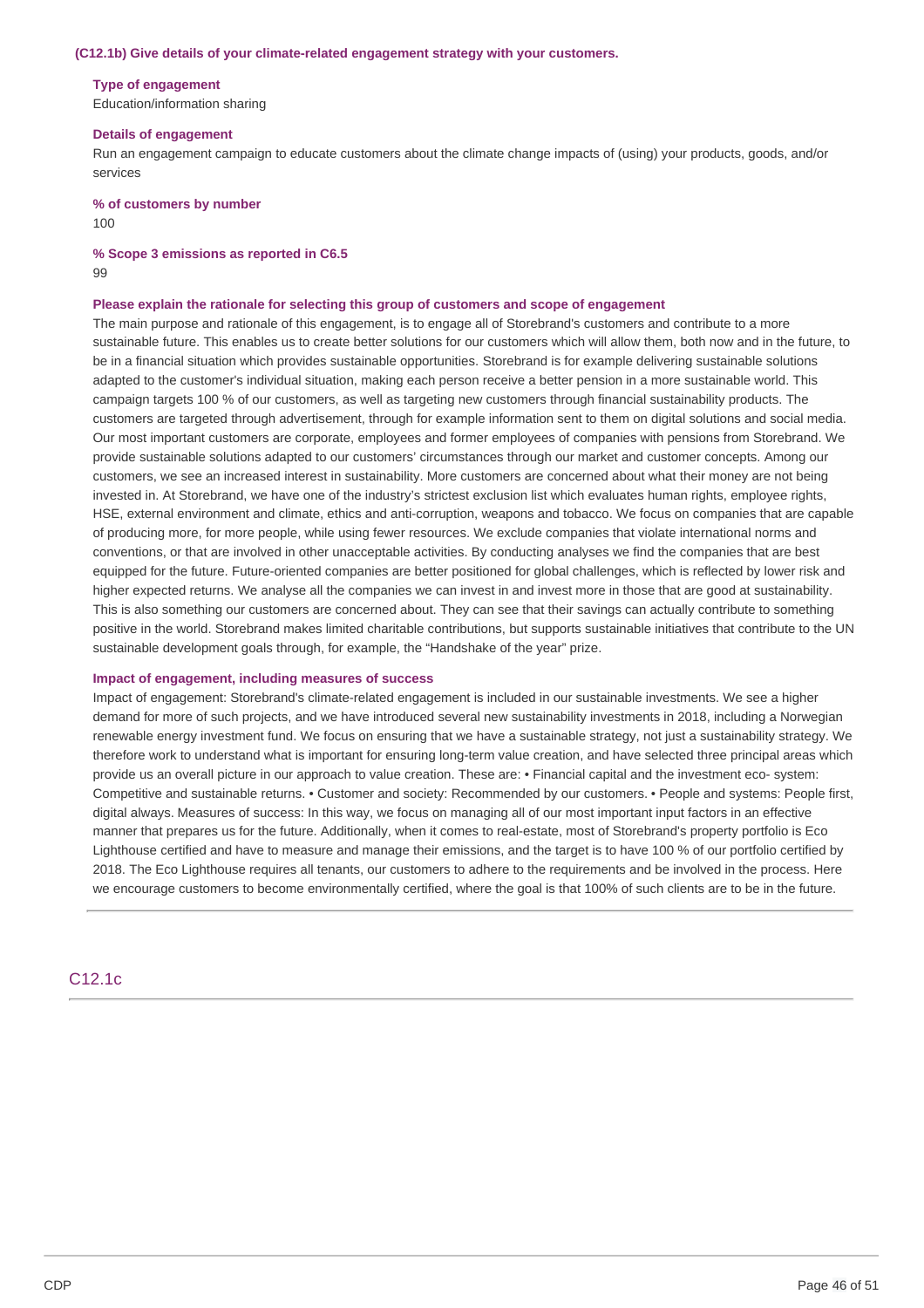#### **(C12.1c) Give details of your climate-related engagement strategy with other partners in the value chain.**

Companies we invest in is an important partner in our value chain and we engage with them in regards to our investment portfolio and what companies we will invest in. We require that the companies we invest in work systematically with environmental management, anti-corruption and human rights. Companies that perform poorer than Storebrand's minimum standard are excluded from all investments. The minimum standard covers all investments: Corruption and economic crime, human rights, climate and environment, controversial weapons, tobacco and low sustainability rating. We also measure our carbon footprint through our Investments.

Example: We engage through dialogue with hundreds of companies annually as well as engaging and cooperating with external fund managers. 171 companies are excluded at present, as a result of not meeting our standard.

Example 2: Additionally we engage in young people in startups of companies as a partner in our value chain, which is important to us in regards to new investments. Storebrand are collaborating with Young Entrepreneurship (Ungt Entreprenørskap) in 2017 and 2018, which makes it possible to meet young people between 16 and 19 years of age. The purpose of the partnership is to motivate young people to choose sustainable and future-oriented solutions when they start companies. Young Entrepreneurship is a non-profit, nationwide operator which works with promoting entrepreneurship at several schools in Norway. The organisation contributes to 150,000 students acquiring skills relating to entrepreneurship, innovation, cooperation and personal finances. Together with Young Entrepreneurship, Storebrand has created a website which provides guidance to students and teachers about how sustainable youth businesses can be established

## C12.3

(C12.3) Do you engage in activities that could either directly or indirectly influence public policy on climate-related issues **through any of the following?**

Direct engagement with policy makers Trade associations Funding research organizations **Other** 

## C12.3a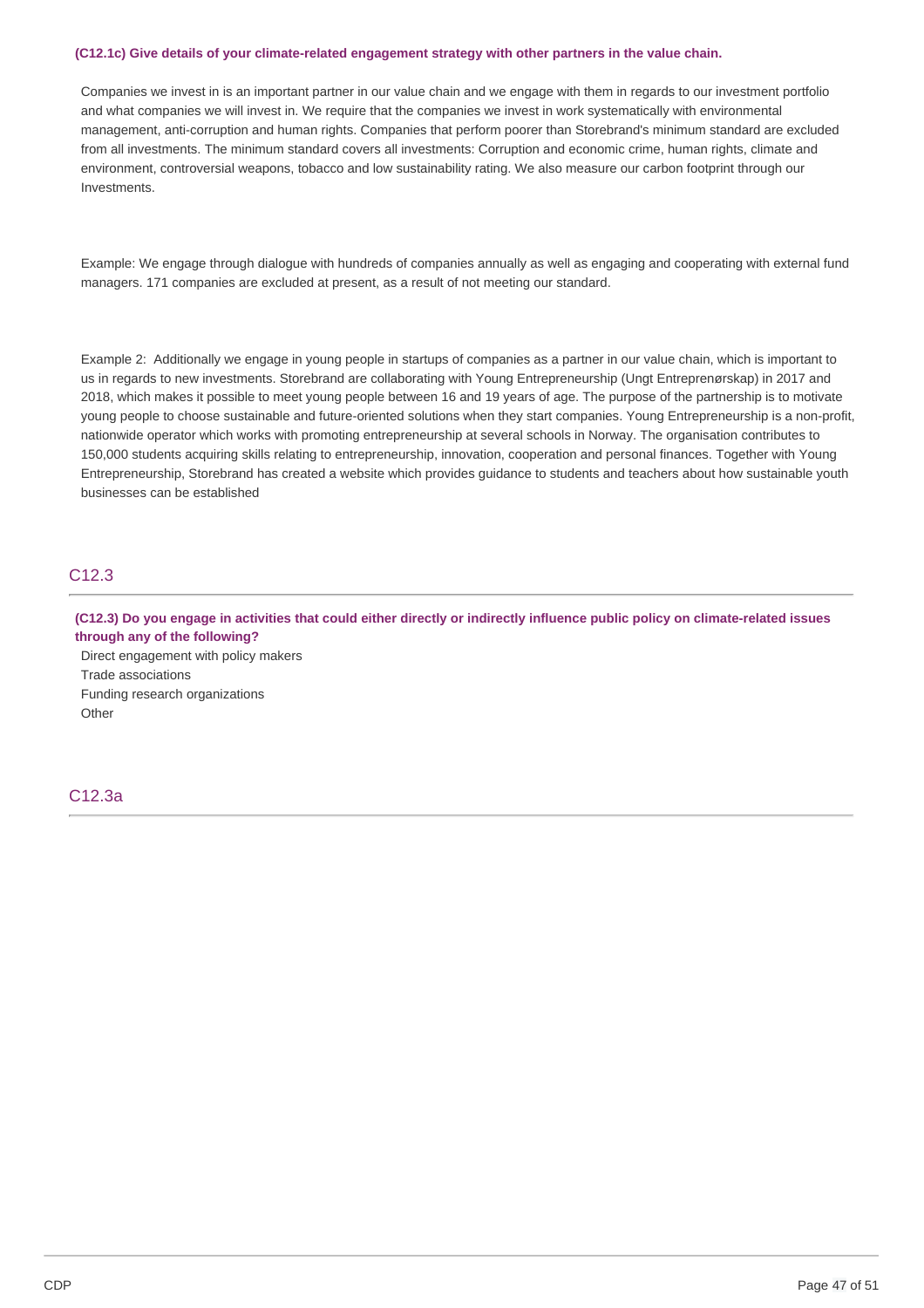#### **(C12.3a) On what issues have you been engaging directly with policy makers?**

| <b>Focus of</b><br>legislation position |         | <b>Corporate Details of engagement</b>                                                                                                                                                                                                                                                                                                                                                                                                                                                                                                                                                                                                                                                                                                                                                                                                                                                                                                                                                                                                                                                                                                                                                                                               | <b>Proposed</b><br>legislative<br>solution                                                                                                                                                                    |
|-----------------------------------------|---------|--------------------------------------------------------------------------------------------------------------------------------------------------------------------------------------------------------------------------------------------------------------------------------------------------------------------------------------------------------------------------------------------------------------------------------------------------------------------------------------------------------------------------------------------------------------------------------------------------------------------------------------------------------------------------------------------------------------------------------------------------------------------------------------------------------------------------------------------------------------------------------------------------------------------------------------------------------------------------------------------------------------------------------------------------------------------------------------------------------------------------------------------------------------------------------------------------------------------------------------|---------------------------------------------------------------------------------------------------------------------------------------------------------------------------------------------------------------|
| Climate<br>finance                      | Support | We are engaged with many policy makers within the field of sustainability. We are channelling a majority of our<br>engagement via World Business Council for Sustainable Development and UNEP FI. Together with companies in<br>WBCSD we have been working with trying to get the new framework Solvency II to make it easier and more beneficial to<br>invest in sustainable infrastructure. Since 2006 up until 2013 Storebrand has been co-chairing one of the focus area<br>projects of the WBCSD, called the Business Role. In February 2010 Storebrand's former CEO, among others, launched<br>the "Vision 2050 - a scenario project discussing the role of business (risks and opportunities) going forward. We are also<br>active in the working group for Principles for sustainable insurance within UNEP FI to get a broader and deeper<br>engagement for sustainable insurance, climate friendly products and services within our sector. In 2015 Storebrand<br>signed PDC and Montreal Pledge. We are also a part of the Project 2030(40), which has many leading companies from<br>Norway working together to reduce co2 emission by 40 % by 2030. We believe that the private sector is also part of the<br>solution. | Partly included<br>in the details of<br>engagement.<br>We support any<br>initiative to<br>increase<br>sustainability<br>efforts withtin<br>the finance<br>sector, and we<br>are frontrunners<br>in this work. |
| Mandatory<br>carbon<br>reporting        | Support | Storebrand invites parliament representatives and government representatives to its own seminars on climate changes<br>and sustainable development hosted by our CEO. On these seminars we discuss strategies for a responsible and<br>sustainable society, i.e. the annual SRI seminar which devotes time to certain specific topics to issues with the<br>policymakers. The Group has contributed to the Government's White Paper on CSR (launched in January 2009).<br>Storebrand is participating in the CR-forum (KOMPakt) hosted by the Ministry of Foreign Affairs and other seminars<br>hosted by the Dept. of Finance on Norway's action plan for a sustainable development.                                                                                                                                                                                                                                                                                                                                                                                                                                                                                                                                                | Partly included<br>in the details of<br>engagement.<br>We support the<br>introduction of<br><b>GRI</b> reporting<br>standard in the<br>Norwegian<br>Accounting act.                                           |

## C12.3b

**(C12.3b) Are you on the board of any trade associations or do you provide funding beyond membership?** Yes

## C12.3c

(C12.3c) Enter the details of those trade associations that are likely to take a position on climate change legislation.

**Trade association** Finance Norway (FNO)

**Is your position on climate change consistent with theirs?** Consistent

#### **Please explain the trade association's position**

FNO, together with the other Nordic trade association in the Insurance sector has climate change mitigation and adaptation high on the agenda, actively encouraging the industry to develop best practice solutions to curb climate change, and to propose solutions for customers, product development and risk management.

**How have you influenced, or are you attempting to influence their position?** Our CEO is in the board of FNO, and is directly taking part in the formation of the FNO Climate strategy.

## C12.3d

**(C12.3d) Do you publicly disclose a list of all research organizations that you fund?** Yes

### C12.3e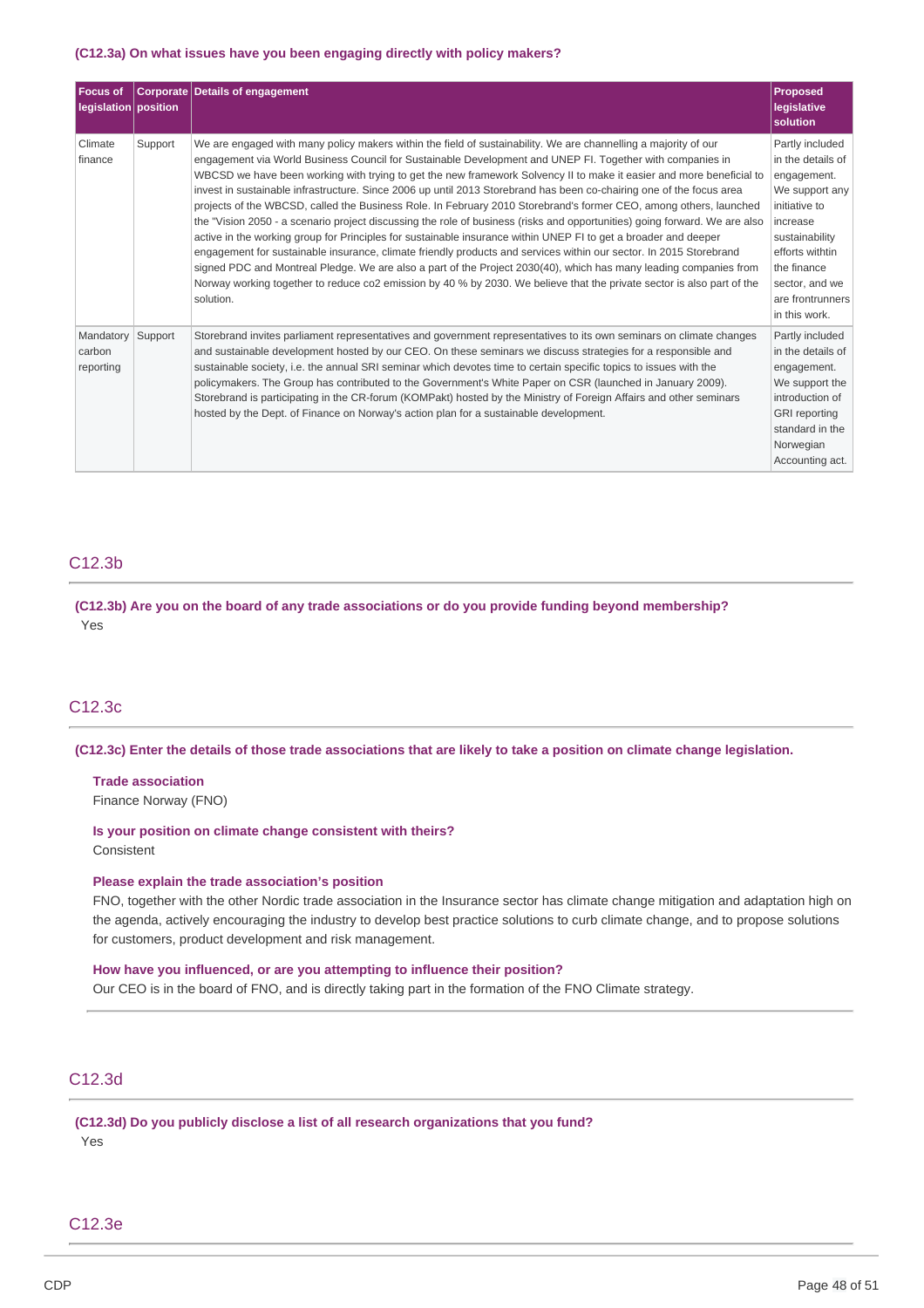#### **(C12.3e) Provide details of the other engagement activities that you undertake.**

Storebrand entered into a strategic partnership with Young Entrepreneurship (Ungt Entreprenørskap) in 2017, a partnership that makes it possible to meet young people between 16 and 19 years of age. The purpose of the partnership is to motivate young people to choose sustainable and future-oriented solutions when they start companies.

In order to ensure that we have a comprehensive and long-term strategy for how we will create value for shareholders, customers, employees and society in general, a materiality analysis has been conducted to prioritise our most important input factors and most important drivers forcreating value from these input factors. The guidelines for International Integrated Reporting Council (IIRC) are used as a starting point for themateriality analysis for long-term value creation. This model is based on identifying input factors for ensuring an overall picture of the valuecreation. To highlight how we create value, we have identified value drivers linked to each of the input factors. The materiality analysis alsofollows the principles in the Global Reporting Initiative (GRI) to ensure that the environmental and social impact, as well as stakeholderexpectations, are a part of the analysis. The materiality analysis and Storebrand's most important challenges are managed and decided byexecutive management and the board and provide the basis for the reporting of Storebrand's sustainable model for long-term value creation.The target figures and key performance indicators that are reported after each input factor in the following are part of the company's ongoing follow-up and are reported to both executive management and the board.

The most important issues and activities within each input factor are those that our stakeholders and Storebrand consider to be the mostimportant for Storebrand to be able to succeed with a sustainable business model. Dialogue has been conducted with the most importantstakeholders to identify important issues and activities. We have dialogue with stakeholders through a number of forums such as one-on-oneinterviews, conferences, roadshows, opinion polls and feedback from customers.

## C12.3f

## (C12.3f) What processes do you have in place to ensure that all of your direct and indirect activities that influence policy are **consistent with your overall climate change strategy?**

Storebrand's climate strategy is embedded into our sustainability strategy and our integrated reporting, this includes our influence policy on climate change, which is a part of overall influence policy. Our overall policies are reviewed and updated on a yearly basis and confirmed by the board. Each policy is owned by the corresponding business unit in order to be able to guide and make sure we are compliant.

Storebrand has the objective of ensuring optimal purchases in terms of costs, quality and user experience, and that this takes place inaccordance with laws, regulations and internal rules. Purchases shall take place in accordance with Storebrand's core values andcomply with the requirements and expectations that are set for our business activities by our customers, suppliers, governmentauthorities, employees and partners. The Group shall not select suppliers or products that violate international agreements, nationallaws or internal guidelines. Furthermore, Storebrand shall contribute to sustainable development and that human rights and labourlaws are not violated. Our ambition is to increase the proportion of certified purchases to 40% in 2018 and up to 50% in 2025.

## C<sub>12</sub> 4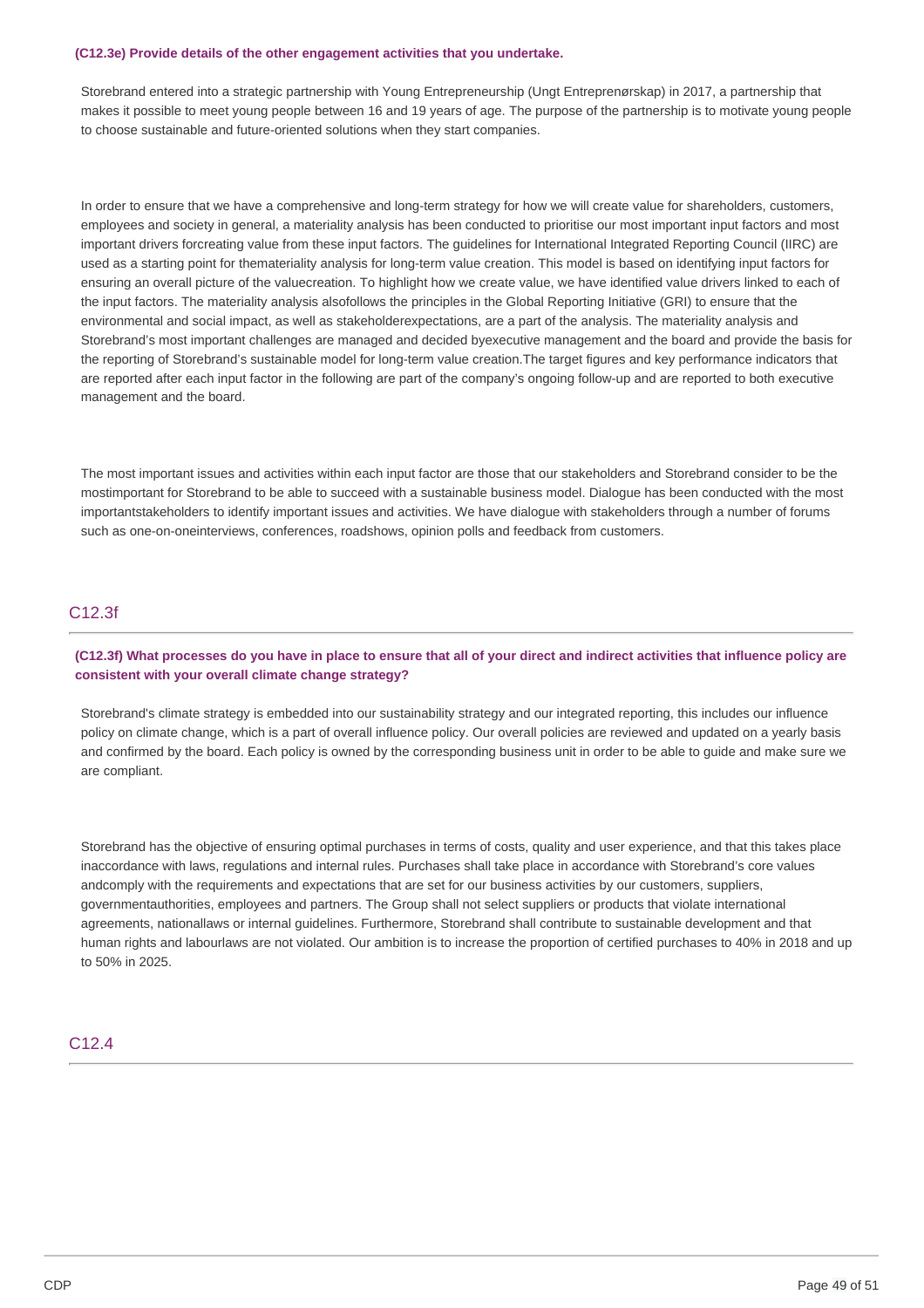## **(C12.4) Have you published information about your organization's response to climate change and GHG emissions** performance for this reporting year in places other than in your CDP response? If so, please attach the publication(s).

#### **Publication**

In mainstream reports, in line with the CDSB framework (as amended to incorporate the TCFD recommendations)

**Status**

Complete

#### **Attach the document**

Storebrand Annual Report 2018.pdf

#### **Page/Section reference**

The content elements are covered in chapter 9, Sustainability data, from page 212-221.

#### **Content elements**

Governance Strategy Risks & opportunities Emissions figures Emission targets

**Comment**

### **Publication**

In voluntary communications

**Status** Complete

## **Attach the document**

Carbon Accounting report Storebrand & SPP 2018.pdf

### **Page/Section reference**

Storebrand Carbon Accounting Report 2018, Page 2-5

## **Content elements**

Emissions figures

#### **Comment**

## C14. Signoff

## C-FI

(C-FI) Use this field to provide any additional information or context that you feel is relevant to your organization's response. **Please note that this field is optional and is not scored.**

## C14.1

**(C14.1) Provide details for the person that has signed off (approved) your CDP climate change response.**

| Job title                                                                                                     | Corresponding job category         |
|---------------------------------------------------------------------------------------------------------------|------------------------------------|
| Row 1 Storebrand's Nordic Head of Sustainability, also referred to as the Chief Sustainability Officer (CSO). | Chief Sustainability Officer (CSO) |

## Submit your response